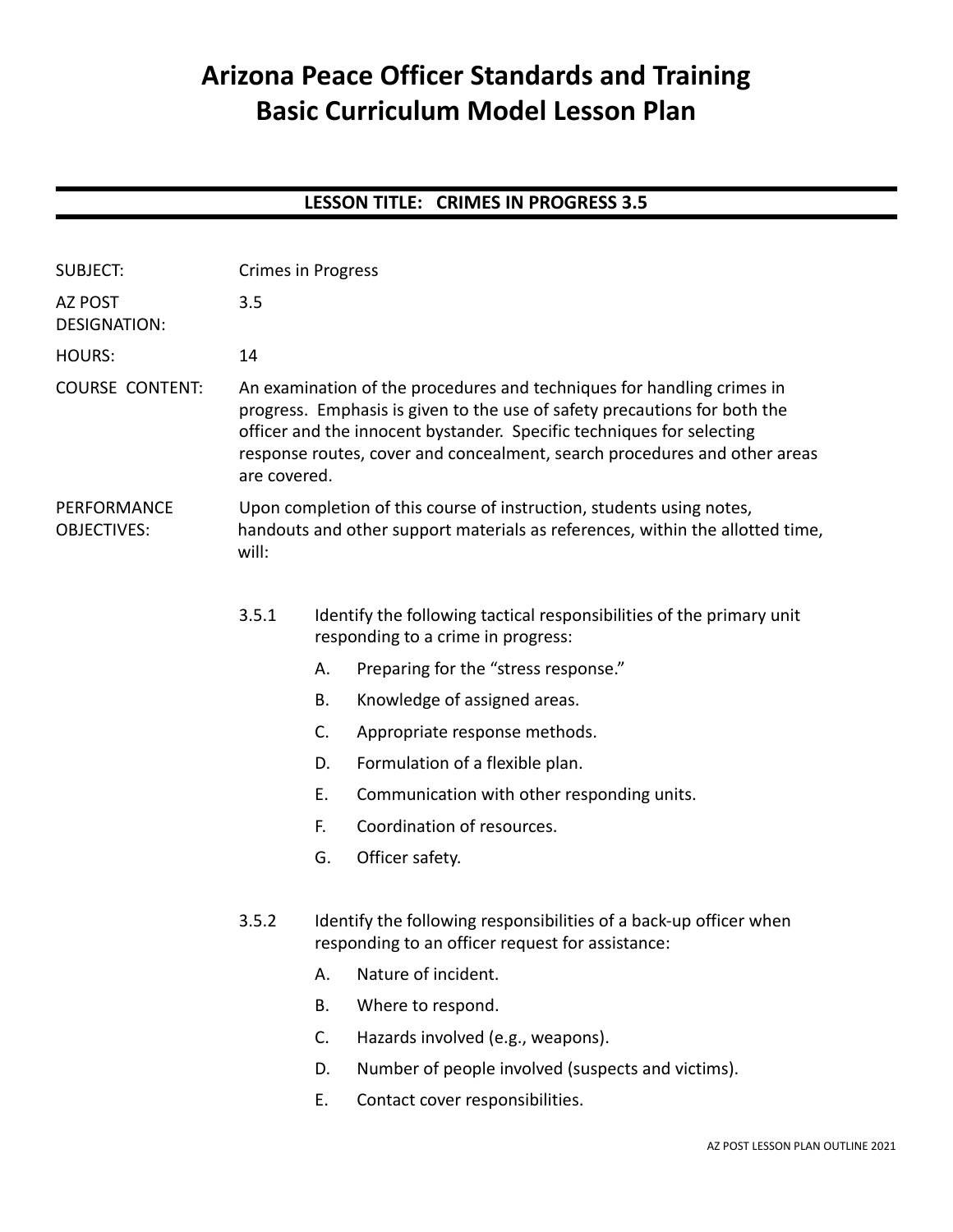| <b>LESSON TITLE:</b> | PAGE: 2                                                                                                                                     |  |  |  |
|----------------------|---------------------------------------------------------------------------------------------------------------------------------------------|--|--|--|
| 3.5.3                | Identify the following criteria an officer should use to base the<br>selection of a route and method of response to a crime in<br>progress: |  |  |  |
|                      | А.<br>Distance to location of crime.                                                                                                        |  |  |  |
|                      | <b>B.</b><br>Consider possible escape routes.                                                                                               |  |  |  |
|                      | C.<br>Traffic situation.                                                                                                                    |  |  |  |
|                      | Time of day.<br>D.                                                                                                                          |  |  |  |
|                      | E.<br>Condition of route.                                                                                                                   |  |  |  |
|                      | F.<br>Approach that allows tactical advantage.                                                                                              |  |  |  |
|                      | G.<br>Severity of the situation.                                                                                                            |  |  |  |
| 3.5.4                | Identify the following tactics and officer safety considerations for<br>securing the scene of a crime in progress:                          |  |  |  |
|                      | Coordinate routing and positioning with other responding<br>А.<br>units.                                                                    |  |  |  |
|                      | <b>B.</b><br>Contain the scene.                                                                                                             |  |  |  |
|                      | C.<br>Determine what type of crime has been committed.                                                                                      |  |  |  |
|                      | Control the crime scene.<br>D.                                                                                                              |  |  |  |
|                      | Ε.<br>Apprehend suspect(s).                                                                                                                 |  |  |  |
|                      | F.<br>Communicate appropriate vital information (ATL - Attempt<br>To Locate).                                                               |  |  |  |
|                      | G.<br>Request appropriate resources (medical, investigation,<br>identification, etc.).                                                      |  |  |  |

- 3.5.5 Identify tactics and officer safety considerations for responding to the following types of alarms:
	- A. Silent.
	- B. Audible.
- 3.5.6 Given a written, verbal or visual description of a building search, identify appropriate actions consistent with the following tactics and officer safety considerations:
	- A. Establish a perimeter and plan the search.
	- B. Search the outside of a building for the point of entry.
	- C. Consider resources (air unit, canine, perimeter officers, etc.).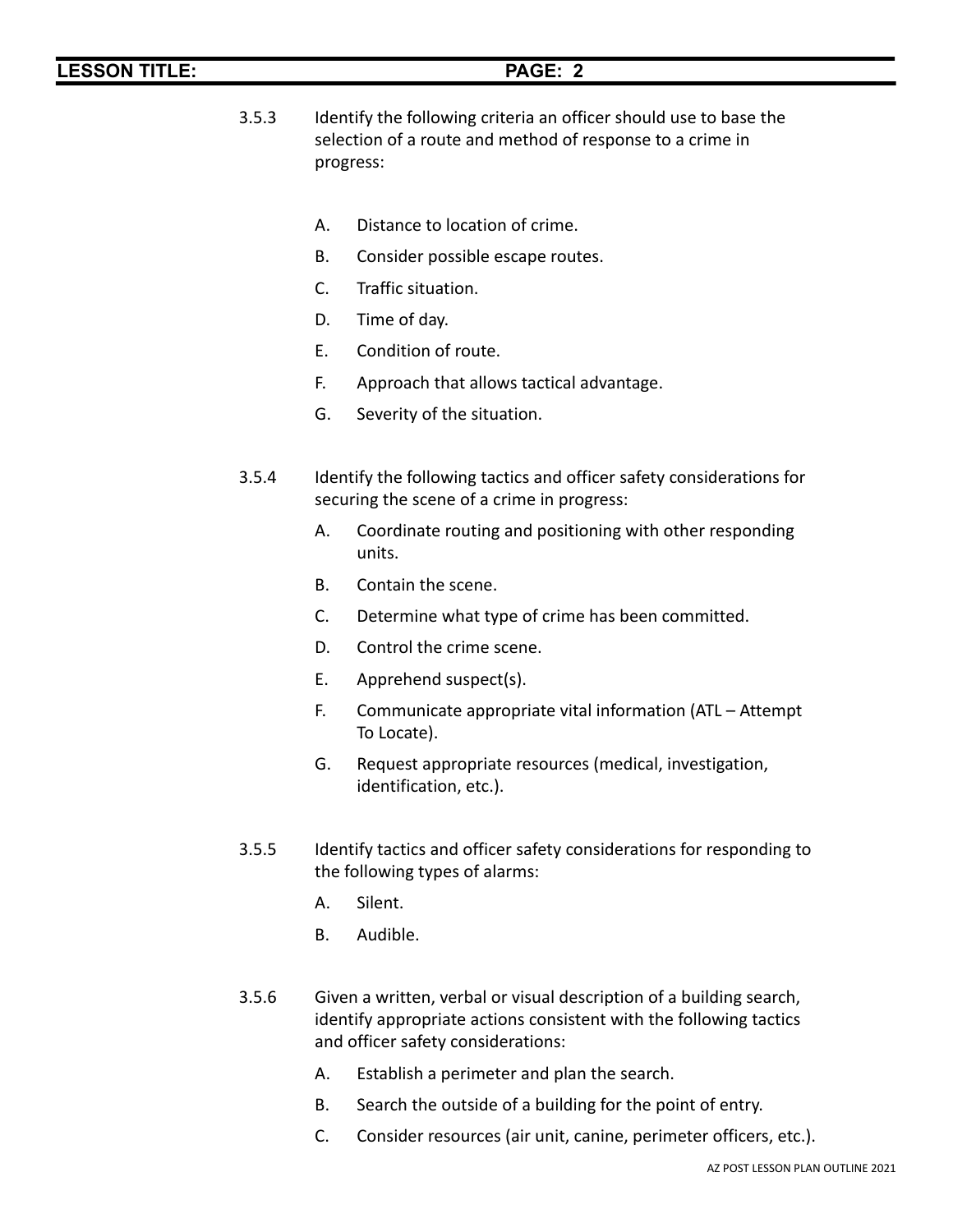- D. Attempt to contact the owner for a key and information about the building.
- E. Inform other units before entering the building.
- F. When searching a building at night, decide on appropriate use of lights.
- G. Search with at least two (2) officers, one (1) supplying cover.
- H. Use only one (1) entrance (single entry point).
- I. Check behind all doors and search any area large enough to conceal a suspect.
- J. Search multi-story buildings one (1) floor at a time.
- K. Do not abandon the search until all areas have been searched for additional suspects.
- L. Use appropriate building entry tactics.
- M. Use appropriate building entry techniques.
- N. Use appropriate building search tactics.
- O. Use a systematic search method.
- P. Use appropriate suspect contact tactics.
- 3.5.7 Given a written, verbal or visual description of an outdoor area search, identify appropriate actions consistent with the following tactics and officer safety considerations:
	- A. Consider the type of incident.
	- B. Estimate the size of the area to be searched.
	- C. Consider available, additional resources and assistance.
	- D. Establish a plan for deployment.
	- E. Establish a perimeter, if feasible.
	- F. Develop a flexible search plan.
	- G. Identify a time element.
	- H. Identify tracks, direction and mode of travel.
	- I. Communicate appropriate vital information.
- 3.5.8 Given a written, verbal or visual description of a suspicious person, vehicle or activity call, identify appropriate actions consistent with the following tactics and officer safety considerations:
	- A. Use a quick, silent approach.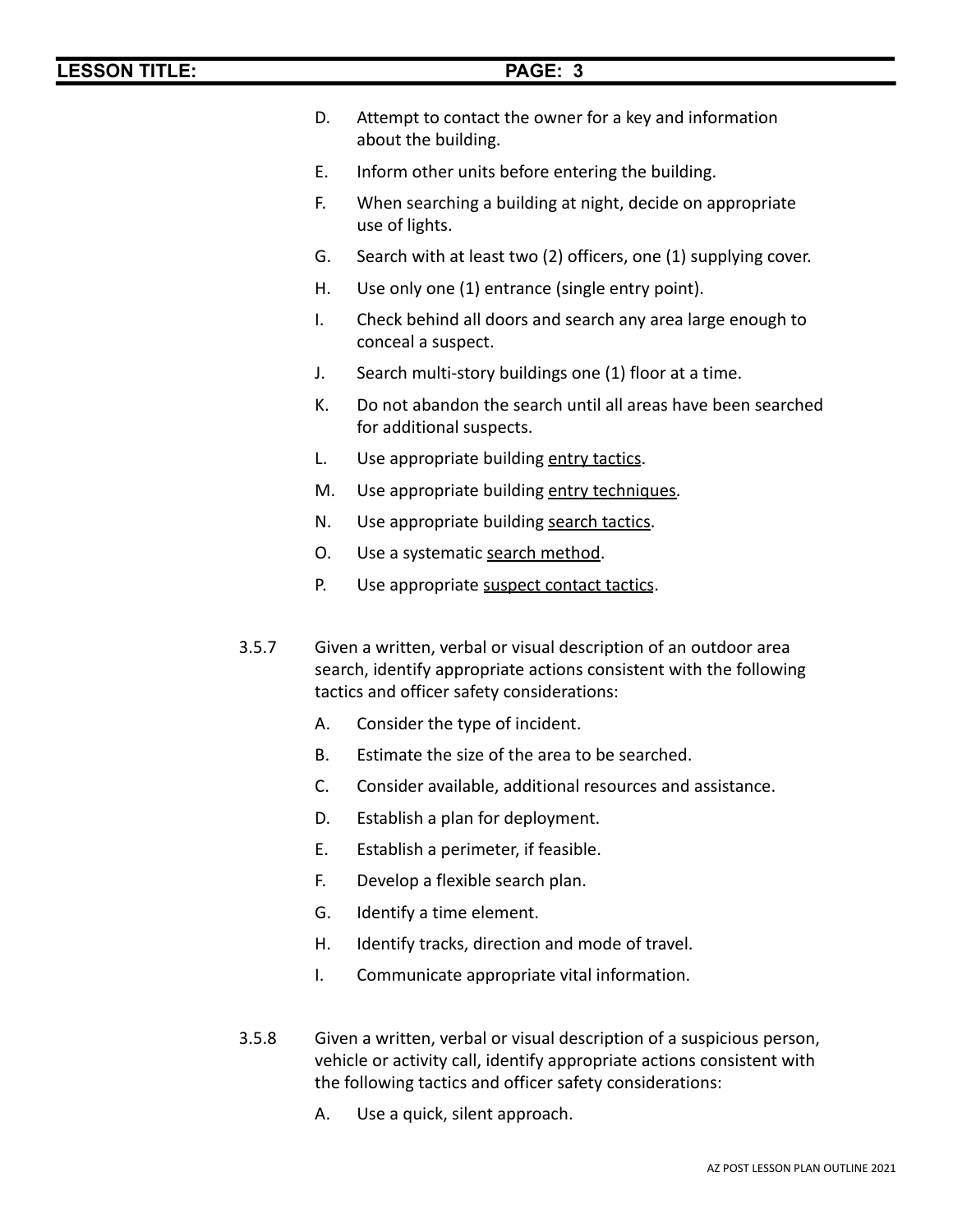- B. Upon arrival, first observe activity from a position of safety.
- C. Coordinate responding units and contain the area.
- D. Develop a flexible plan due to the possibility of a variety of crimes.
- E. Consider available resources (K-9, air unit, additional officers, etc.).
- F. Contact the reporting party to verify the complaint and obtain additional information.
- G. Confront from cover.
- H. Determine if a crime has been committed.
- I. Stay alert for signs of danger.
- J. Keep a position of advantage.
- K. Never let your guard down.
- 3.5.9 Given a written, verbal or visual description of a burglary-in-progress call, identify appropriate actions consistent with the following tactics and officer safety considerations:
	- A. Determine the approach method, generally a quick, silent approach.
	- B. Develop a flexible plan.
	- C. Consider available resources (K-9, air unit, additional officers, etc.).
	- D. Contain the scene and determine the perimeter type.
	- E. Decide when and how to search the immediate area/building.
	- F. Apprehend suspect(s) (remember the one  $(1)$  plus theory).
	- G. Secure the scene.
	- H. Protect evidence.
	- I. Identify witnesses.
	- J. Communicate appropriate vital information (ATL).
	- K. Look for a suspicious person or vehicle in the area.
- 3.5.10 Given a written, verbal or visual description of a response to an armed confrontation, identify appropriate actions consistent with the following tactics, use of cover and concealment and officer safety considerations: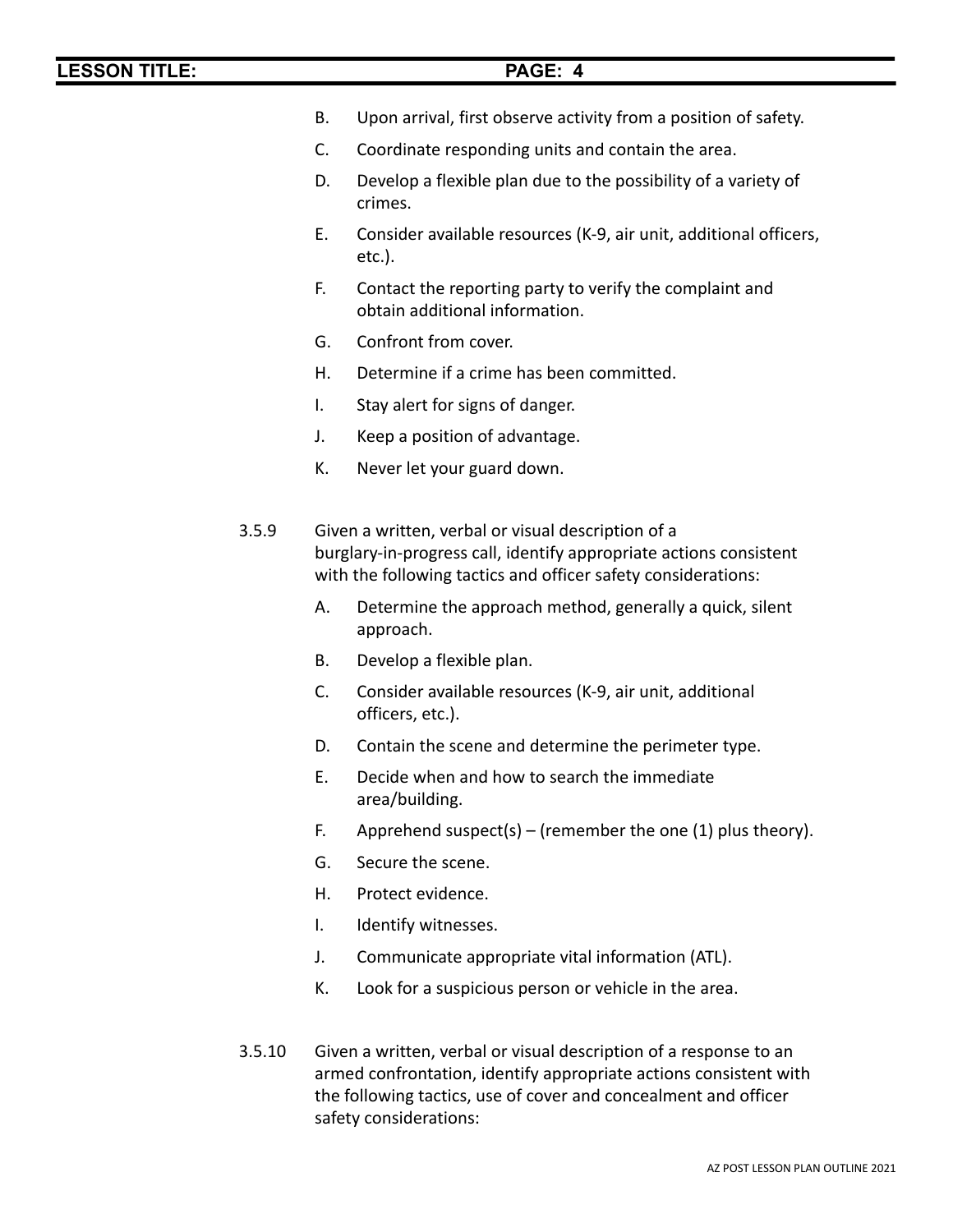- A. Watch for suspicious people, activities and vehicles.
- B. Know the dynamics of an armed confrontation.
- C. Properly evaluate risks.
- D. Approach using cover.
- E. Have a crisis rehearsal plan.
- F. Know appropriate survival skills.
- G. Scrutinize area from cover.
- H. Encounter suspects from cover.
- I. Maintain good cover.
- 3.5.11 Given a written, verbal or visual description of a robbery-in-progress call, identify appropriate actions consistent with the following tactics and officer safety considerations:
	- A. Determine the approach method, generally a quick, silent approach.
	- B. Coordinate with responding units.
	- C. Determine what type of robbery has occurred.
	- D. Determine mode of flight (foot, car, bike, etc.).
	- E. Attempt to intercept fleeing suspects along common or easily accessible escape routes.
	- F. Park out of view and approach the scene (walk) using good cover.
	- G. Consider available resources (K-9, air unit, additional officers, etc.).
	- H. Contain the scene (determine the perimeter type), generally invisible.
	- I. Do not enter the building while the suspect is inside.
	- J. Bring the victim/Reporting Party (RP) to the officer's position.
	- K. Communicate appropriate vital information.
	- L. Apprehend the suspect(s) and watch for additional suspects (one (1) plus theory).
	- M. Secure the scene and protect evidence.
	- N. Look for suspicious persons or vehicles in the area.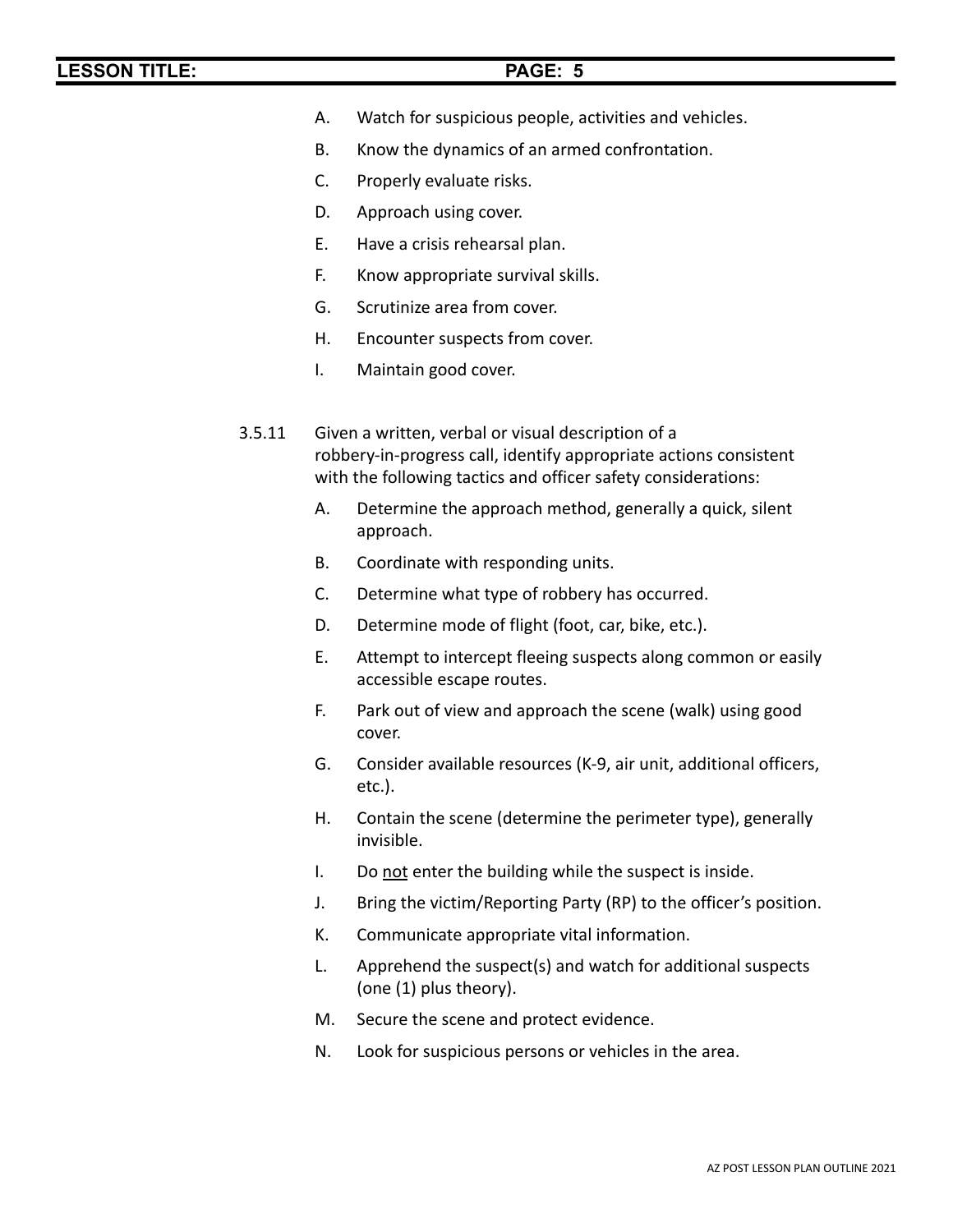- 3.5.12 Given a written, verbal or visual description of a hostage or barricade situation, identify appropriate actions consistent with the following tactics and officer safety considerations:
	- A. Approach calmly and quietly using cover and concealment.
	- B. Determine the validity of a call.
	- C. Contain the scene, set up inner and outer perimeters.
	- D. Establish a command post and coordinate arriving units.
	- E. Consider available resources.
	- F. Request appropriate assistance (SWAT, negotiator, etc.).
	- G. Begin gathering intelligence information on location, suspect(s) and victims(s).
	- H. Follow department policy regarding communication with the suspect; do not make any promises or agreements with the suspect or hostage taker, but assert that others in route have negotiating authority.
	- I. Non-negotiable items (weapons, drugs, alcohol, etc.).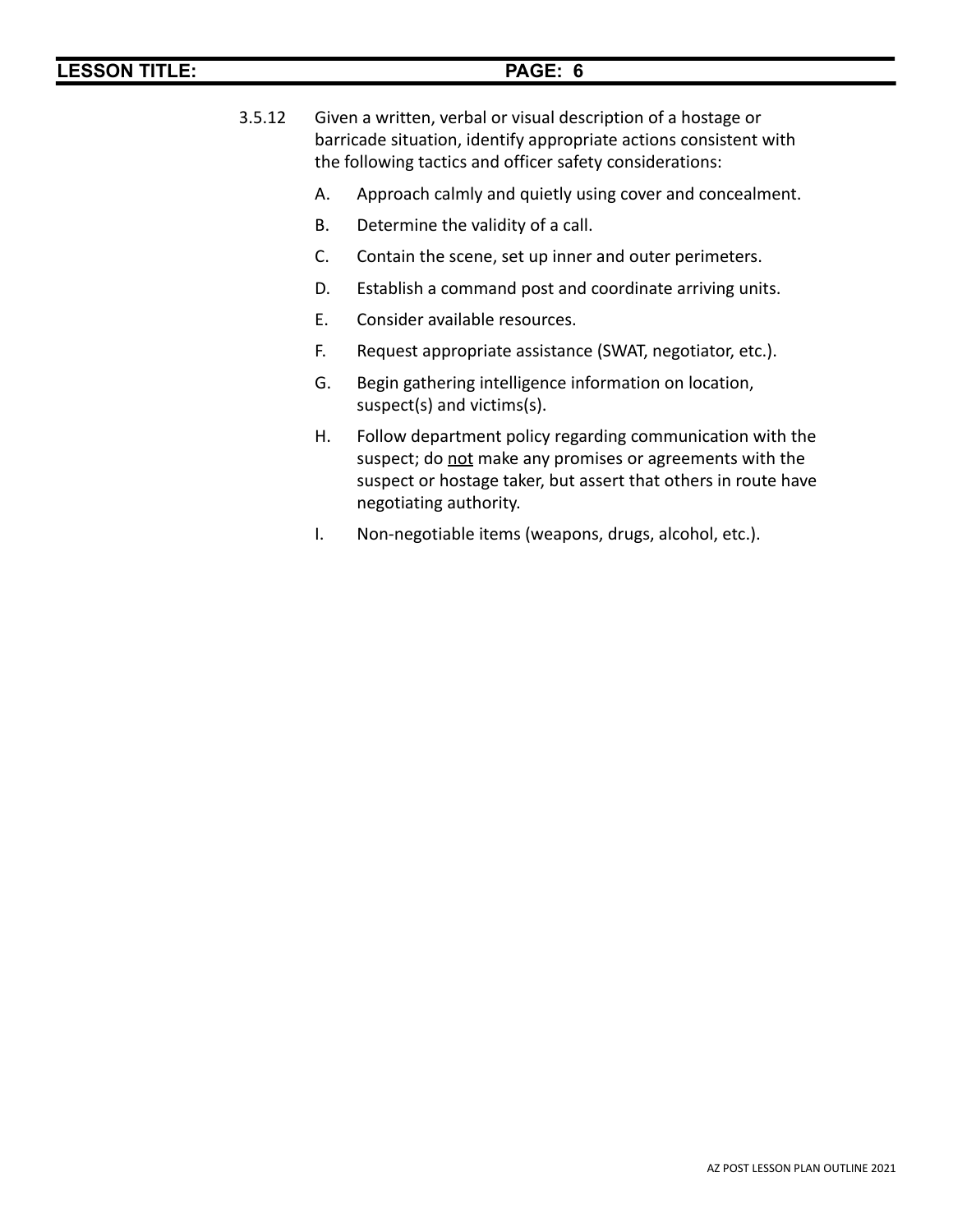| <b>LESSON TITLE:</b>                | <b>PAGE: 7</b>                                           |                     |
|-------------------------------------|----------------------------------------------------------|---------------------|
| DATE FIRST PREPARED:                | 1999                                                     |                     |
| PREPARED BY:                        | <b>SME Committee</b>                                     |                     |
| REVIEWED – REVISED:                 | <b>SME Committee</b>                                     | DATE: April 2001    |
| REVIEWED - REVISED:                 | <b>SME Committee</b>                                     | DATE: December 2001 |
| REVIEWED - REVISED:                 | AZ POST (Word)                                           | DATE: April 2003    |
| REVIEWED - REVISED:                 | <b>SME Committee</b>                                     | DATE: July 2004     |
| REVIEWED - REVISED:                 | <b>SME Chair Fred Cushman</b>                            | DATE: August 2006   |
| REVIEWED - REVISED:                 | <b>SME Committee</b>                                     | DATE: June 2010     |
| <b>REVIEWED</b> - REVISED:          | <b>SME Committee</b>                                     | DATE: November 2011 |
| <b>REVIEWED</b> - REVISED:          | <b>SME Committee</b>                                     | DATE: November 2012 |
| <b>REVIEWED - REVISED:</b>          | <b>SME Committee</b>                                     | DATE: November 2014 |
| REVIEWED - REVISED:                 | AZ POST STAFF                                            | DATE: February 2021 |
| REVIEWED - REVISED:                 | AZ POST STAFF (Docx)                                     | DATE: November 2021 |
| REVIEWED - REVISED:                 |                                                          | DATE:               |
| REVIEWED - REVISED:                 |                                                          | DATE:               |
| REVIEWED - REVISED:                 |                                                          | DATE:               |
| <b>REVIEWED - REVISED:</b>          |                                                          | DATE:               |
| REVIEWED - REVISED:                 |                                                          | DATE:               |
| AZ POST - APPROVAL:                 | <b>Richard Watling</b>                                   | DATE: November 2014 |
| AZ POST - APPROVAL:                 | <b>Mandy Faust</b>                                       | DATE: February 2021 |
| AZ POST -- APPROVAL:                | Lori Wait                                                | DATE: November 2021 |
| <b>INSTRUCTOR REFERENCES:</b>       |                                                          |                     |
| <b>CLASS LEVEL:</b>                 | Student                                                  |                     |
| <b>TRAINING AIDS:</b>               |                                                          |                     |
| <b>INSTRUCTIONAL STRATEGY:</b>      | Interactive lecture and group discussion.                |                     |
| <b>SUCCESS CRITERIA:</b>            | 70% or higher on a written, multiple-choice examination. |                     |
| <b>COMPUTER FILE NAME:</b>          | 3.5 Crimes In Progress                                   |                     |
| DATE RELEASED TO THE SHARE<br>FILE: | May 27, 2022                                             |                     |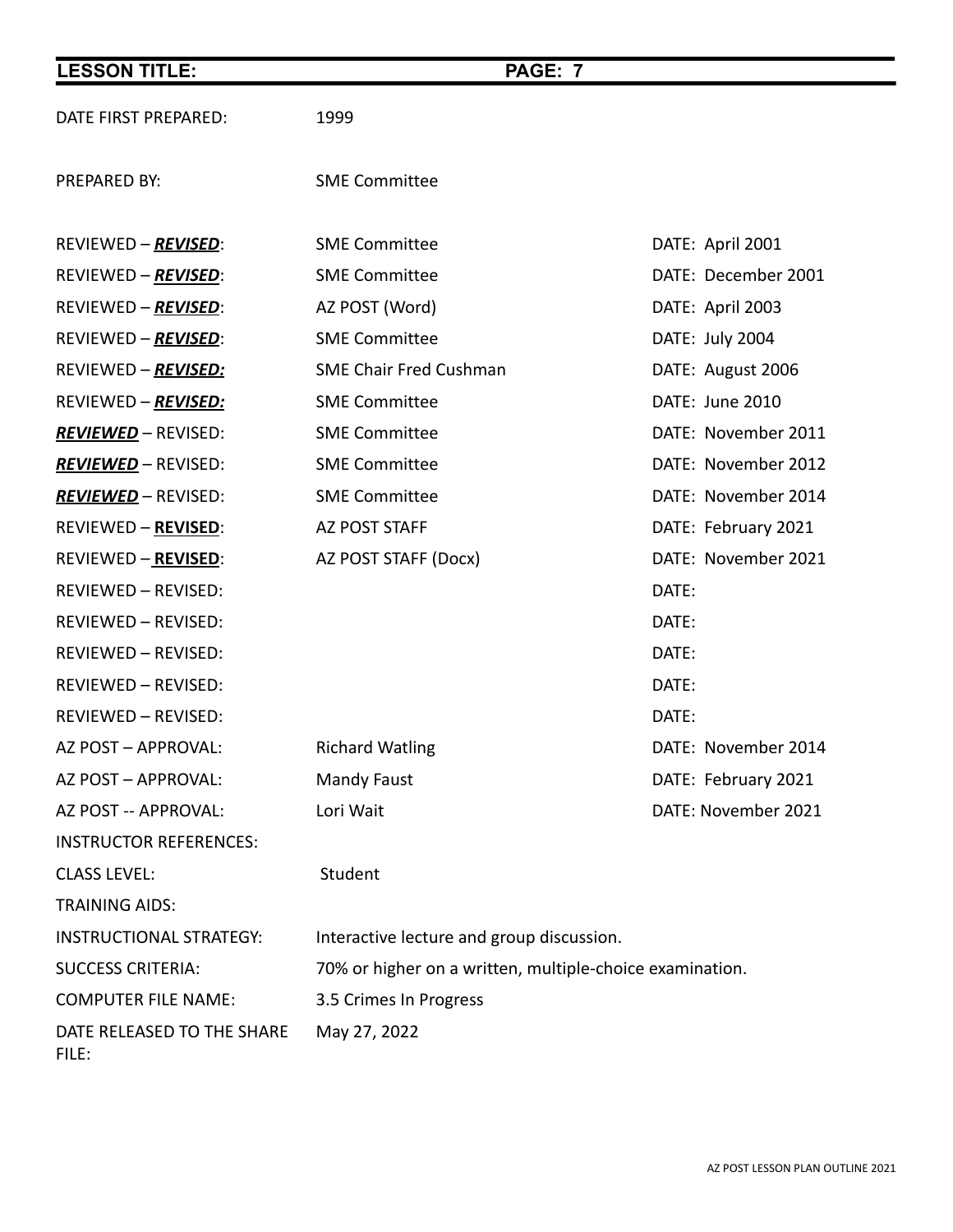### **I. INTRODUCTION**

- A. Instructor (self) introduction.
- B. Preview of performance objectives.

### **II. PRIMARY UNIT RESPONSIBILITIES P.O. 3.5.1**

- A. Introduction.
	- 1. In progress means an immediate response situation.
	- 2. Urgency places a tremendous responsibility on the officer responding to a crime-in-progress call to analyze and initiate the best method of handling a situation immediately. *INSTRUCTOR NOTE: Optional information: Share statistics on calls for service answered by your agency for the past year.*
- B. Knowledge, skills and abilities.
	- 1. Skill and ability to listen, understand and speak with others.
	- 2. Knowledge of the proper police procedures.
	- 3. Ability to perceive danger and the skill to react to it.
	- 4. Ability to think under pressure.
	- 5. Knowledge of sound tactics.
	- 6. Above all else, you must **MAINTAIN A SUCCESSFUL MIND**. *INSTRUCTOR NOTE: OPTIONAL: Show a brief video clip showing a threat to officer survival.*
		- a. Every situation can be overcome.
		- b. "Surviving" is a by-product of being "Successful".
			- i. Expect the unexpected.
			- ii. Keep fighting!
	- 7. Officers, supervisors, courts and the public will take days, months and even years to analyze the decisions you must make in seconds.
- C. My commitment to being successful. **P.O. 3.5.1A**

1. As a law enforcement officer, I am aware that being involved in a shooting or other AZ POST LESSON PLAN OUTLINE 2021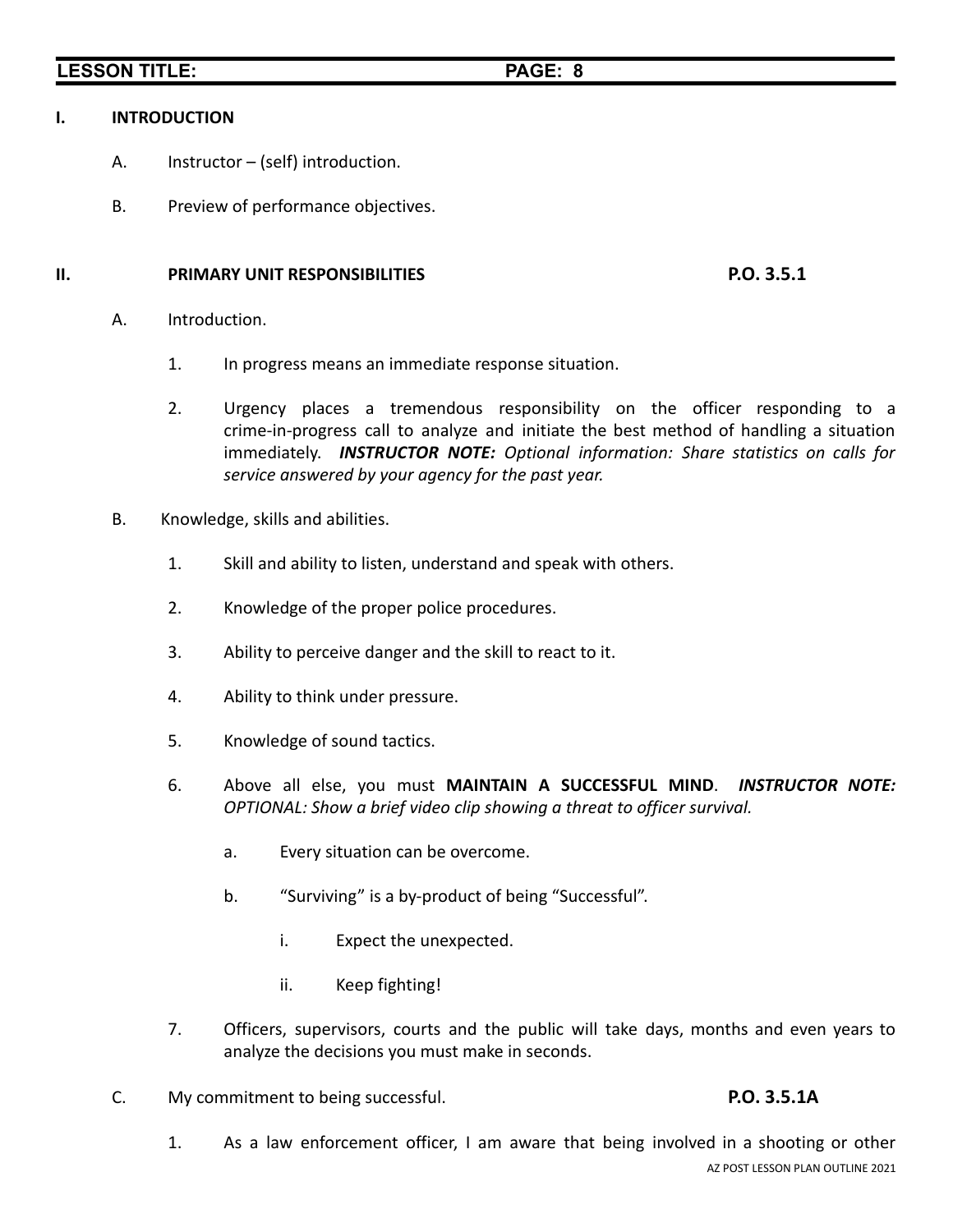violent incident is a realistic possibility.

- 2. I will continually demonstrate my commitment to BE SUCCESSFUL in all confrontations.
- 3. I will always:
	- a. Maintain awareness of the Seven Foundational Principles for Policing and Use of Force.
		- i. Mindset.
		- ii. Position.
		- iii. Emotional Control.
		- iv. De-Escalation/Communication.
		- v. Duty to Intervene.
		- vi. Duty to Render Aid/Report.
		- vii. Overall Professionalism.
	- b. Have a functional stance and defensive capacity and approach all suspects anticipating the possibility of a confrontation, regardless of the circumstances. *INSTRUCTOR NOTE: Drive/Brace Leg; Centerline Tracking;*
	- c. Never underestimate a suspect or an adversary.
	- d. Think "cover" and constantly be aware of its nearest position.
	- e. Evaluate the need to approach a suspect or a suspect location.
	- f. Observe the suspect's hands.
	- g. Maintain a safe reactionary distance from my suspect.
	- h. Handcuff my suspect's hands behind his/ her back.
	- i. Search slowly and thoroughly, top to bottom.
	- j. Wear my body armor while on duty.
	- k. Know, through practice, appropriate skills to BE SUCCESSFUL IN ALL confrontations.
	- l. Effectively use my firearm in justifiable situations.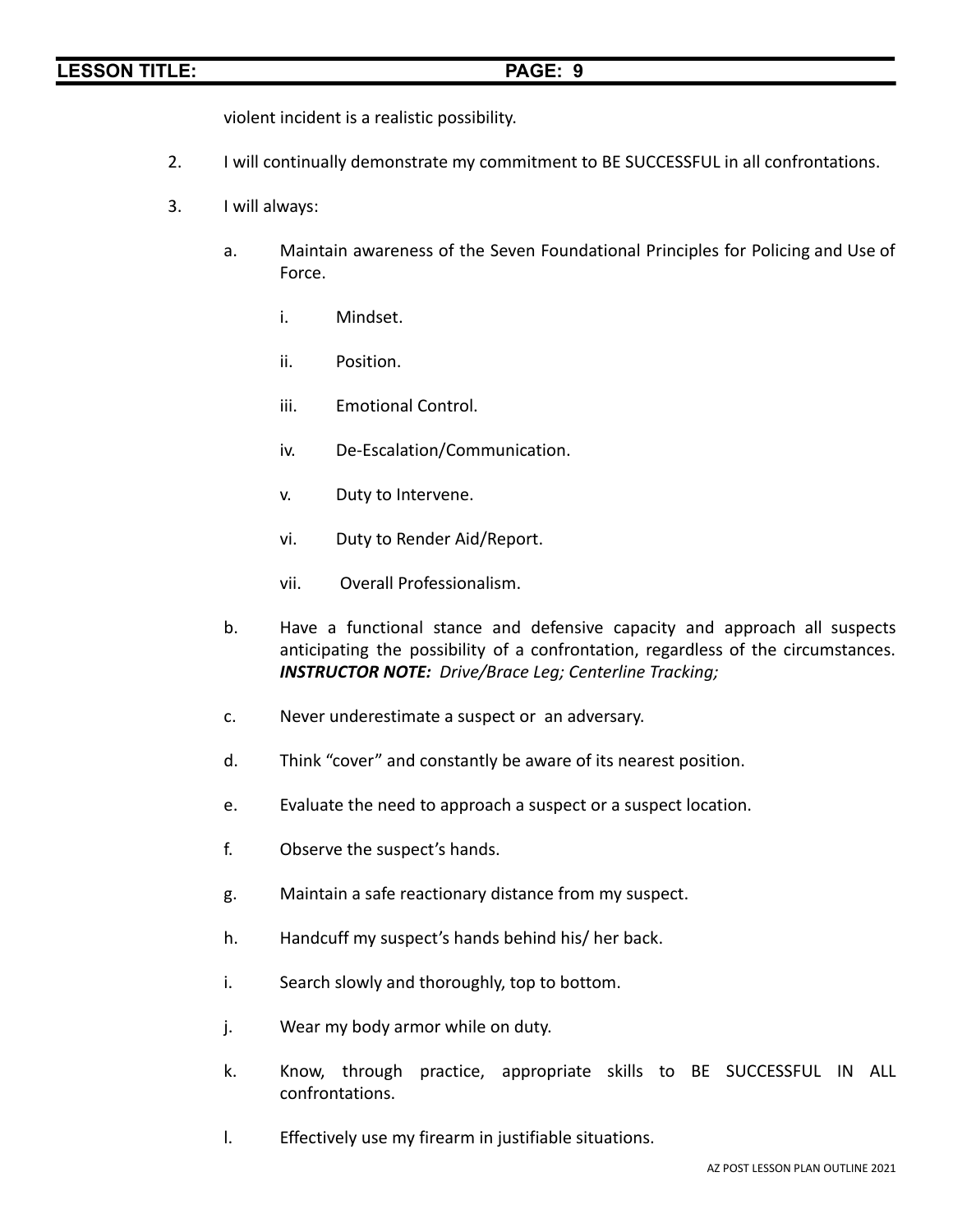- m. Anticipate the worst case scenario and be prepared with a plan.
- n. BE SUCCESSFUL in any violent confrontation.
- D. Fight , flight or freeze. **P.O. 3.5.1A**

- 1. When confronted with a crisis, humans are programmed with a " fight , flight or freeze." response. *INSTRUCTOR NOTE: DISCUSSION: The stress response*
- 2. The mind is programmed to stop thinking and react.
- 3. Large muscles get priority over abstract thought and fine motor skills.
- 4. The mind automatically focuses on vision and hearing.
- E. Perceptual distortions. **P.O. 3.5.1A**

- 1. Dr. Alexis Artwohl and Loren Christian surveyed 141 officers who had been involved in deadly force encounters. *INSTRUCTOR NOTE: DISCUSSION: Perceptual distortions.*
- 2. Although many of the officers reported more than one (1) symptom of perceptual distortion, all reported experiencing at least one (1). *INSTRUCTOR NOTE: DISCUSSIONS: Humans receive the majority of stimuli through sight, but when sight diminishes, hearing becomes more acute. In low-light combat, hearing is more acute until target acquisition is made. (muzzle flash, etc.) and the vision becomes the primary source of information and hearing diminishes.*
	- a. Eighty-five percent (85%) diminished sound auditory exclusion.
	- b. Eighty percent (80%) tunnel vision "looking through a straw" turn your head.
	- c. Seventy-four percent (74%) automatic pilot reverting to training.
	- d. Seventy-two percent (72%) heightened visual clarity size distortion and flashbulb memory.
	- e. Sixty-five percent (65%) slow motion time keep moving, fight through it.
	- f. Fifty-one percent (51%) memory loss for part of the event.
	- g. Forty-seven percent (47%) memory loss for part of the officer's actions.
	- h. Forty percent (40%) dissociative detachment from the event (watching from outside).
	- i. Twenty-six percent (26%) intrusive/distracting thoughts the majority about God AZ POST LESSON PLAN OUTLINE 2021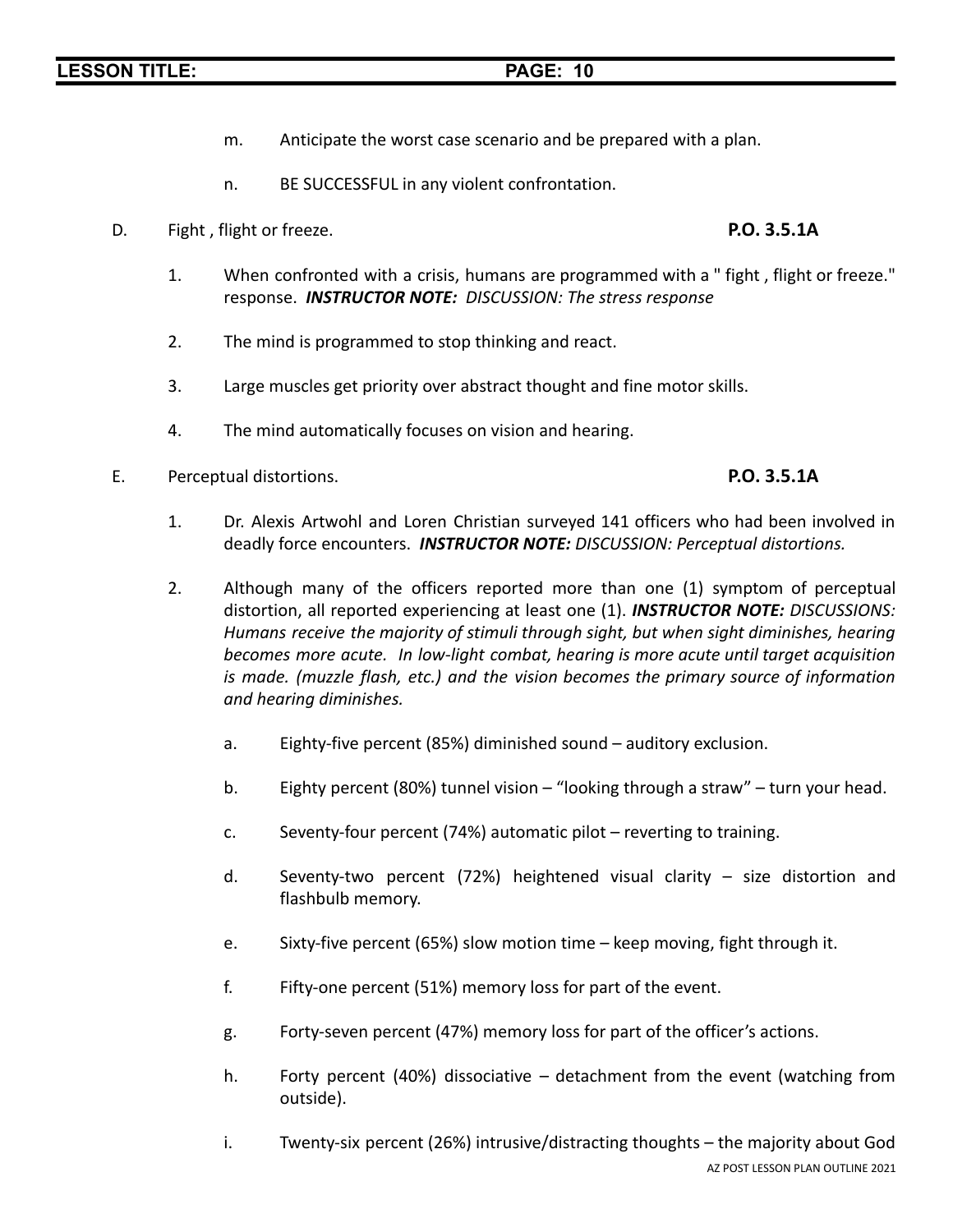and family.

- j. Twenty-two percent (22%) memory distortions remembered events that did not occur.
- k. Sixteen percent (16%) intensified sounds. *INSTRUCTOR NOTE: A majority of officer fatalities occur in low-light, close-quarters combat situations.*
- l. Sixteen percent (16%) fast motion time may be lack of training or preparedness.
- m. Seven percent (7%) paralysis maybe officer unaware of #5 and giving up.
- 3. Startle response an involuntary movement in reaction to a sudden fright is another reaction to combat-related stress.
- 4. Physical distress:
	- a. Cottonmouth, sweaty palms, vomit, urination, defecation, etc.
	- b. Parasympathetic backlash. **P.O. 3.5.1A**
		- i. Any extended period of relaxation after intense sympathetic nervous system arousal can result in a parasympathetic backlash, with significant drops in energy levels, heart rate and blood pressure. *INSTRUCTOR NOTE: DISCUSSION: Parasympathetic backlash.*
		- ii. This can manifest itself as normal shock symptoms (dizziness, nausea, vomiting, paleness and clammy skin) and/or profound exhaustion.
- F. The feedback loop. **P.O. 3.5.1A**
	- 1. Emotions are psychologically arousing, this in turn is physiologically arousing. *INSTRUCTOR NOTE: Have the class practice combat breathing.*
	- 2. Allowing interplay between the mind and the body is called a feedback loop.
	- 3. The key to managing stress is to break the feedback loop.
	- 4. If the mind or the body can be made to relax, the other one will follow.
- G. Coping mechanisms.
	- 1. Combat Breathing.
		- a. Stress hampers performance; relaxation enhances it; breathing is the gateway to relaxation.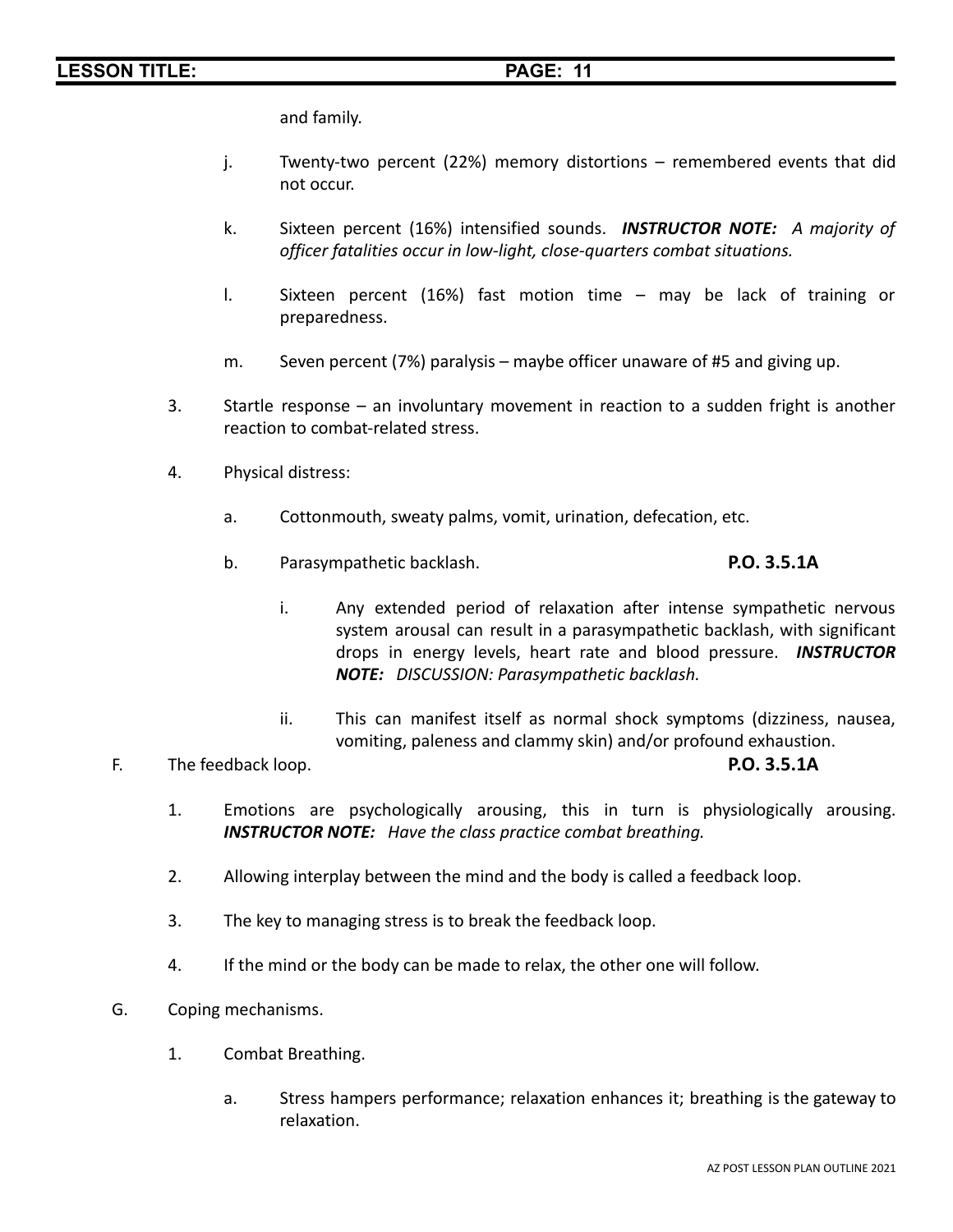- b. Perform the following three (3) times:
	- i. Inhale through the nose to a slow count of four.
	- ii. Hold for a count of four.
	- iii. Exhale slowly through the lips for a count of four.
	- iv. Hold for a count of four.
	- v. The number of cycles you use is dependent upon the person and circumstances. Experiment with it.
- 2. Stress inoculation.
	- a. Just as a person can be inoculated against a disease, officers can be inoculated against stress.
	- b. When a doctor inoculates you against smallpox, he/she gives you a small dose of the disease to allow your body to build immunity to it.
	- c. When you are exposed to combat stress in a training situation, you inoculate yourself against the full effect of stress in similar situations.
	- d. **DISCUSSION** How long does it take to drown a rat?
		- i. Take a rat from its cage and throw it in a tub of water. The rat will swim 60 hours before drowning.
		- ii. Flip the next rat on its back and when it quits kicking, throw it in the water. It will swim 20 minutes before drowning.
		- iii. Take the next rat, flip it on its back and when it quits kicking, place it back in its cage. Do this for five (5) days.
		- vi. On the sixth (6th) day, flip the rat on its back and when it quits kicking, throw it in the water. It will swim 60 hours before drowning. Why? Stress inoculation. Proper scenario-based training will give you the experience without having the risks of the actual situation.
- 3. Crisis rehearsal: *INSTRUCTOR NOTE: The same techniques used by successful athletes. Point to stress here is that by imagining themselves doing an action (with a great amount of emotion and various senses involved) a person can prepare him/herself for something that may happen in the future. The subconscious mind which is affected by this imagination does not know the difference between reality and fantasy.*
	- a. Plan ahead.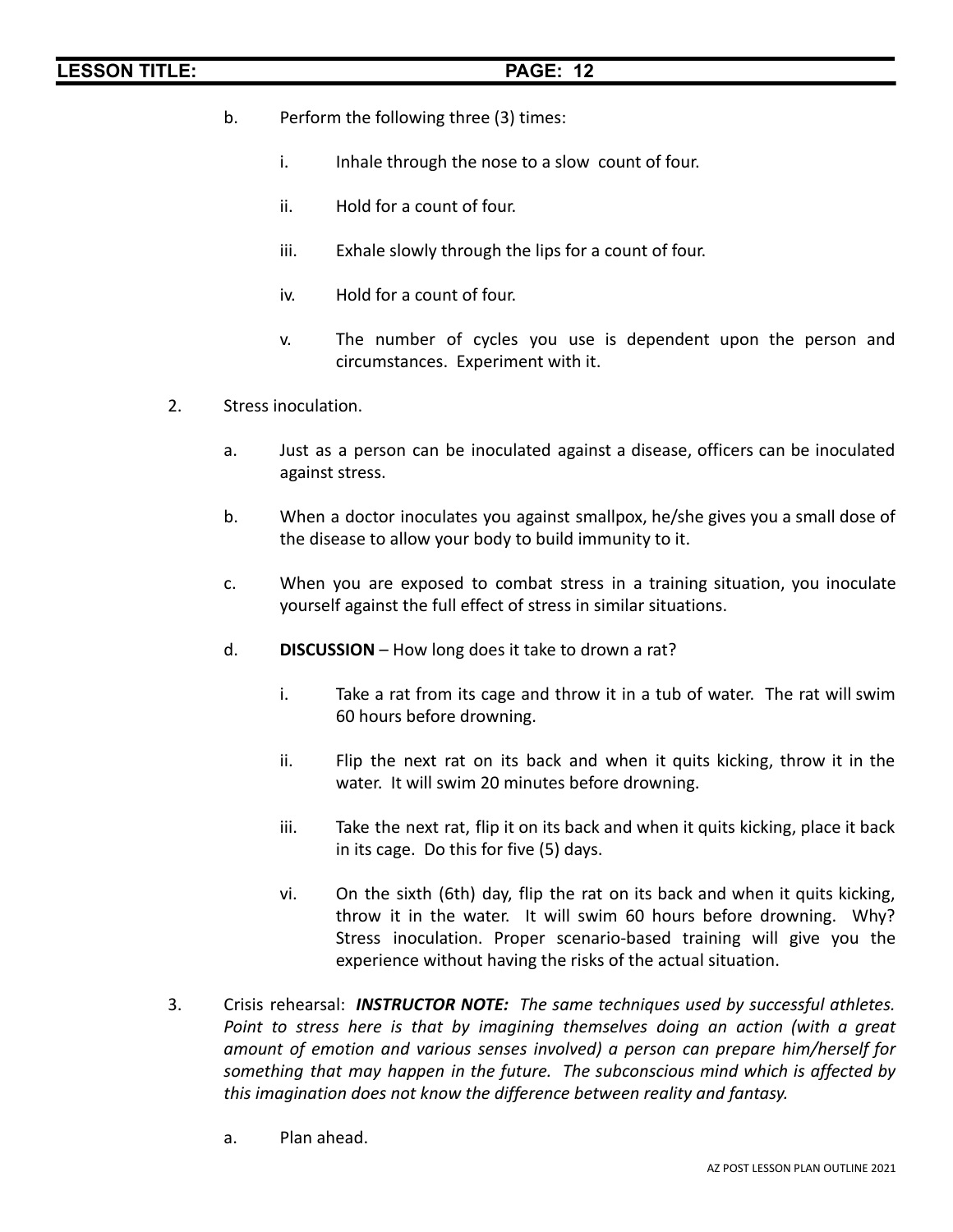- b. Play scenarios through in your mind and in monologues with the correct, desired outcomes. We will call this imagery:
- c. Be prepared.
- d. Have a "Plan B" and a "Plan C."
- e. This will help you over-learn tactics so they will become second nature.
- f. By familiarizing yourself with what a crisis situation may look like, you can defuse the impact of the stress of an actual crisis situation.
- g. Your responses will be trained into your system; under stress, the way that you have trained will be the way you respond.
- 4. Conditioned response from training. *INSTRUCTOR NOTE: DISCUSSION: the meadow. "You will perform like you practice."*
	- a. The way that you train will be the way that you respond to a crisis situation.
	- b. Discussion the meadow.
		- i. Meadow = mind.
		- ii. Blades of grass = neurons.
		- iii. Tracks = one  $(1)$ -time event  $(a$  memory).
		- iv. Trail = learning and training.
		- v. Road = years of experience.
	- c. When learning something completely new, the mind is like a meadow. *INSTRUCTOR NOTE: This learning process can be enhanced by "training with emotion and imagination", and use the aforementioned imagery. Make it perfect practice by putting emotion and sensory cues into the exercise. "Train the way you fight, train with emotion and imagination, and you will fight the way you train.*
		- i. When we hear or experience something for the first time, it leaves tracks in the grass (neuro pathways) of the mind.
		- ii. When we over-learn and practice something, it establishes a trail.
		- iii. Over the years, or through a life and death experience, it creates a road. The mind will automatically go down that road when it experiences a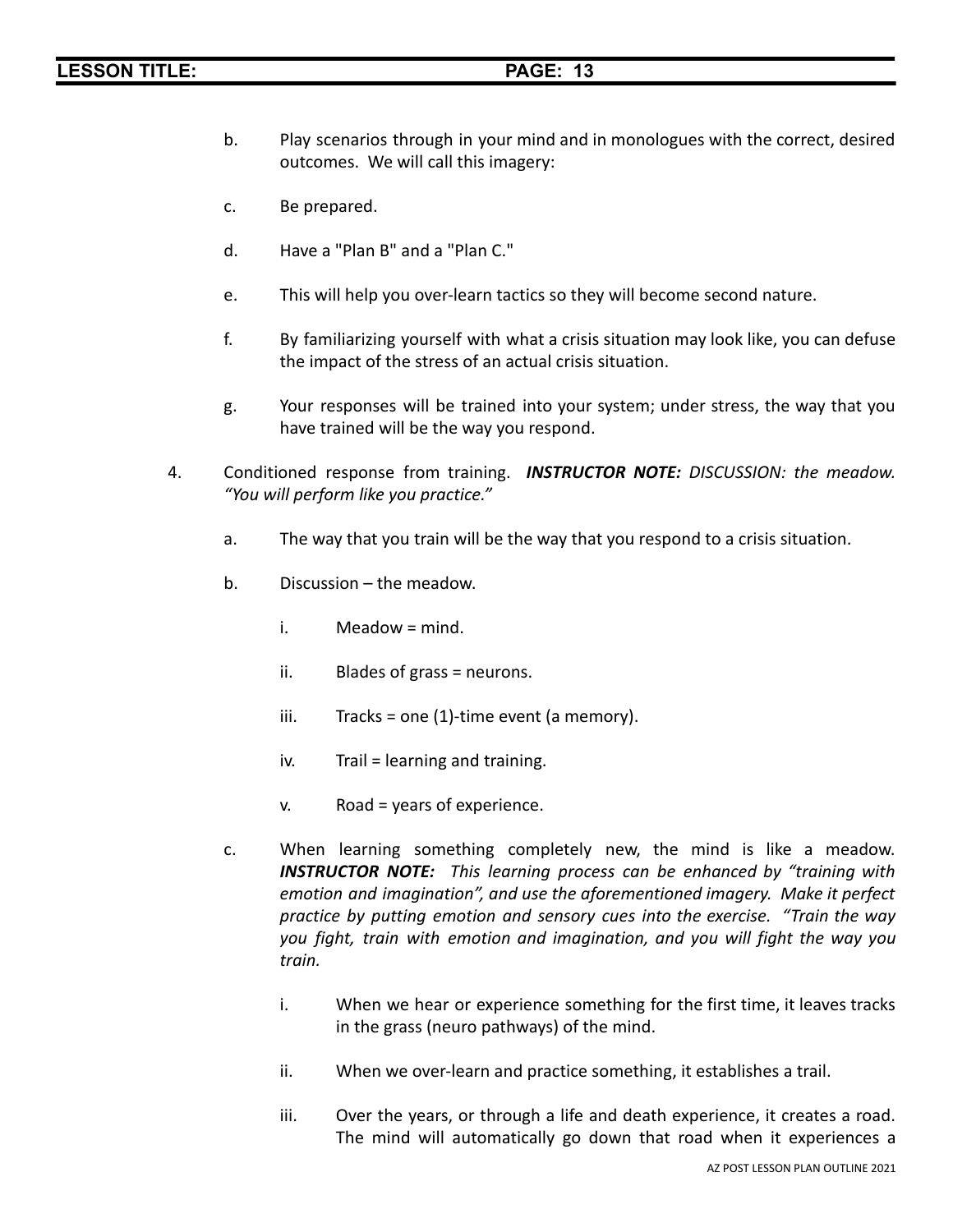situation the same or similar to the one practiced or experienced.

- iv. This is why officers in combat situations report going on auto-pilot or not remembering events or actions. You will play just like you practice.
- 5. Positive self-talk.
	- a. More than "positive thinking," positive self-talk is anchored in professional competence, which warrants optimism and self-confidence. Make your thoughts personal, positive, and empowering e.g. I win all confrontations.
	- b. Positive thinking without the practice in survival skills to back it up is merely an exercise in self-delusion.
	- c. Use suggestions stated in a positive, permissive fashion;
		- i. never use the word "try" in any suggestion, this implies doubt and the possibility of failure.
		- ii. never use the word "don't " for example don't look at the leg. The subconscious mind will think of the action "look" and that is what you will first do.
	- d. On completion of high-risk calls, acknowledge your achievement.
- H. Methods of response. **P.O. 3.5.1C**

- 1. Proceed directly to the crime scene as quickly, safely and silently as possible. The purpose of this type of response is to catch a person in the act of committing the crime. Examples of crimes that would generally fall in this category would be:
	- a. Indecent exposure.
	- b. Burglary.
	- c. Robbery.
	- d. A prowler.
	- e. Criminal damage.
	- f. Alarms.
	- g. A beer run.
	- h. Auto theft.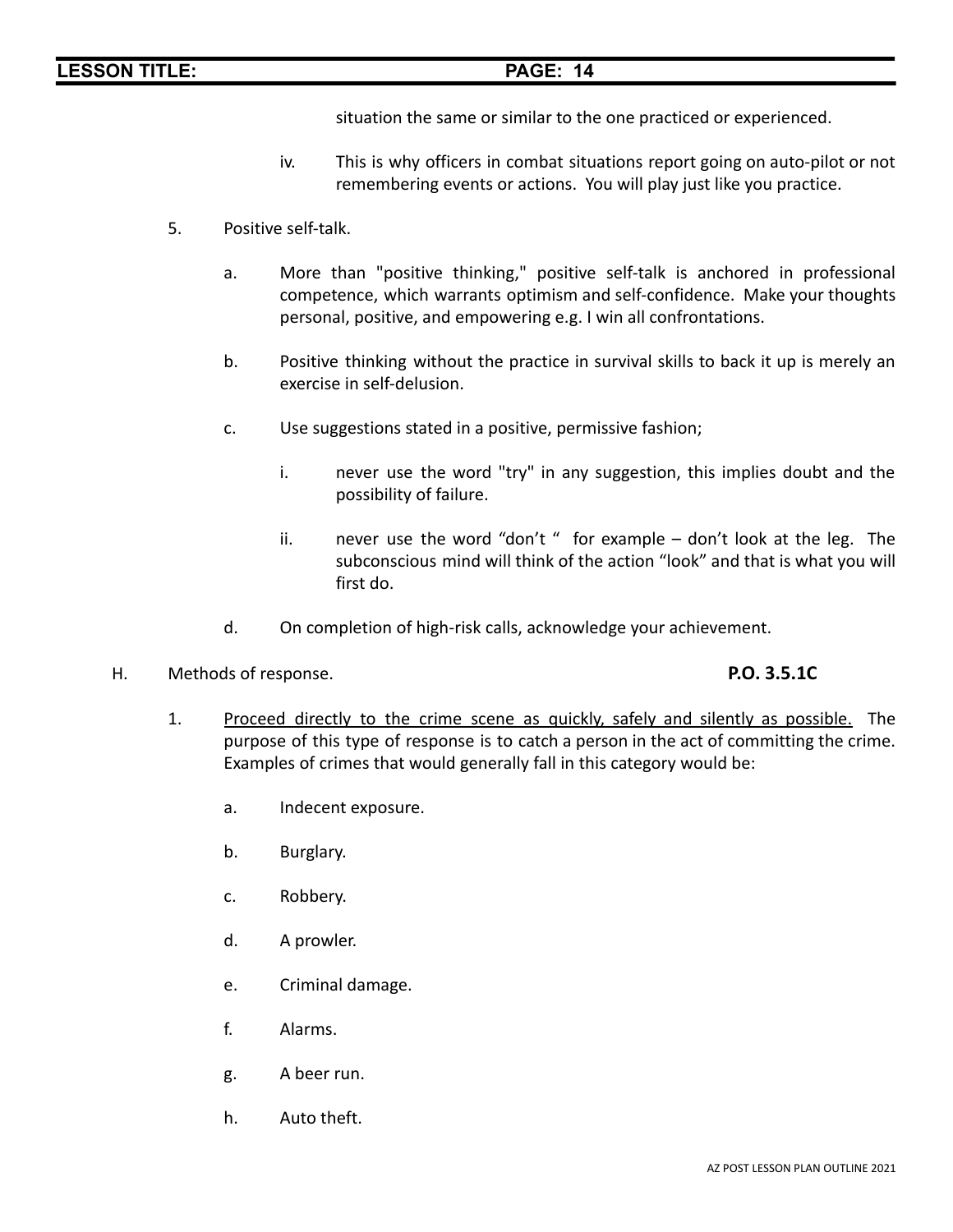- 2. Proceed directly to the crime scene using emergency procedures. The purpose of this type of response is to stop the criminal act, render immediate aid or to establish control of the scene as quickly as possible. Examples of crimes that would generally fall in this category would be:
	- a. A fight with weapons.
	- b. A large gang party.
	- c. Sexual assault.
	- d. An officer's urgent request for assistance.
	- e. Assault.
	- f. A bomb threat.
	- g. A stabbing.
	- h. A shooting.
- 3. Proceed to the crime scene using a route where fleeing suspects are most likely to be intercepted. The purpose of this type of response is to anticipate the escape route of the criminal and place yourself in areas where you could see possible suspect vehicles.
	- a. This could also include specialized responses like Pronet, Lojack or Bullseye. This tactic can be used with either type of response described above.
- 4. Park and observe. The purpose of this type of response is to survey an area or gain additional intelligence information on crime in an area.
	- a. It may also be used to catch a person in the act of committing the crime.
	- b. Examples of crimes that would generally fall in this category would be:
		- i. A speeding vehicle.
		- ii. Any suspicious activity.
		- iii. Drug activity.
		- iv. Prostitution.
		- v. Noise disturbance.
- I. Implementation of tactical driving skills. *INSTRUCTOR NOTE: Optional video: Two (2) P.D. vehicles are involved in a serious accident while responding to another officer's call for*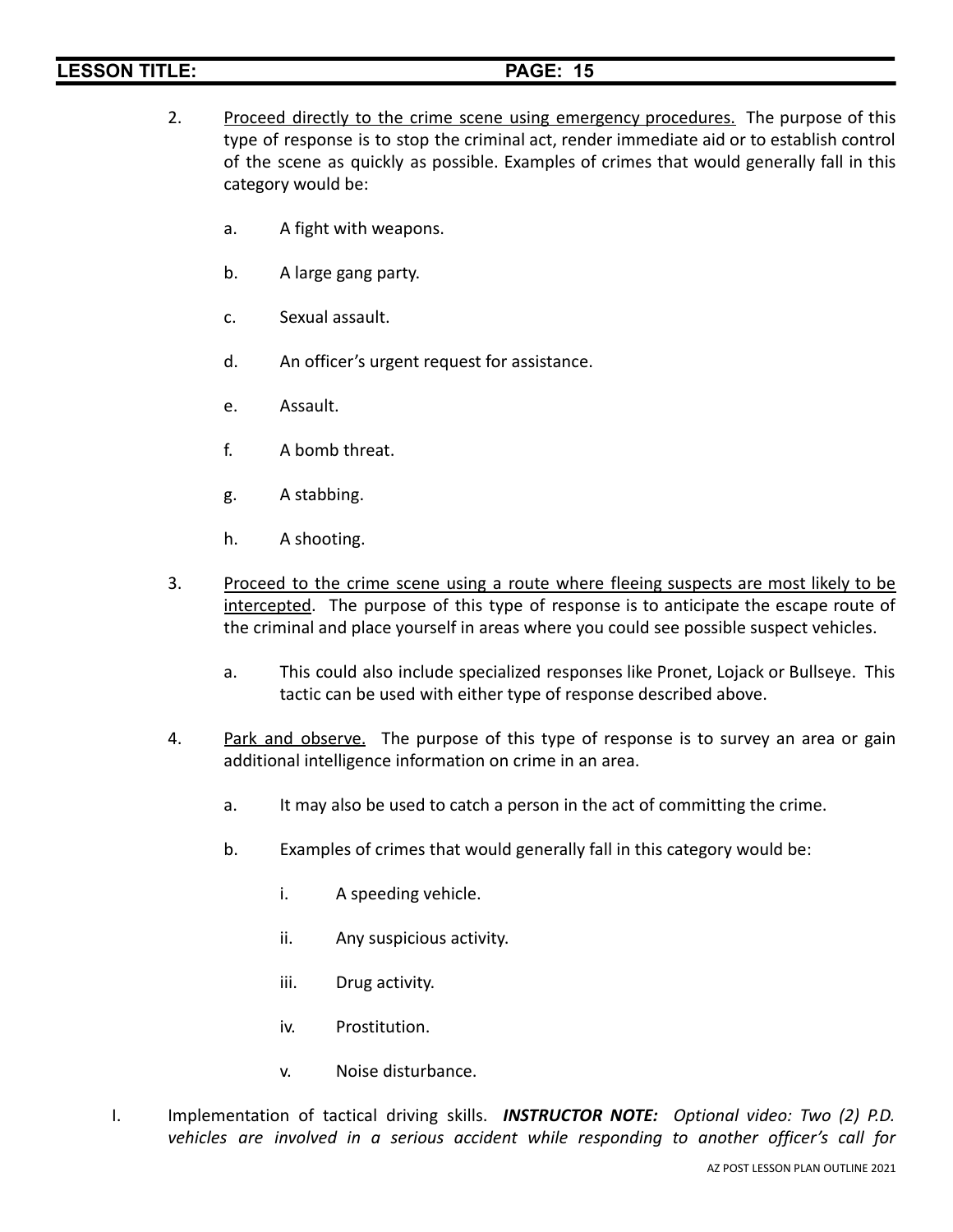*assistance (Mesa P.D. Officers Cooper/Postman serious vehicle accident available) or any other appropriate video showing similar situations.*

- 1. How am I going to respond? Do I go Code-1 or Code-3?
- 2. Each unit responding to an in-progress call should hold the concept clearly in mind that the primary responsibility during his/her response is to select the speed and manner of response that will most likely get him/her to the call in a reasonable time period.
- 3. Undue heroics are not welcome and are considered foolhardy.
- 4. Officers should select a response route that is both speedy and as non-hazardous as possible to himself/herself and other drivers.
- 5. Techniques to keep in mind are:
	- a. Offset your vehicle when stopped at intersections.
	- b. Look at vehicles that pull up next to you.
	- c. Do not allow yourself to get boxed in.
	- d. Assure that you can see the wheels of the car in front of you.
- J. Beat familiarity. **P.O. 3.5.1B**

- 1. Each patrol officer should become thoroughly familiar with his/her beat or work area. *INSTRUCTOR NOTE: Information: Have a couple of examples of unique areas you have worked to illustrate this point ( E/W addresses on N/S streets, country roads with no signs at all etc.)*
- 2. Your ability to respond to, and your safety at in-progress calls, may ultimately depend on your knowledge of key factors relating to the area.
- K. Formulation of a flexible plan. **P.O. 3.5.1D**
	- 1. Keep an open mind when responding to a call, always have a "Plan B" and a "Plan C."

**P.O. 3.5.1B**

- 2. Take the "tactical advantage" on your scenes.
- 3. Gather all information prior to making a final decision.
- 4. Be mentally prepared for the unexpected, EXPECT THE UNEXPECTED.
- L. Communication and coordination. **P.O. 3.5.1E**

1. Communication among all of the responding units is **absolutely critical**.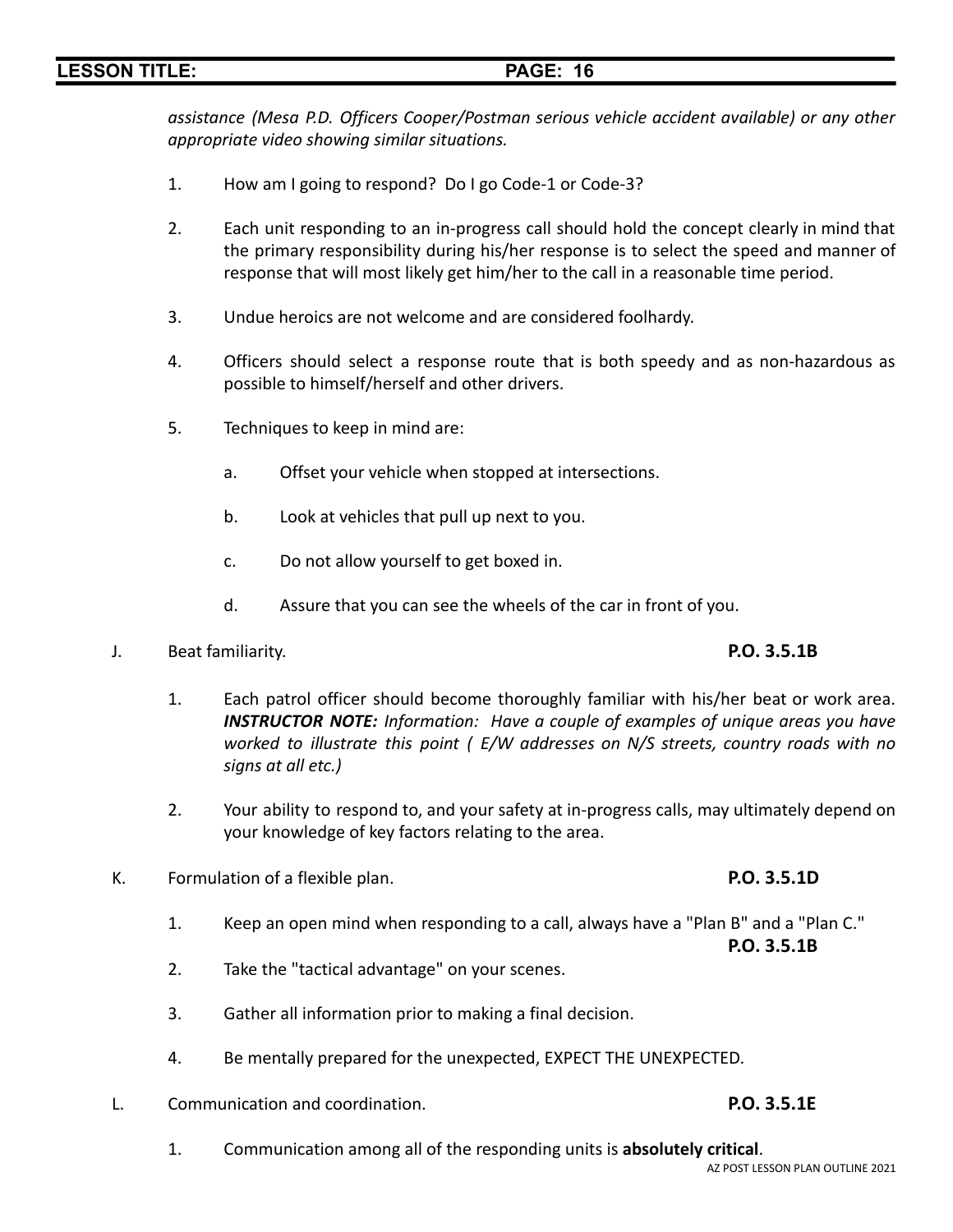### **P.O. 3.5.1D**

- a. Consider choosing a staging area.
- b. Request additional information from dispatch, if needed.
- c. Communicate with back-up units.
- d. Establish perimeters.
- e. Establish and preserve crime scenes.
- 2. Coordination of all the responding units is **absolutely critical**.

**P.O. 3.5.1F**

- a. Contact and cover in contact and arrest situations.
- b. Coordinate and assist in building or area searches.
- c. Coordinate assistance for victims, locate suspect(s), interview witnesses, etc.
- d. Coordinate the gathering and packaging of evidence.
- e. Coordinate the transportation of suspects, victims and witnesses.
- f. Complete reports and required paperwork.
- M. Officer safety tactics.
	- 1. Officer safety is paramount when responding to an in-progress call.

### **P.O. 3.5.1G**

- 2. Learning, implementing and practicing safe tactics are the responding officer's primary responsibilities.
- 3. The following are some basic tactics that the officer should always practice:
	- a. Park at a safe distance, never in the line of sight.
	- b. Noise control.
	- c. Proper equipment in working order.
	- d. Exit the vehicle quietly.
	- e. Avoid making noise as you approach the call.
	- f. Use cover and concealment.
	- g. Be aware of surroundings and avoid tunnel vision.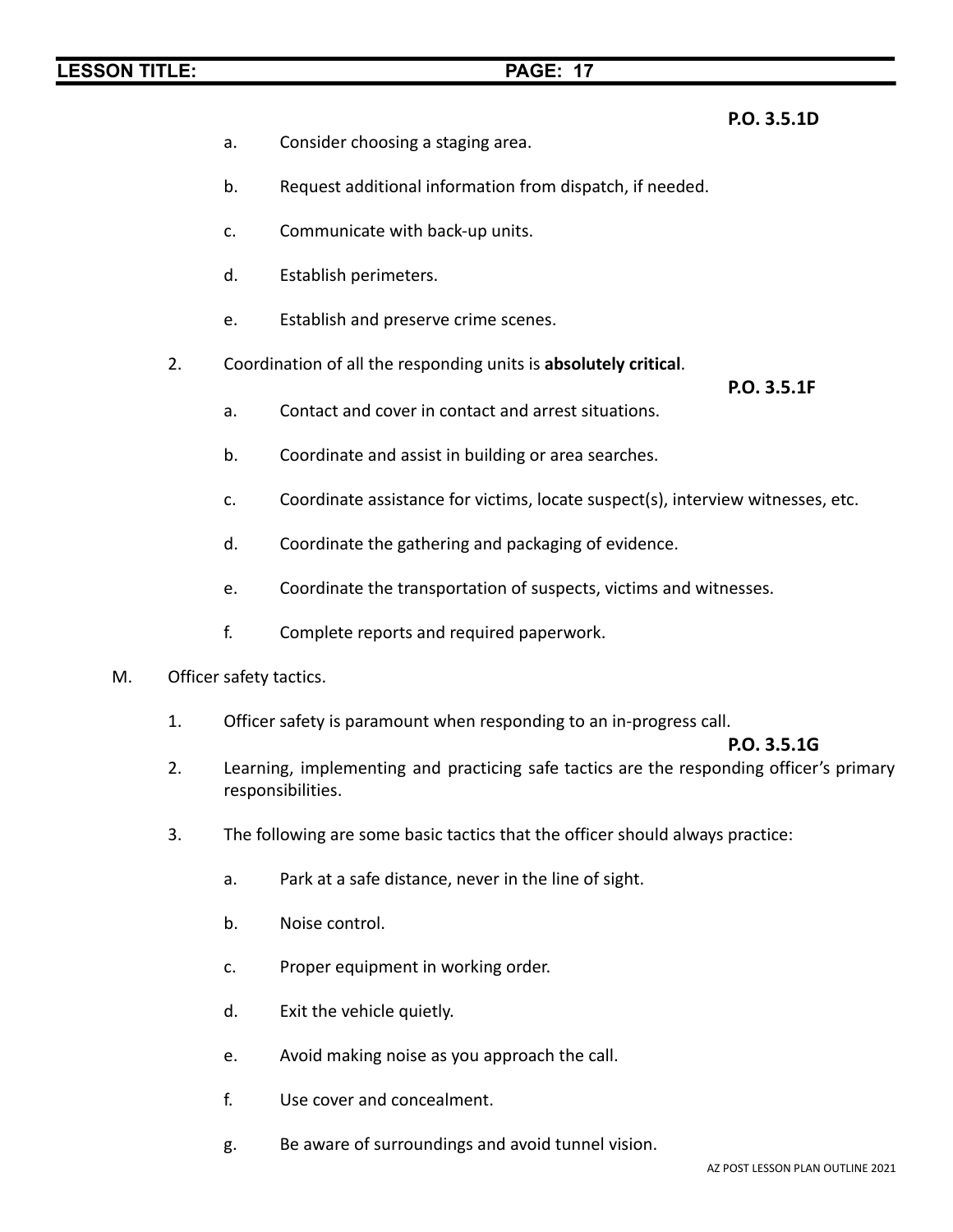a. BE A BACKUP, ask the primary officer what he/she needs you to do. AZ POST LESSON PLAN OUTLINE 2021

### **LESSON TITLE: PAGE: 18**

- h. Position at contact place yourself in a position of advantage, if possible.
- i. Use contact and cover tactics whenever possible.

### **III. BACK-UP UNIT RESPONSIBILITIES P.O. 3.5.2**

- A. Information to be obtained when responding to an officer's request for assistance.
	- 1. Nature of incident. **P.O. 3.5.1A**
		- a. Call for service (assigned as back up). *INSTRUCTOR NOTE: Radio codes: Will vary among agencies. Utilize specific agency codes which call for specific number of units code 3*
		- b. Officer request normal.
		- c. Officer request urgent (Code 3/emergency, 998 or 999).
	- 2. Where to respond. **P.O. 3.5.2B**
		- a. Is the officer still at the primary dispatch location? (Ask.)
		- b. Perimeters or accident scenes.
			- i. You may have a specific assignment.
			- ii. You may not have a specific assignment.
	- 3. Hazards involved: **P.O. 3.5.2C**
		- a. Weapons.
		- b. Past history with law enforcement.
		- c. An officer's personal knowledge of suspects or locations. *INSTRUCTOR NOTE: Assaults, threats, etc.*
			- i. Do not hesitate to advise of a known hazard even if you are not assigned to the call.
			- ii. Do not assume that the primary officer has seen all of the hazards; if you see a hazard, advise the other unit(s) on the scene.
	- 4. Number of people involved (suspects and victims). **P.O. 3.5.2D**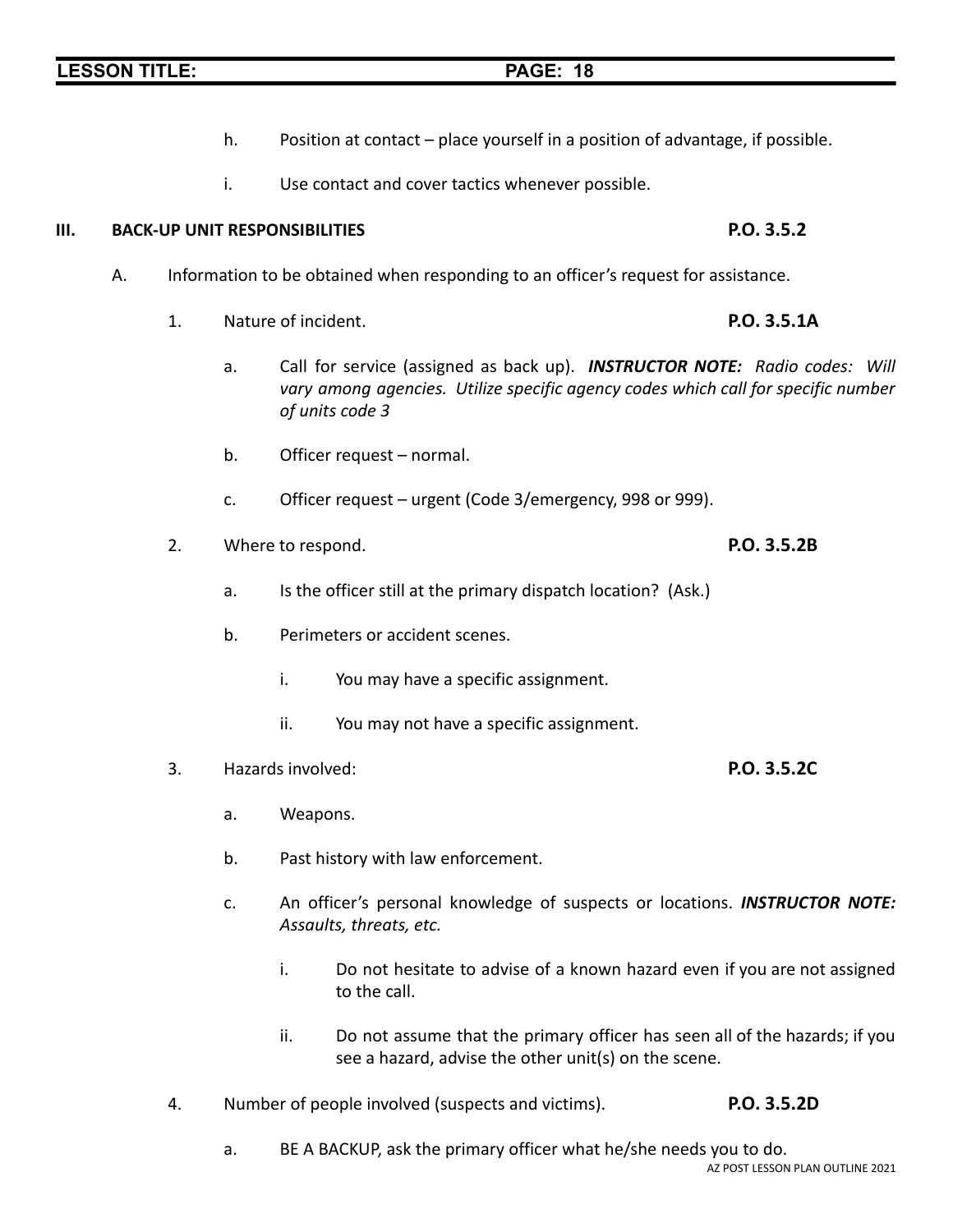- i. Keep an eye on the suspect or scene; is any suspect(s) outstanding?
- ii. Assist in the investigation, contact any witness or victim and do not be a "lookyloo."
- b. Contact/cover is the primary tactic that an officer will use when arriving on the scene as a back-up unit. **P.O. 3.5.2E**
	- i. Contact officer: The primary officer on the call he/she will conduct all contacts, interviews, F.I. cards, inquiries, pat downs, arrests, etc. *INSTRUCTOR NOTE: Optional video: Contact/Cover video- San Diego P.D., or any other appropriate video showing similar situations.*
	- ii. Cover officer: The back-up officer he/she will take a tactical advantage on the scene and cover the primary officer as he/she conducts his/her business.
- 5. Procedures for response.
	- a. Examples:
		- i. Most agencies have a radio code used in situations where the officer needs immediate assistance, but does not need more than two (2) units to respond, Code-3 (the two (2) closest units Code-3). *INSTRUCTOR NOTE: Radio Codes: DISCUSS specific agency codes and definitions which may, in fact, vary between departments. Example: A foot pursuit or an officer fighting to secure a suspect.*
		- ii. Code "998" is an officer-involved shooting used for the following situations:
			- 1. An officer has shot at somebody, whether the subject is injured or not.
			- 2. "Shots fired" is referring to shot(s) heard in the area and to be specific so responding units will know how to respond.
		- iii. Code "999" is an urgent request for help from another officer. *INSTRUCTOR NOTE: Optional audio tape: Officer-involved shooting showing/describing an officer's use of the listee codes (Mesa P.D. officer Duke shooting available) or check for an equivalent example from your agency. Any situation where there is a threat to the officer's life or health and the officer requires assistance.*
			- 1. All officers in the general area respond, Code-3.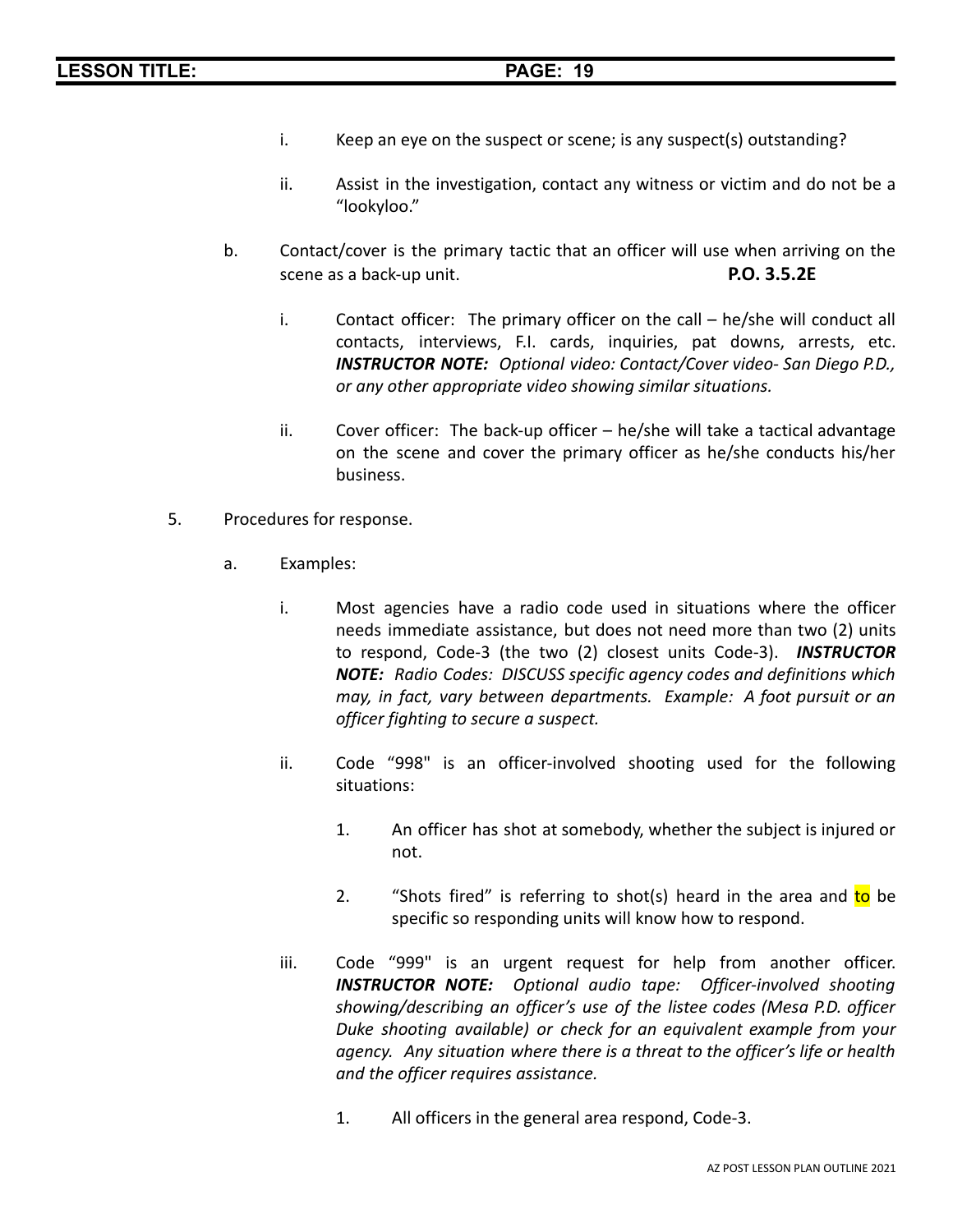- 2. Possible situations:
	- a. An officer is being shot at.
	- b. An officer is severely injured and requires assistance.
- 6. Select the speed and manner of responses that will most likely get you to the call in a reasonable time period.
	- a. Undue heroics are not welcome and are considered foolhardy.
	- b. Prepare to manage the "stress response." *INSTRUCTOR NOTE: Re-enforce "Combat Breathing"*
	- c. Utilize Combat Breathing: Teach the recruit to consciously control an unconscious part of their body (breathing).
		- i. Inhale through the nose to a slow count of four.
		- ii. Hold for a count of four.
		- iii. Exhale slowly through the lips for a count of four.
		- iv. Hold for a count of four.
		- v. The number of cycles you use is dependent upon the person and circumstances. Experiment with it.
	- d. Radio discipline is critical in this situation; the officer that needs assistance needs the air time so DO NOT TIE UP THE RADIO WITH NON-ESSENTIAL CHATTER! *INSTRUCTOR NOTE: Example: stating you are on the scene over the radio. After the first few units go on the scene, just get there and help.*
	- e. Prepare to handle any emergency that you find once you arrive on the scene.
	- f. Medical attention for the officer at the location and control of the suspect are the first priorities on the scene.
		- i. Contact the suspect from cover.
		- ii. Handcuff the suspect even if he/she appears dead.
- 7. Secure the crime scene.
	- a. Support the officer involved in the shooting.
	- b. Re-assure the officer that you are glad he/ she is alright. *INSTRUCTOR NOTE:*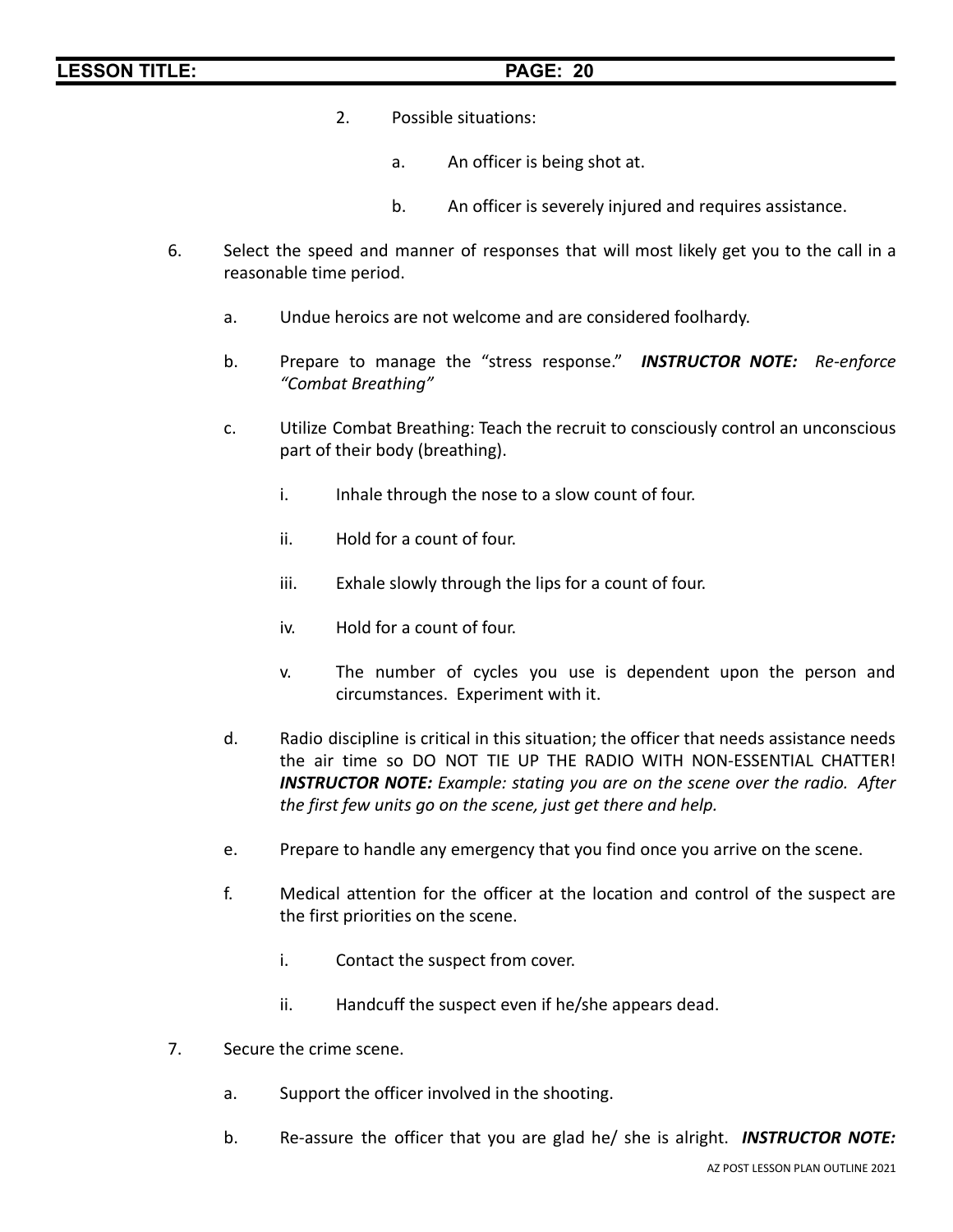*DISCUSSION: The officer will more than likely second guess himself/herself at some point, let him.her know you are glad they are alright.*

- c. Do not make any inappropriate comments that may be misconstrued at a later time.
- 8. A supervisor will eventually be on the scene to manage the incident.
- 9. As the requesting officer, be specific with your needs, avoid using any phrases like "step it up."
- 10. Disregarding/clearing back-up units.
	- a. Certain calls have statistically been shown to be a serious threat to officer safety. These calls are automatically assigned back-up units.
	- b. Back-up units should never be disregarded until the primary officer is on the scene and is sure there is no need for the back-up unit.
	- c. On any call in which a back-up unit is dispatched, the primary dispatched officer may disregard a back-up unit at his/her discretion. *INSTRUCTOR NOTE: Example: It is always better to have a back-up unit and not need it than to not have it and need it*
	- d. Officers should not get into the habit of routinely disregarding their back-up unit(s).
- 11. After a scene is secure and additional personnel are no longer needed, the primary officer or supervisor will clear those units.
- 12. Officers will respond to calls for service or assistance from citizens or other officers without undue delay.
	- a. Response to calls will be prompt and direct by the most practical known route.
	- b. Responding units will not delay by tending to other matters, such as stopping traffic violators, when dispatched to a call for service.
	- c. Priority traffic may be initiated when the nature of the offense requiring the stop involves an immediate threat to life or property. *INSTRUCTOR NOTE: In such cases, the officer shall notify communications so that another unit can be dispatched to the call*

### **IV. SELECTION OF ROUTE AND METHOD OF RESPONSE P.O. 3.5.3**

A. The following criteria should be considered in the selection of a response route to a crime in progress: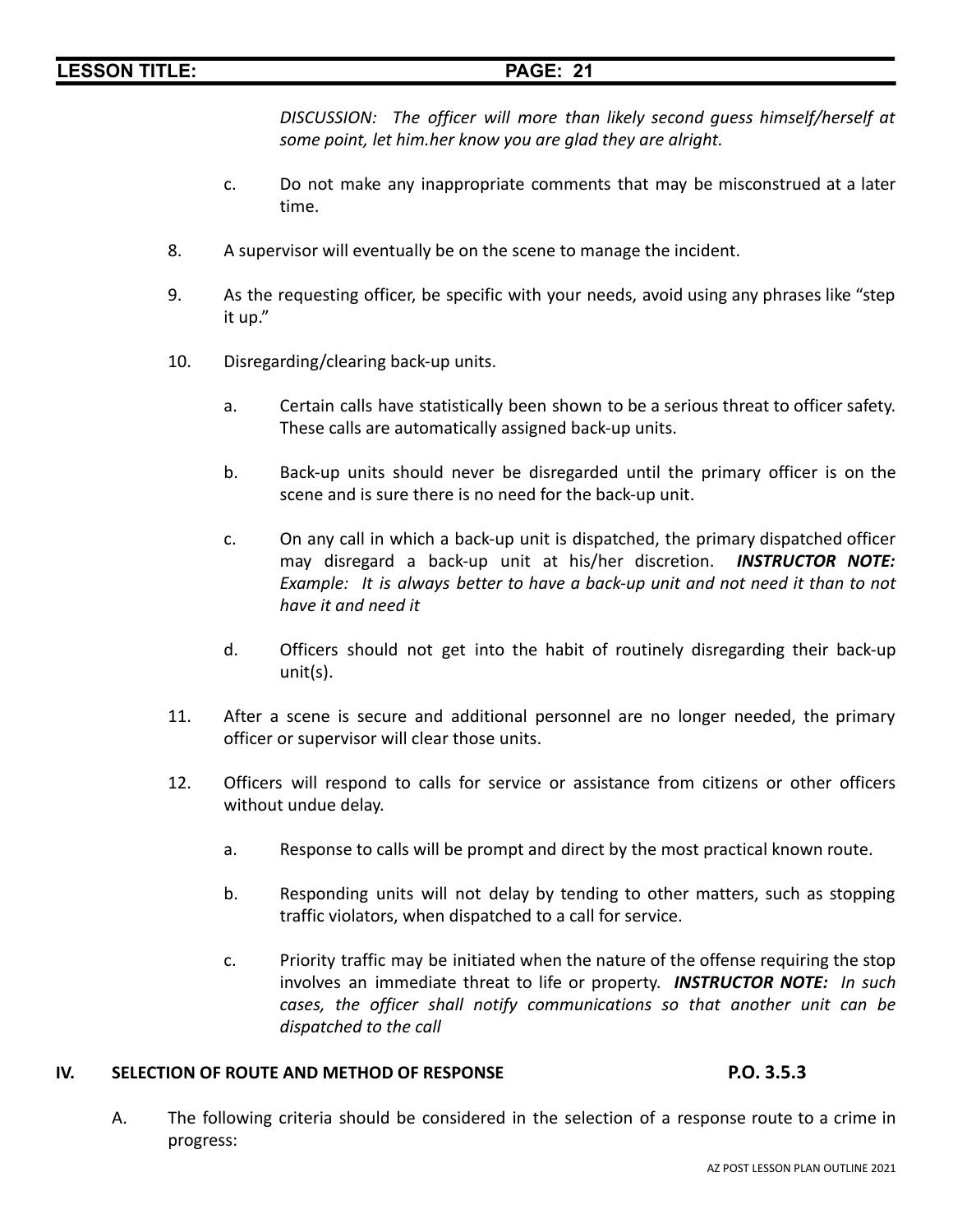| 1. |    | Distance to the location of the crime.                                                                                                       | P.O. 3.5.3A |  |  |
|----|----|----------------------------------------------------------------------------------------------------------------------------------------------|-------------|--|--|
|    | a. | Estimate your ETA.                                                                                                                           |             |  |  |
|    | b. | Advise dispatch if you have an extended ETA.                                                                                                 |             |  |  |
| 2. |    | Consider possible escape routes.                                                                                                             | P.O. 3.5.3B |  |  |
|    | a. | Freeways.                                                                                                                                    |             |  |  |
|    | b. | Alleys.                                                                                                                                      |             |  |  |
|    | c. | Knowledge of the area.                                                                                                                       |             |  |  |
|    |    | i.<br>Dogs.                                                                                                                                  |             |  |  |
|    |    | ii.<br>Fences/hazards.                                                                                                                       |             |  |  |
| 3. |    | Traffic situation.                                                                                                                           | P.O. 3.5.3C |  |  |
|    | a. | Sporting events. <b>INSTRUCTOR NOTE:</b> DISCUSSION: Give examples of locations<br>within your jurisdiction and ask the students for theirs. |             |  |  |
|    | b. | Construction.                                                                                                                                |             |  |  |
| 4. |    | Time of day.                                                                                                                                 | P.O. 3.5.3D |  |  |
|    | a. | Rush hour.                                                                                                                                   |             |  |  |
|    | b. | Metered lights.                                                                                                                              |             |  |  |
|    | c. | Train schedules.                                                                                                                             |             |  |  |
| 5. |    | Condition of route.                                                                                                                          | P.O. 3.5.3E |  |  |
|    | a. | Rush hour.                                                                                                                                   |             |  |  |
|    | b. | Metered lights.                                                                                                                              |             |  |  |
|    | c. | Train schedules.                                                                                                                             |             |  |  |
|    | d. | Construction.                                                                                                                                |             |  |  |
| 6. |    | Best direction of approach.                                                                                                                  | P.O. 3.5.3F |  |  |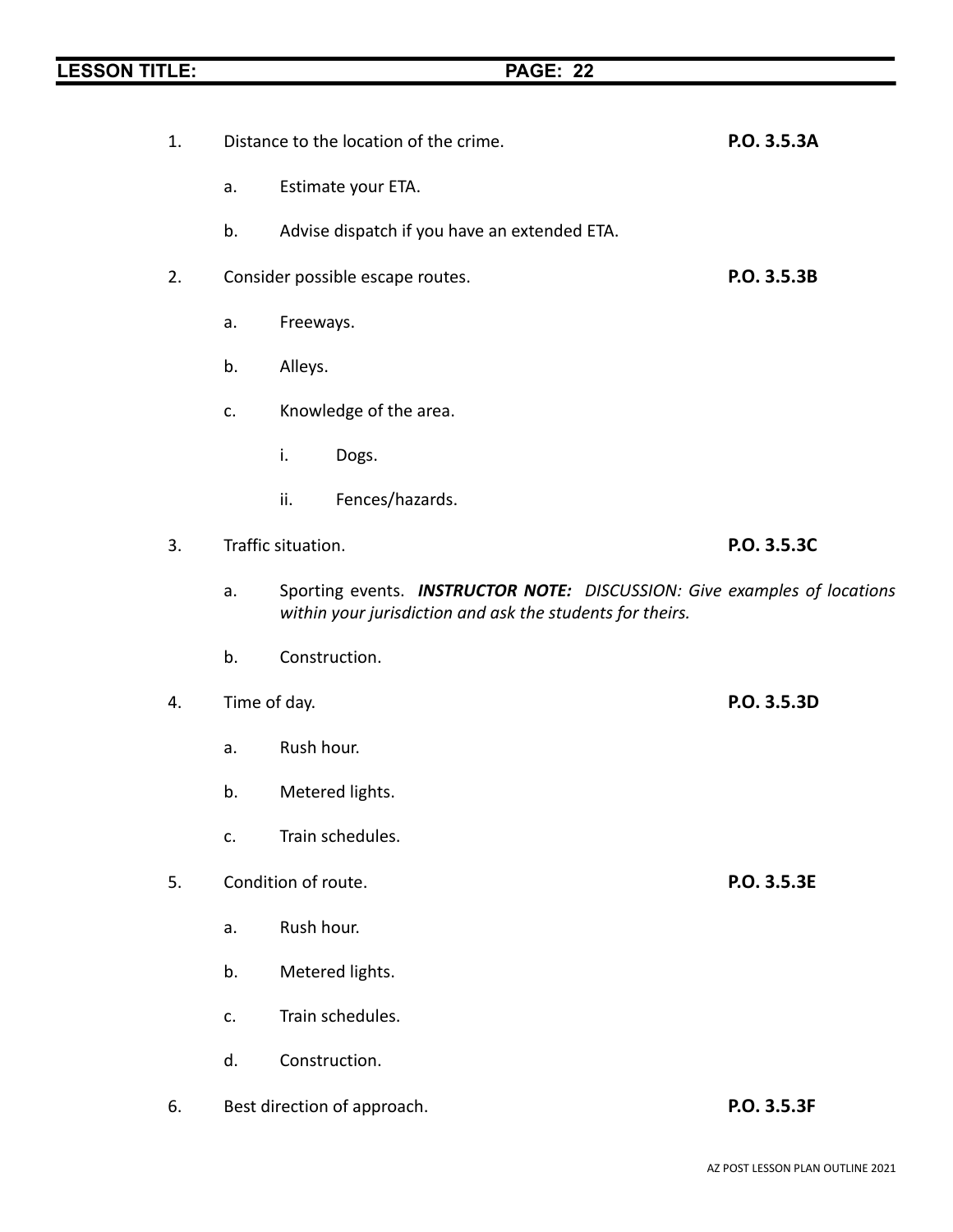- a. Buildings with 360-degree views.
- b. Cover vs. concealment.
- 7. Severity of the situation. *INSTRUCTOR NOTE: DISCUSS the difference between cover and concealment. Optional Video: " Second Chance" video gives several examples of different types of cover vs. various types of ammunition or view any other appropriate video showing similar situations.* **P.O. 3.5.3G**
	- a. A Code-3 assignment is an emergency assignment in which one is authorized to use the red light and siren; calls for police service may justify proceeding Code-3 if any of the following elements are present:
		- i. The preservation of life.
		- ii. A crime of violence in progress.
		- iii. The prevention of a crime of violence.
		- iv. An immediate pursuit.
		- v. A unit at the scene requests another unit Code-3. *INSTRUCTOR NOTE: Apply your agency's pursuit/Code 3 driving policy. Optional video: Involving wrong way location or a foot pursuit may be used, or any other appropriate video showing similar situations*
	- b. When a call for service is based upon information received by the officer from sources other than from Communications, the determination as to whether the call constitutes an emergency rests with the officer.
	- c. The decision must be based on information which is sufficient to justify a reasonable conclusion that the situation requires immediate police attention.
- B. Authorized emergency vehicles A.R.S. §28-624.
	- 1. The driver of an authorized emergency vehicle, when responding to an emergency call or when in the pursuit of an actual or suspected violator of law or when responding to (but not upon returning from a fire alarm), may exercise the privileges set forth in this section, but subject to the conditions stated in this section.
	- 2. While operating at least one (1) lighted lamp displaying a red or red and blue light or lens visible under normal atmospheric conditions from a distance of 500 feet to the front of the vehicle, the driver of an authorized emergency vehicle may:
		- a. Park or stand, irrespective of the provisions of this chapter.
		- b. Proceed past a red or stop signal or stop sign, but only after slowing down as may AZ POST LESSON PLAN OUTLINE 2021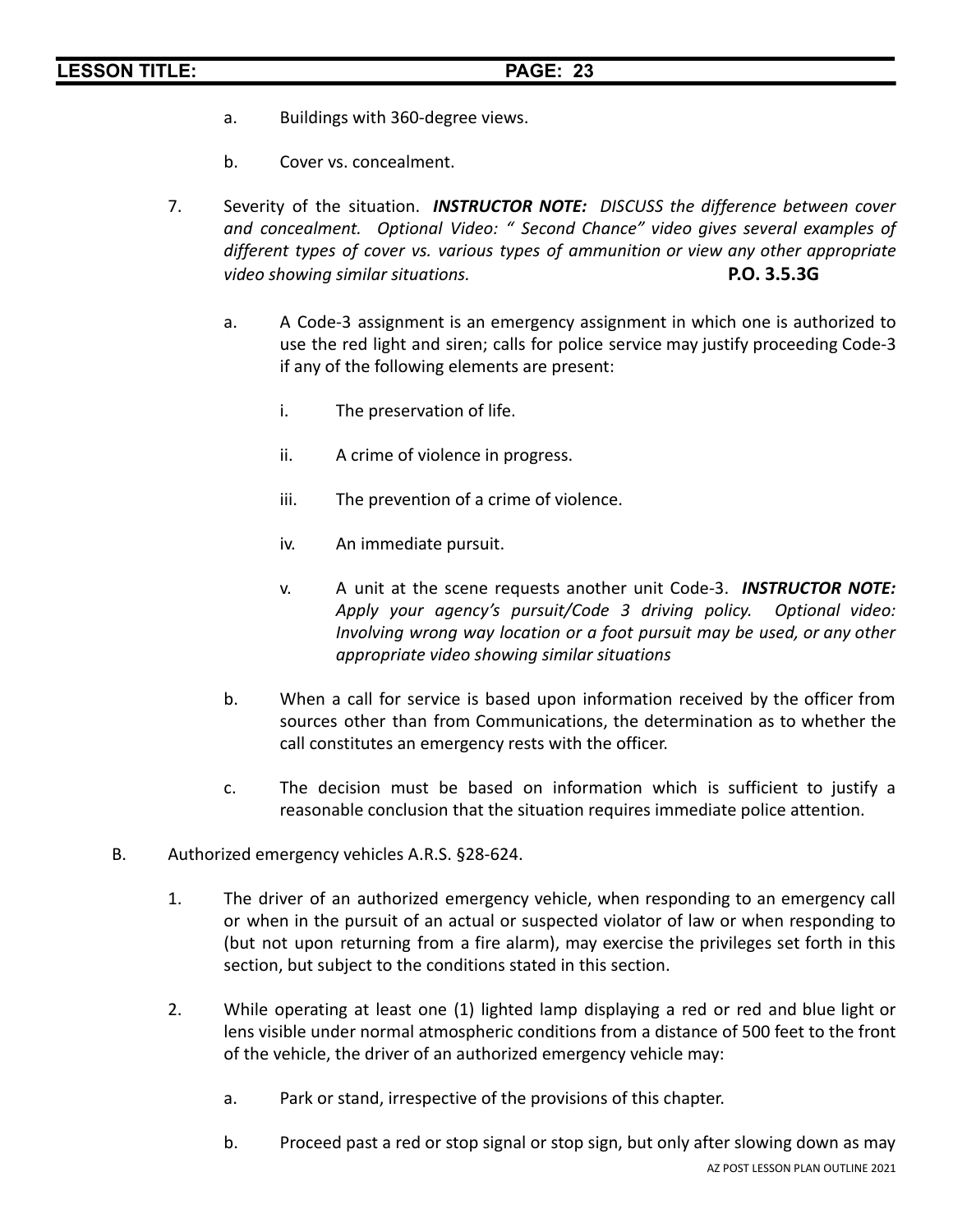be necessary for safe operation.

- c. Exceed the prima facie speed limits so long as he/she does not endanger life or property.
- d. Disregard regulations governing direction of movement or turning in specified directions.
- 3. The exemptions granted by this section to an authorized emergency vehicle apply only when the driver of the vehicle, while in motion, sounds an audible signal by bell, siren or exhaust whistle as may be reasonably necessary and when the vehicle is equipped with at least one (1) lighted lamp displaying a red or red and blue light or lens visible under normal atmospheric conditions from a distance of 500 feet to the front of the vehicle, except that an authorized emergency vehicle operated as a police vehicle need not be equipped with, or display, a red or red and blue light or lens visible from in front of the vehicle.
- 4. The provisions of this section do not relieve the driver of an authorized emergency vehicle from the duty to drive with due regard for the safety of all persons nor do these provisions protect the driver from the consequences of his/her reckless disregard for the safety of others.

### **V. TACTICS AND SAFETY IN SECURING THE SCENE P.O. 3.5.4**

Tactical considerations for securing the scene of a crime in progress.

- A. Coordinate routing and positioning with other responding units. **P.O. 3.5.4A**
	- 1. Give directions to the location.
	- 2. Make assignments.
	- 3. Witness interviews, crime scene logs, evidence protection, etc.
- B. Contain the scene. **P.O. 3.5.4B**
	- 1. Consider perimeter types:
		- a. High visibility, all emergency lights/take-down/spot lights illuminated.
		- b. Low visibility, no lights on.
		- c. Invisible, out of area or use of undercover/ unmarked units.
	- 2. Visual two (2) points. *INSTRUCTOR NOTE: DISCUSSION: draw a two (2) point diagram and a four (4) point diagram.*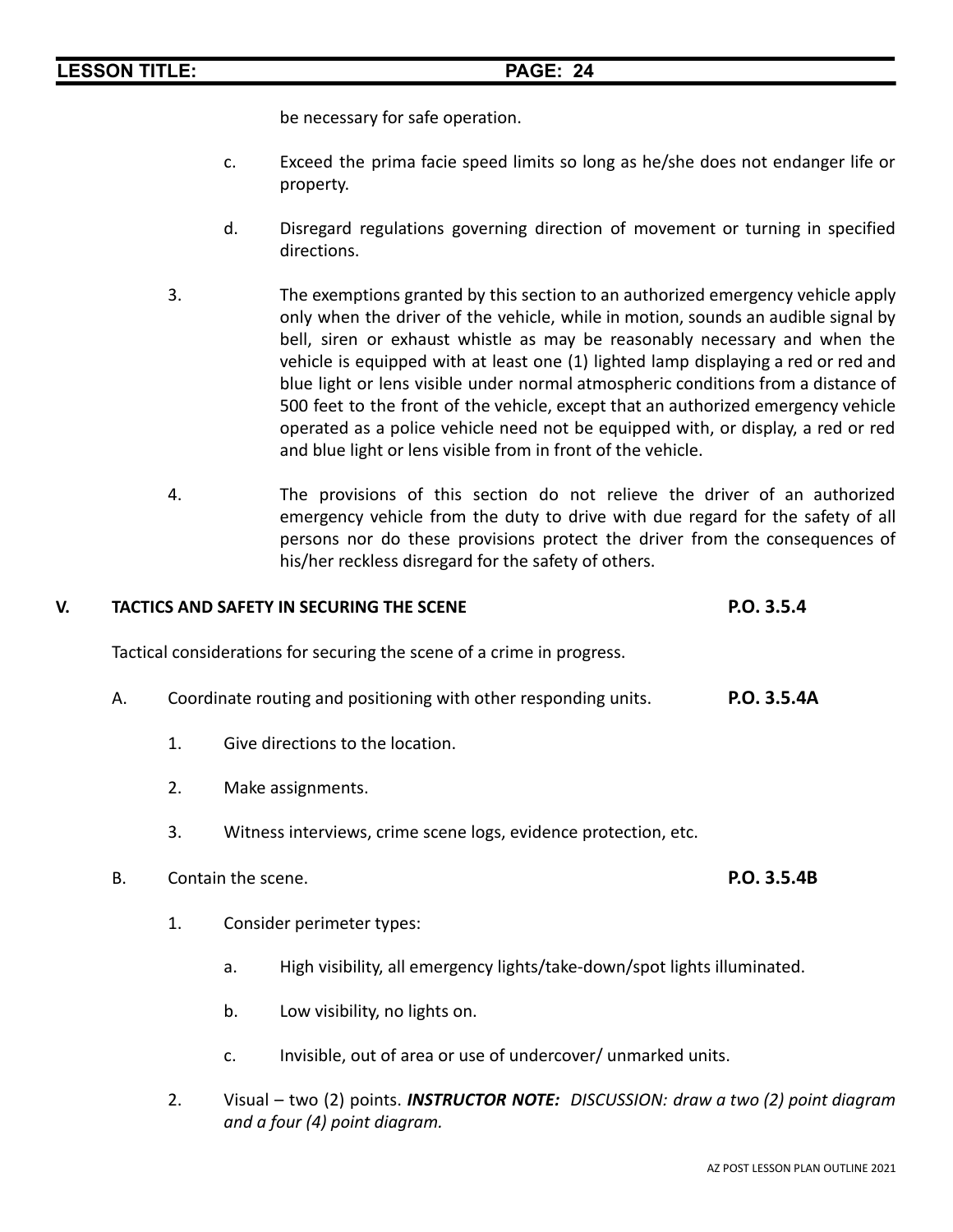3. Physical – four (4) points.

### C. Determine what type of crime has been committed. **P.O. 3.5.4C**

- 1. Suspect information. *INSTRUCTOR NOTE: DISCUSSION: information on the scene is often different than what might have been given to dispatch on the original call.*
- 2. Weapons used.
- 3. Vehicle description.
- D. Control the crime scene. **P.O. 3.5.4D**
	- 1. Set up crime scene tape. *INSTRUCTOR NOTE: DISCUSSION: If your agency uses a log to note who enters the crime scene, Discuss the importance of this.*
	- 2. It is better to have a perimeter that is too big rather than too small.
	- 3. Post perimeter guards.
	- 4. Start a major crime scene log.
- E. Apprehend suspect(s). **P.O. 3.5.4E**
	- 1. Communicate your observations with your cover officer.
	- 2. Secure the suspect(s) in your vehicle after a thorough search.
		- a. If it is hot, be careful about rolling down the windows and always have an officer assigned to keep an eye on the suspect, patrol cars are not escape proof.
		- b. Do not leave prisoners unattended.
	- 3. Conduct a one-on-one ("1-on-1"). *INSTRUCTOR NOTE: DISCUSSION: Give an example of how a one-on-one (1 on 1) field line up takes place.*
		- a. Transporting the victim/witness to the suspect(s) location for identification (ideal situation).
		- b. Explain to the victim/witness that the subject is being detained until it is determined if he/she is involved in the incident.
		- c. Make sure the subject is adequately illuminated for the victim/witness.
		- d. Write the victim/witness statements down verbatim.
		- e. Avoid external goings on that may influence the victim/witness (radio traffic, AZ POST LESSON PLAN OUTLINE 2021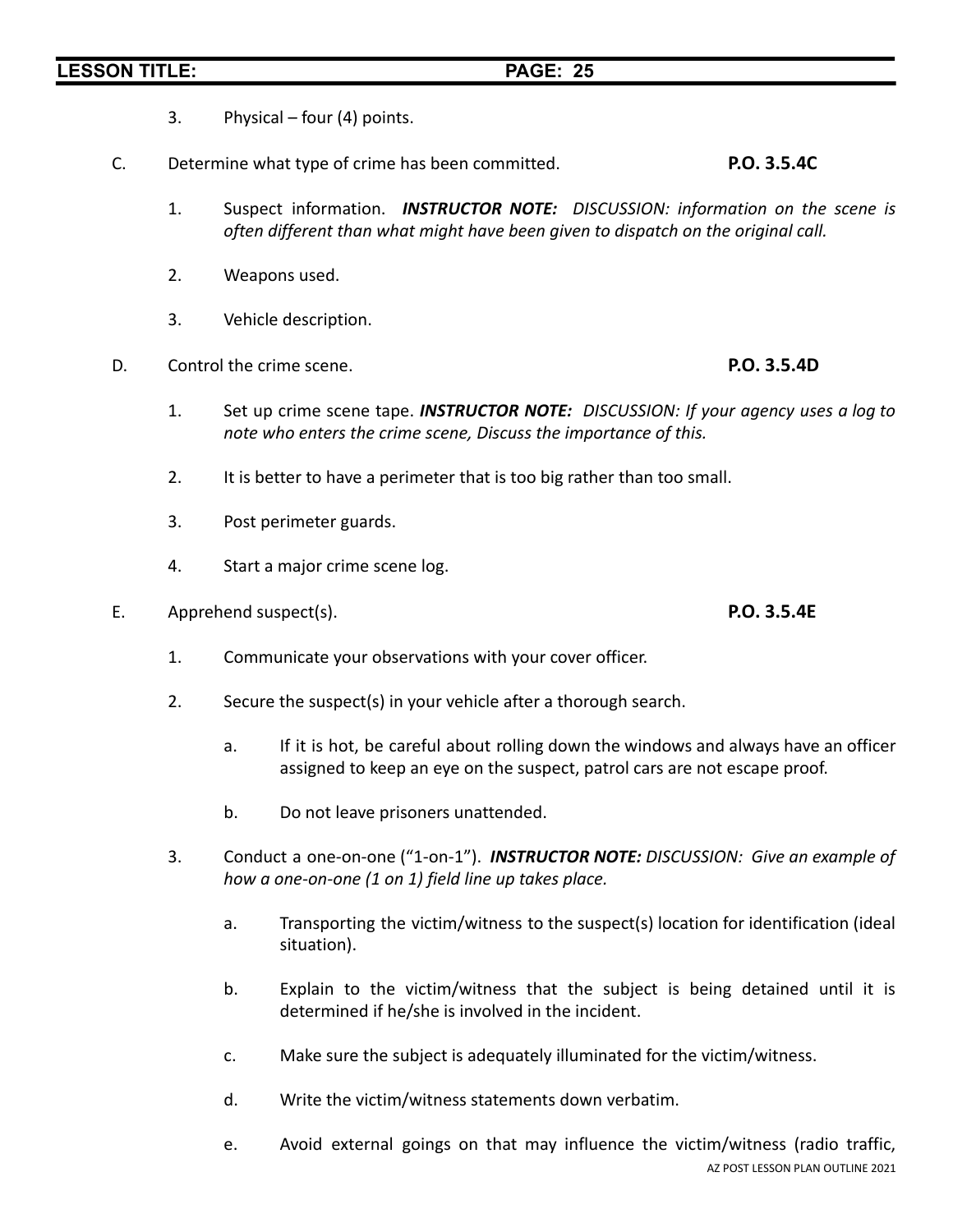other officer's conversations, etc.).

- F. Communicate appropriate vital information. **P.O. 3.5.4F**
	- 1. Initiate an ATL as soon as possible. *INSTRUCTOR NOTE: Optional audio tape: Example of a good ATL and vehicle located, or any other appropriate video showing similar situations.*
	- 2. Necessary content: *INSTRUCTOR NOTE: Optional ATL practice exercise. Have a scenario set up where another instructor runs into the room and commits an assault (false shooting) and have students given an ATL on the suspect after s/he leaves. Optional exercise. Divide students into three (3) groups (contact/primary officer, back up/ cover officer and victim). Have them rotate and do all three rolls in order to practice writing field interview cards providing cover and developing sensitivity for the victims.*
		- a. Reason wanted.
		- b. Physical description.
		- c. Age.
		- d. Clothing description.
		- e. Weapons.
		- f. Transportation.
		- g. Direction of travel.
		- h. Time delay.
	- 3. Getting the ATL information out over the radio as soon as possible will improve the chances of apprehending the suspect.
- G. Request appropriate resources.
	- 1. Medical.
	- 2. Investigations. **P.O. 3.5.4G**
	- 3. Identification.

### **VI. OFFICER TACTICS AND SAFETY CONSIDERATIONS FOR RESPONSE TO ALARMS CALLS**

- A. Type of alarm.
	- 1. Property.

**P.O. 3.5.5**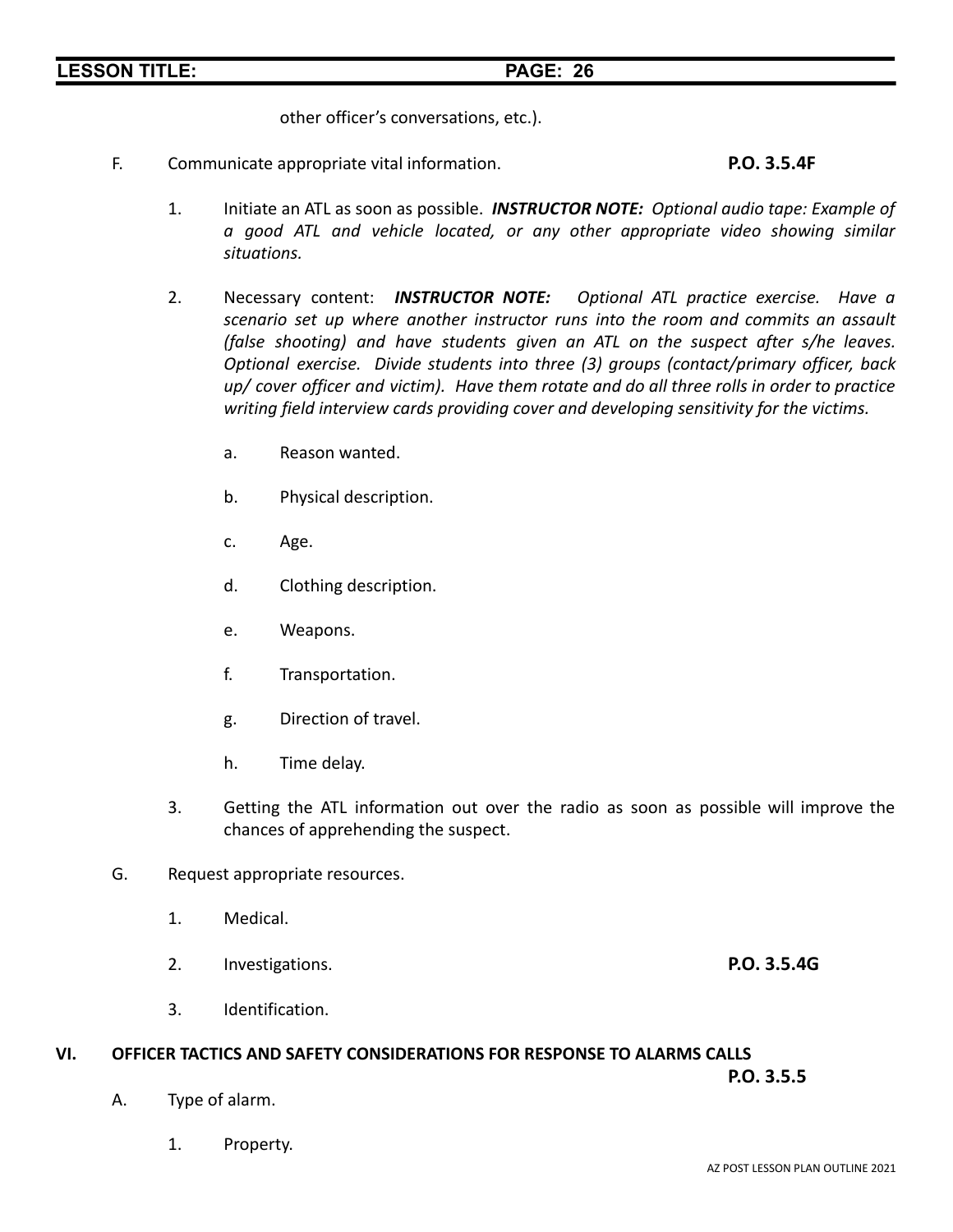- a. Business/residence.
- b. Vehicle.
- 2. Personal.
	- a. Robbery.
	- b. Panic. *INSTRUCTOR NOTE: DISCUSSION: Give examples of a panic and medical alarm, as opposed to a robbery alarm.*
	- c. Medical.
- B. Time of day.
	- 1. Most residential burglaries occur during the day.
	- 2. Most business burglaries occur during the night.
- C. Alarm function.
	- 1. Silent (monitored). *INSTRUCTOR NOTE: Example: In metro-Phoenix with audio/visual-monitored alarms, there is a high likelihood that the suspects may still be on the scene.*
	- 2. Audible (monitored or unmonitored).
- D. Response to silent and audible alarms. **P.O. 3.5.5A**

- 1. Arrive and approach safely.
	- a. Anticipate the location of the address you are looking for.
	- b. Park out of the line of sight.
	- c. Make as little of a disturbance as possible.
	- d. Look around at the surrounding area.
	- e. Plan your foot approach to the scene.
	- f. Take optimal advantage of the available cover and concealment.
- 2. Check the exterior for evidence of forced entry.
	- a. Search the outside of the building for a point of entry.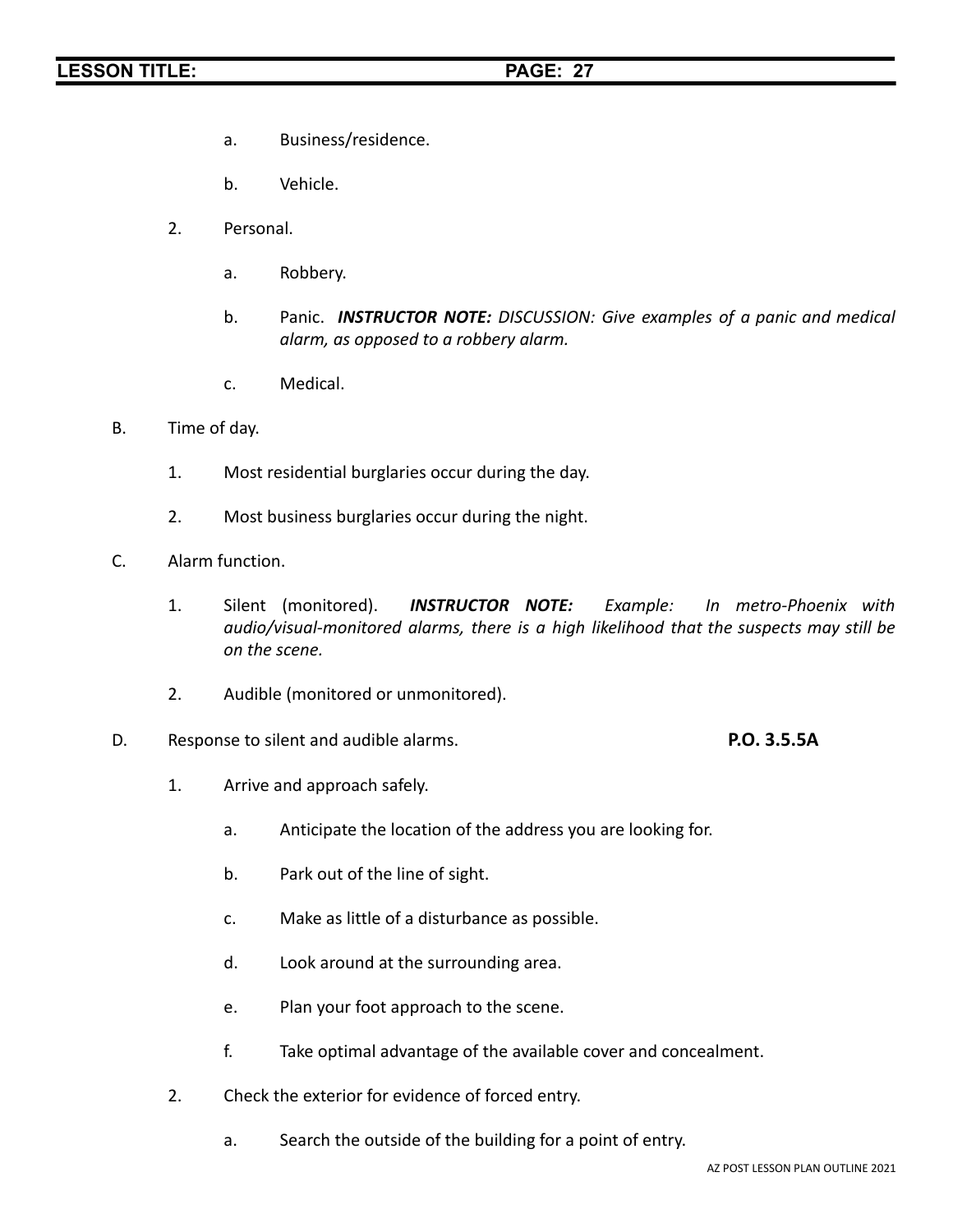- b. Always search as a team (minimum of two (2) officers, if available).
- c. Take advantage of cover and concealment while searching the exterior.
- d. Alarm companies will sometimes be able to give you an interior location as the sight of the alarm.
- 3. If the building is secure, determine the need to wait for the RP.
	- a. If the police depart the premises prior to the arrival of the RP, leave a note or have dispatch contact the RP.
	- b. Ensure the RP is notified regarding your departure.
- 4. If the building is not secure, prepare for a building search.
	- a. On locating a point of entry or exit, secure a channel.
	- b. After locating the point of entry, consider you options:
		- i. Additional police units three (3) minimum.
		- ii. Police service dog (K-9).
		- iii. Air unit.
		- iv. Building owner.
- 5. Initiate and complete a building search.
	- a. Clear the building.
	- b. Detain suspect(s) if located.
- 6. If an actual burglary, conduct an investigation.
- 7. If there appears to be no crime or the business appears to have been left unsecured, contact a RP.
- E. Response to robbery/panic alarms. **P.O. 3.5.5B**

- 1. Robbery and panic alarms differ from other alarms in one (1) key aspect, they are activated by a person to intentionally summon the police. *INSTRUCTOR NOTE: DISCUSSION: Explain the difference between a robbery and a panic alarm.*
- 2. The following procedures will be used when responding to a robbery or panic alarm: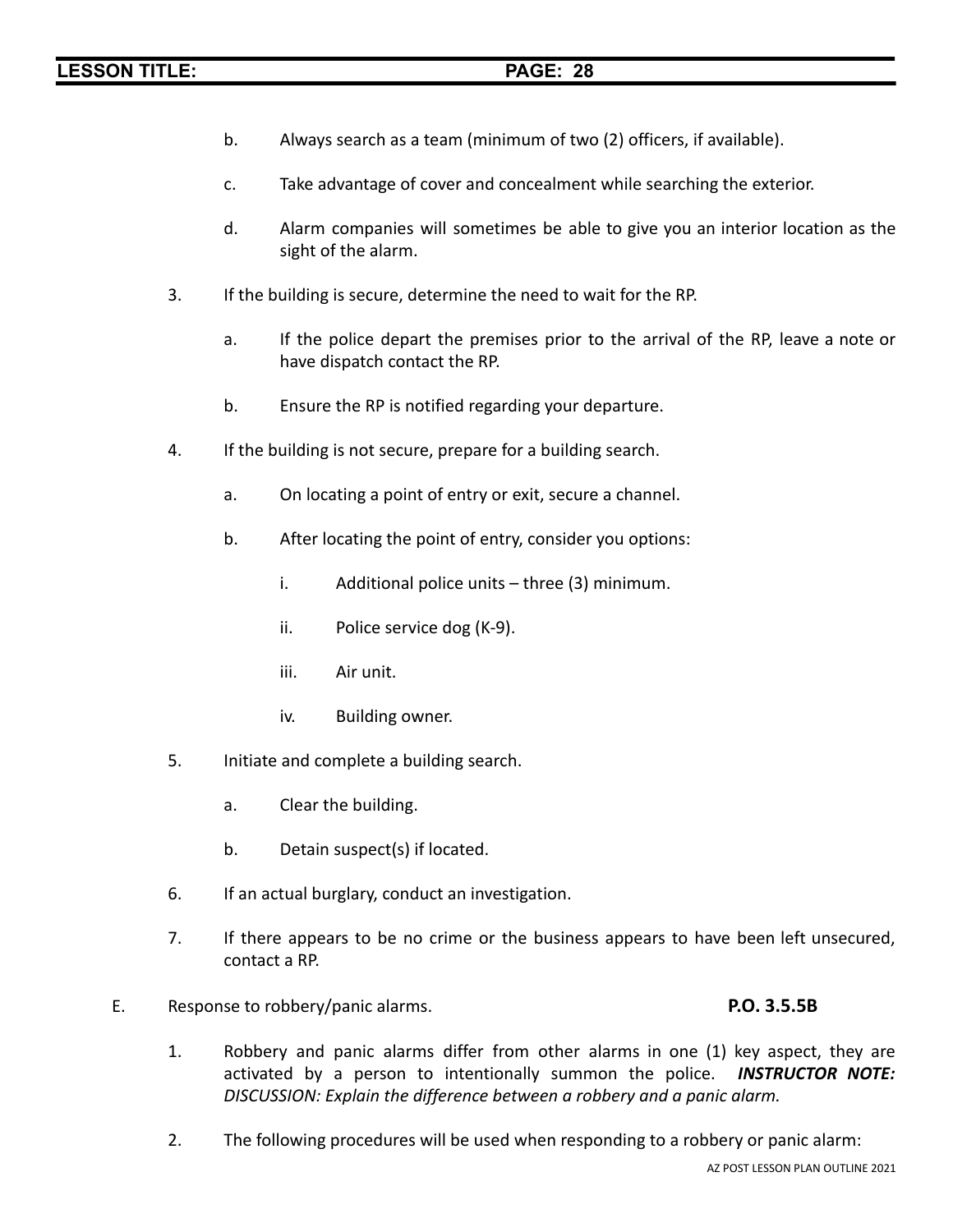- a. It will be assumed that the alarm was intentionally activated in response to a crime in progress.
- b. Follow the procedure for responding to a silent or audible alarm, up to checking the exterior for a point of entry.
- c. Establish a two (2)-point perimeter (minimum).
- d. When units are in place, request dispatch to instruct the RP to exit the building.
	- i. Obtain a physical description of the RP.
	- ii. Maintain cover.
	- iii. Have the RP come to your position. Issue verbal commands as appropriate.
	- iv. Determine from the RP why the alarm was activated.
	- v. Verify that the scene is Code-4. *INSTRUCTOR NOTE: DISCUSSION: Agencies may vary in their policy on notifying dispatch that everything is secure.*
	- vi. Dispatch will remain on the phone until an officer advises Code-4 over the phone.

### **VII. BUILDING SEARCHES P.O. 3.5.6**

- A. Introduction.
	- 1. A building search is one (1) of the most difficult tasks that you will face as a police officer and as a result, you must:
		- a. Work with other officers as a team.
		- b. Think through the situation.
		- c. Select the best tactics available.
		- d. Implement a sound operational plan.
	- 2. The primary objective for each and every building search initiated is OFFICER SAFETY AND SURVIVAL.
- B. Tactical thinking.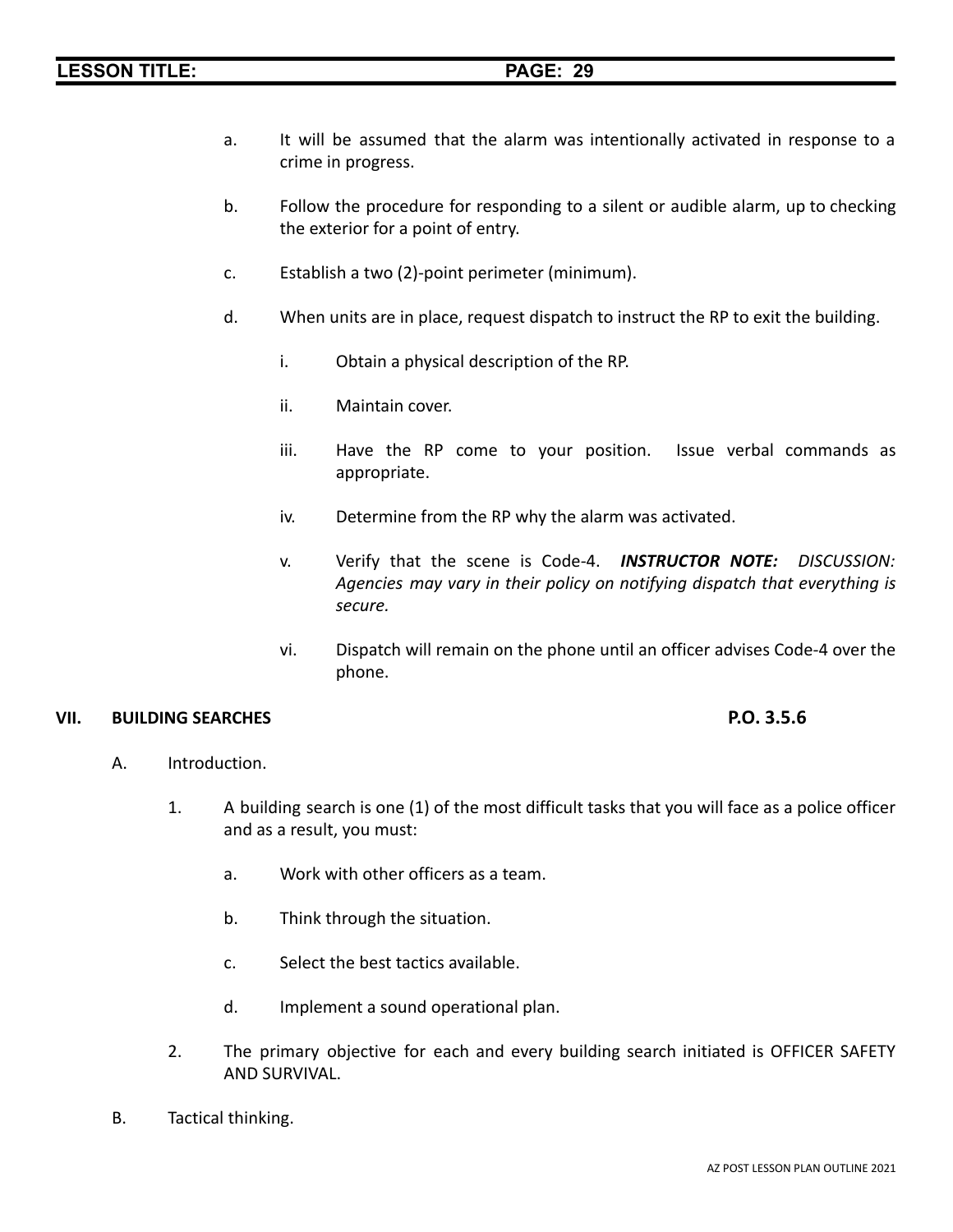# **LESSON TITLE: PAGE: 30** 1. Think in a defensive mode. 2. Think through your choices. 3. There is no "perfect tactic." 4. Remain flexible. 5. Do not be paralyzed by "what if's." C. Point of entry. **P.O. 3.5.6B** 1. Search the exterior as a team, employing contact/ cover tactics. 2. Use cover and concealment. 3. Secure a channel if an unsecured point of entry is discovered. 4. Establish a perimeter. D. Establishing the perimeter and planning the search. **P.O. 3.5.6A** 1. Consider the type of structure you're searching (warehouse vs. residential). 2. Consider possible resources needed. 3. Choose equipment accordingly. 4. Attempt to contact the owner of the building for a key and information about the building. **P.O. 3.5.6D** E. Possible resources. **P.O. 3.5.6C** 1. Perimeter officers.

- 2. K-9.
- 3. Air unit.

### F. Equipment.

- 1. Proper firearm.
- 2. Radio with earpiece.
- 3. Flashlight.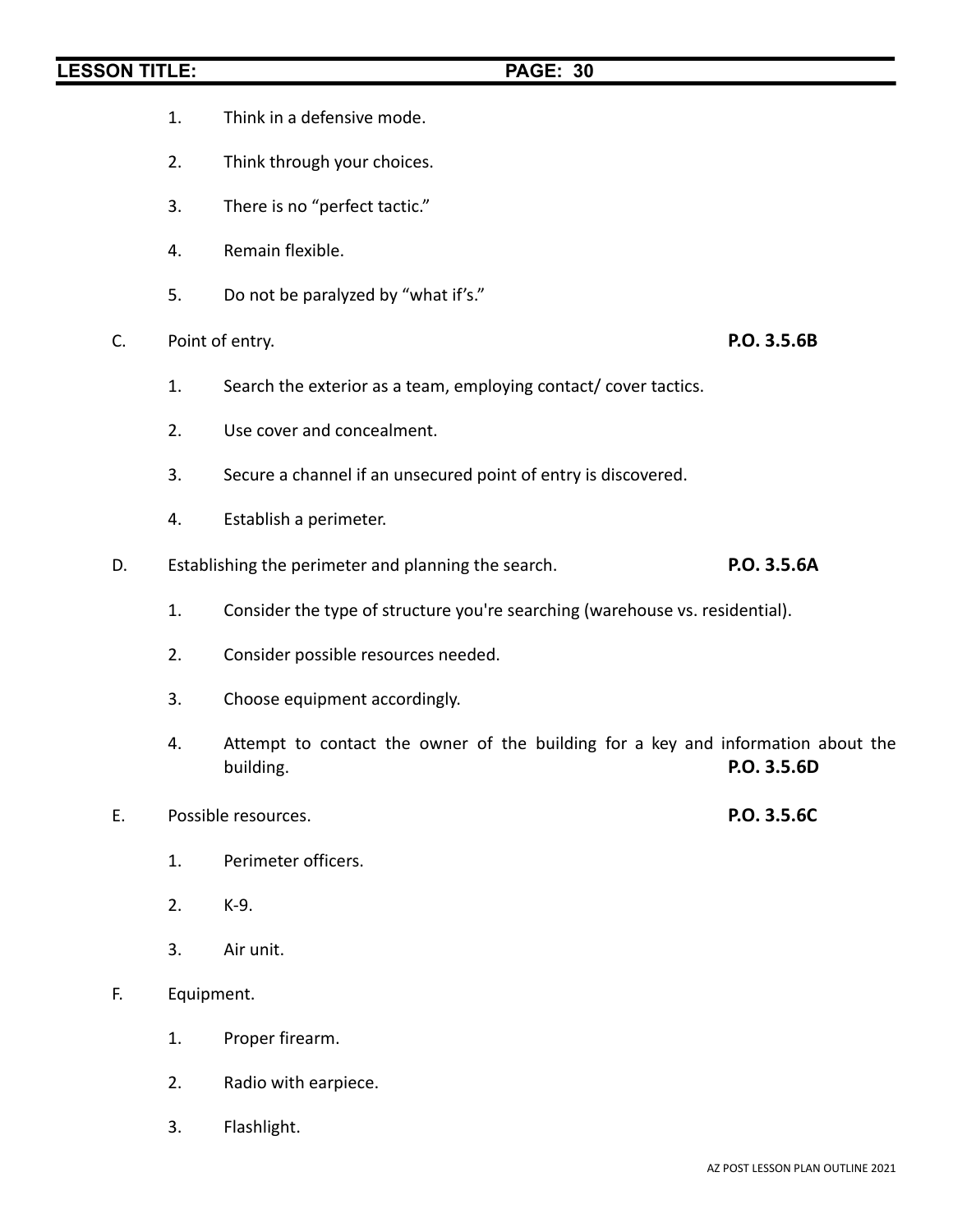- 4. Rubber door stop.
- 5. Pocket mirror.
- 6. Kick stop restraints.
- G. Compromised situations.
	- 1. A compromised situation is any situation where the presence of the officer is revealed to the suspect prior to the officer being prepared for suspect contact.
	- 2. Compromised situations require different tactics and under most circumstances, no entry will be made.
	- 3. Establish a perimeter quickly and safely.
	- 4. If you have a suspect contained in the building, consider additional resources.
- H. Approach.
	- 1. Determine call type (alarm, burglary, prowler, etc.).
	- 2. Anticipate the address.
	- 3. Park out of the line of sight (kill zone).
	- 4. Deploy tactically.
	- 5. Survey surroundings.
	- 6. Use cover and concealment.
	- 7. Approach quietly.
- I. Tactical retreat.
	- 1. Situations may develop that require more resources than are available at the time.
	- 2. Consider that it may be necessary to tactically retreat from the building and treat it as a compromised situation.
- J. Announcement.
	- 1. Before announcing presence:
		- a. Slice the pie.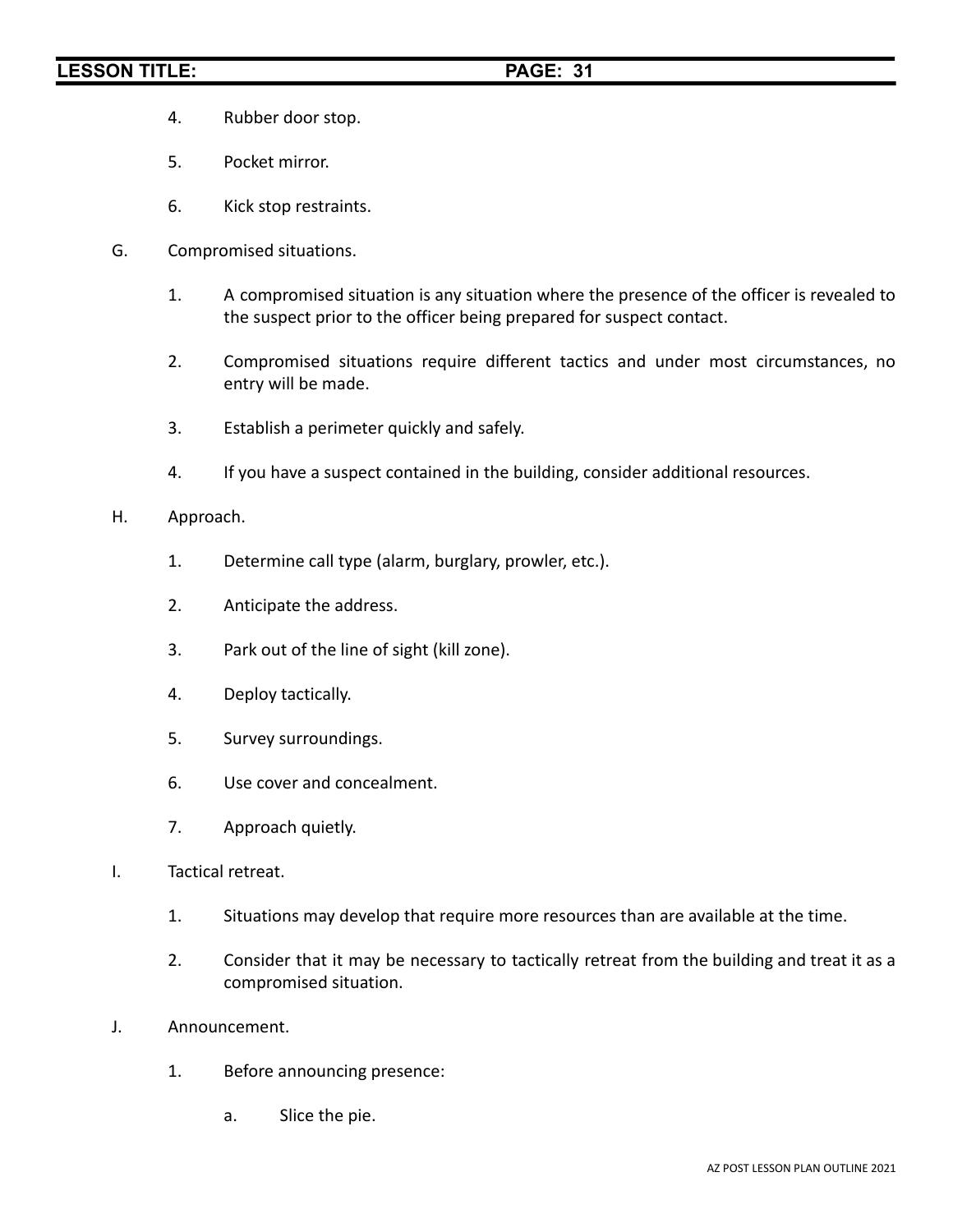- b. Plan for suspect contact or building entry.
- 2. Pause and listen before and after the announcement.
- 3. Remember, time is on your side.
- K. Slicing the pie.
	- 1. Slicing the pie is the primary tactic to be used in entering and clearing a building.
	- 2. A building entry technique should only be used after slicing the pie has been utilized to its fullest extent.
	- 3. Slicing the pie is appropriate for moving around corners, clearing rooms and any other time that you can use vertical cover to your advantage.
	- 4. Slicing the pie properly will allow you to see a suspect before he/she can see you.

| L. | Building entry tactics. | P.O. 3.5.6L |
|----|-------------------------|-------------|
|    |                         |             |

- 1. Use one (1) point of entry and exit. **P.O. 3.5.6H**
- 2. Be cautious using a suspect's entry point.
- 3. Avoid using windows.
- 4. Continue using good tactics at doorways and hallways. Minimize your exposure in these areas.
- 5. Pause and listen before and after entry.
- 6. Avoid backlighting.
- 7. Identify cover and move to it.
- M. Coordinating entry. **P.O. 3.5.6E**
	- 1. Make sure dispatch and perimeter officers are aware you are making entry.
	- 2. Coordinate entry with your partner.
		- a. Gun dip technique.
		- b. Verbal.
		- c. Visual.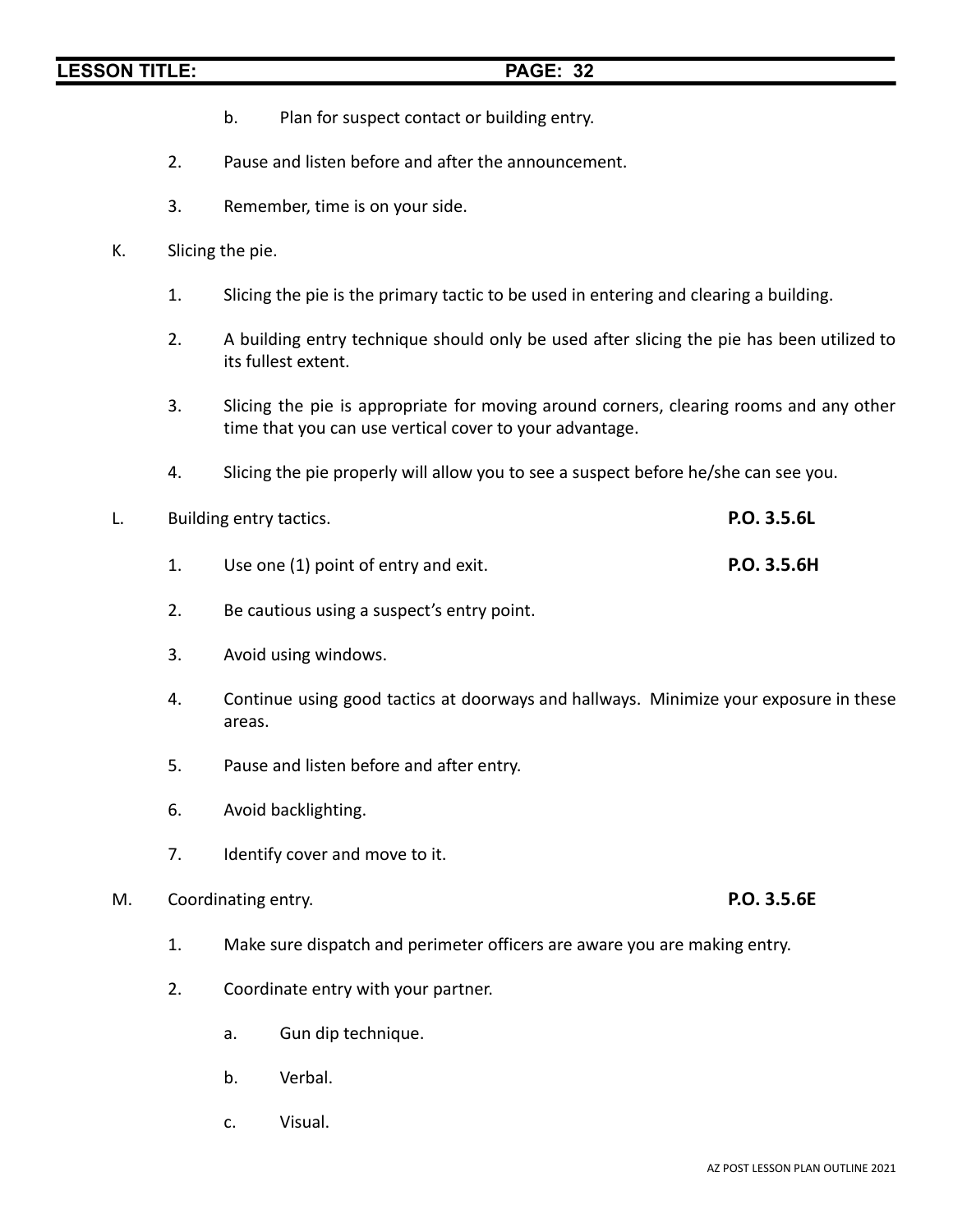- 3. If your partner does not communicate his/her intentions, you must react to his/her movement.
- O. Entry techniques. **P.O. 3.5.6M**

- 1. Button hook. *INSTRUCTOR NOTE: The Button hook is performed by a team of officers from opposite sides of a doorway.*
	- a. Face the wall, weapon at ready gun.
	- b. One (1) at a time, enter the doorway keeping close to the door frame.
	- c. Curl around the door frame to the other side of the wall.
	- d. Practice foot movements to assure a fluid motion through the door.
	- e. Do not pause in the doorway.
	- f. The second officer should follow immediately behind the first officer.
	- g. Each officer clears his/her field of view, then moves away from the doorway.
- 2. Criss cross. *INSTRUCTOR NOTE: The criss cross is performed by a team of officers from the opposite sides of the door*
	- a. Face the opening, weapon at ready gun.
	- b. The first officer enters the doorway (low), crossing to the opposite side of the doorway from where he/she started.
	- c. The second officer follows immediately and enters the doorway (high), crossing to the opposite side of the doorway from where he/she started.
	- d. Both officers clear their fields of fire and move away from the door.
- 3. Limited. *INSTRUCTOR NOTE: The limited entry or "Israeli" entry is performed by a two (2)- officer team from the opposite sides of the door.*
	- a. Face the wall, weapon at ready gun or position three (3).
	- b. Feet should be close together in the "L" position.
	- c. Lead foot (closest to the door) should have toes pointed towards the wall.
	- d. Officer steps into the doorway, feet shoulder width apart (fighting stance).
	- e. Firearm clears the doorway, then extends toward the corner of the room.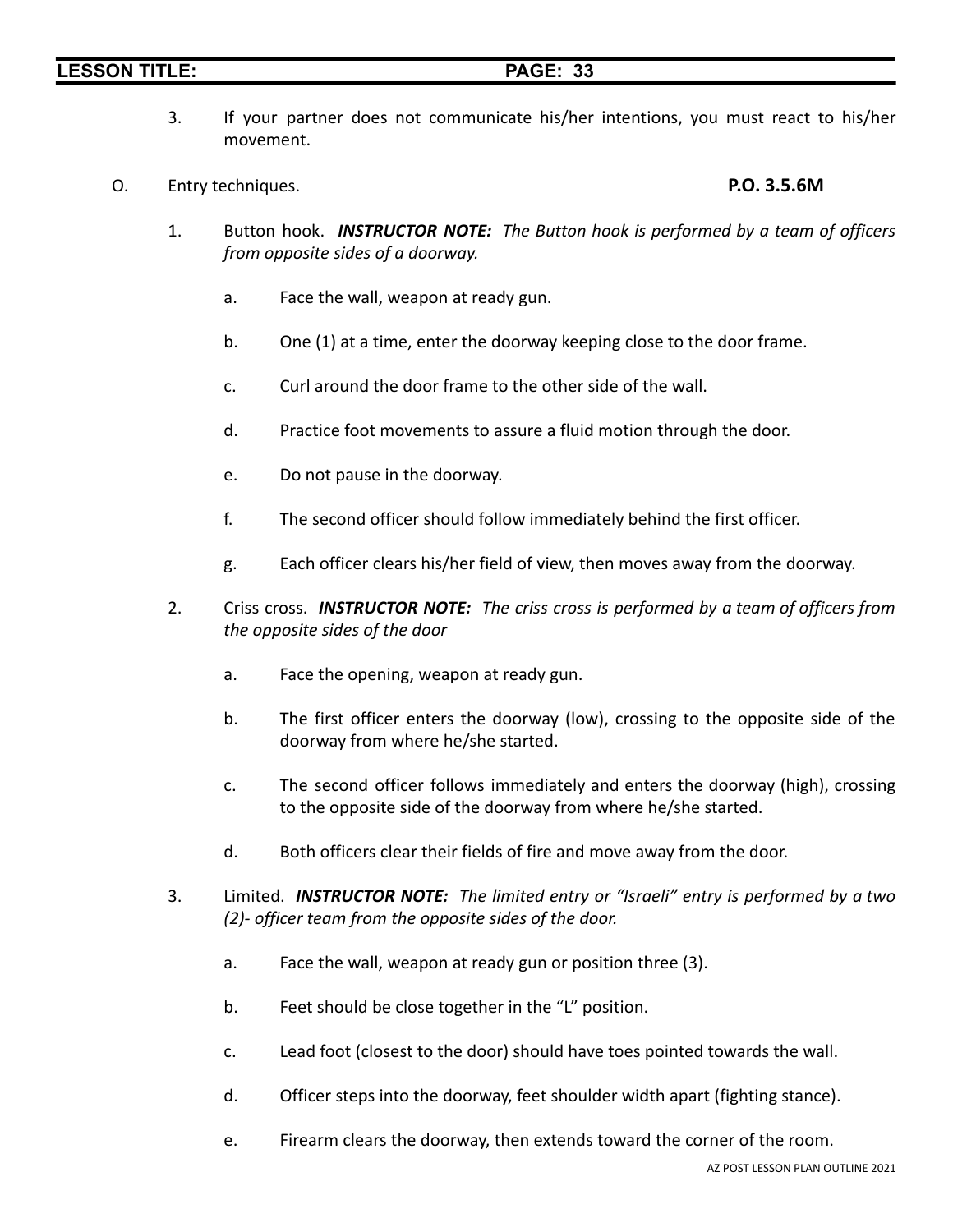- f. There is a brief hesitation as the interior corner is cleared, then the officer proceeds into the room.
- g. The limited is easiest to perform with one (1) hand. However, it can be used with a two (2)-handed shooting grip.
- 4. Modified. *INSTRUCTOR NOTE: The modified refers to any combination of entry techniques used together to negotiate an entry.*
	- a. Cross lean.
	- b. Cross hook.
	- c. Limited cross.
	- d. Limited cover.
- P. Building search tactics. **P.O. 3.5.6N**

1. To conduct a building search, there must be a minimum of two (2) officers, preferably three (3), and a maximum of five (5) and NEVER EVER SEARCH ALONE.

### **P.O. 3.5.6G**

- 2. Additional officers can be used to supplement the perimeter and to act as cover officers in the event the search team needs assistance.
- 3. Positioning during the search.
	- a. Avoid bunching up.
	- b. Maintain contact (visual, audible or tactile) with your partner at all times.
	- c. Avoid cross-fire situations.
	- d. NEVER muzzle your partner.
- 4. Gun positioning.
	- a. Search with a firearm in the appropriate position.
		- i. Contact ready.
		- ii. Ready gun.
		- iii. Position three (3).
	- b. Eyes and muzzle move together like a tank turret.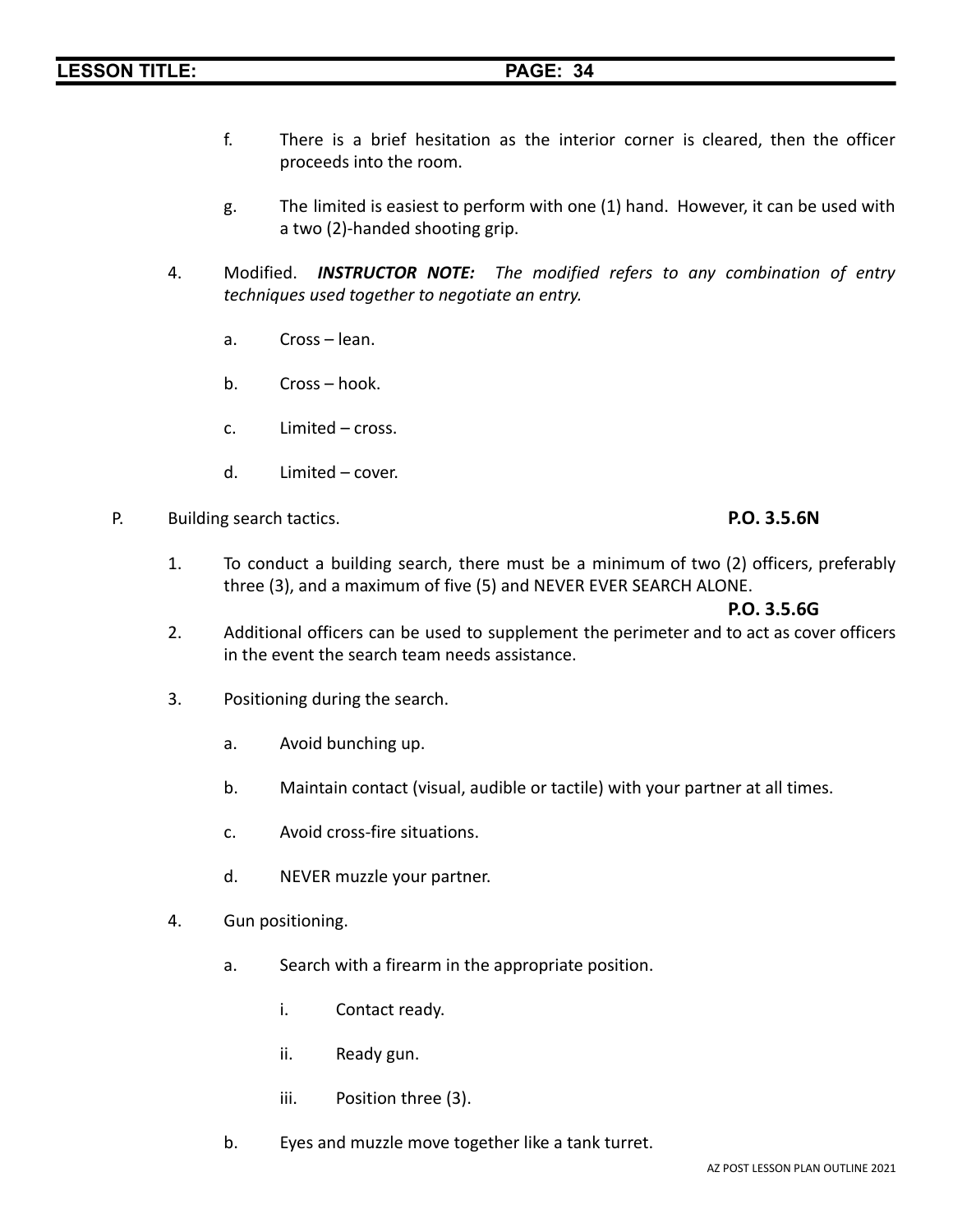- c. Avoid cross-fire situations.
- d. NEVER muzzle your partner.
- 5. Communication.
	- a. Communicate from cover.
	- b. Whisper if you can, this is a soft noise and it is hard for the suspect to hear and locate.
	- c. Physically touching your cover officer is effective and quiet.
	- d. Hand signals can be used, but they must be very basic.
	- e. Do not take your eyes off of your area of responsibility to talk.
	- f. Do not take your hands off of your firearm to talk.
- 6. Listening. *INSTRUCTOR NOTE: Pause and listen often during your search. A suspect will be feeling a great amount of stress at the prospect of a confrontation with the police.*
	- a. Breathing.
	- b. Shuffling.
	- c. Cough/sneezes.
	- d. Belch/flatulence.
	- e. Watches.
	- f. Pagers.
	- g. Mobile phones.
- 7. Light control.
	- a. Darkness disorients human beings, their ability to distinguish colors and depth perception diminishes by seven (7) times.
	- b. Evaluate the situation and decide on the appropriate use of lights, this includes day or night time searches. *INSTRUCTOR NOTE: Generally, it will be to your advantage to use available light.*
	- c. When searching a building at night, decide on the appropriate use of lights.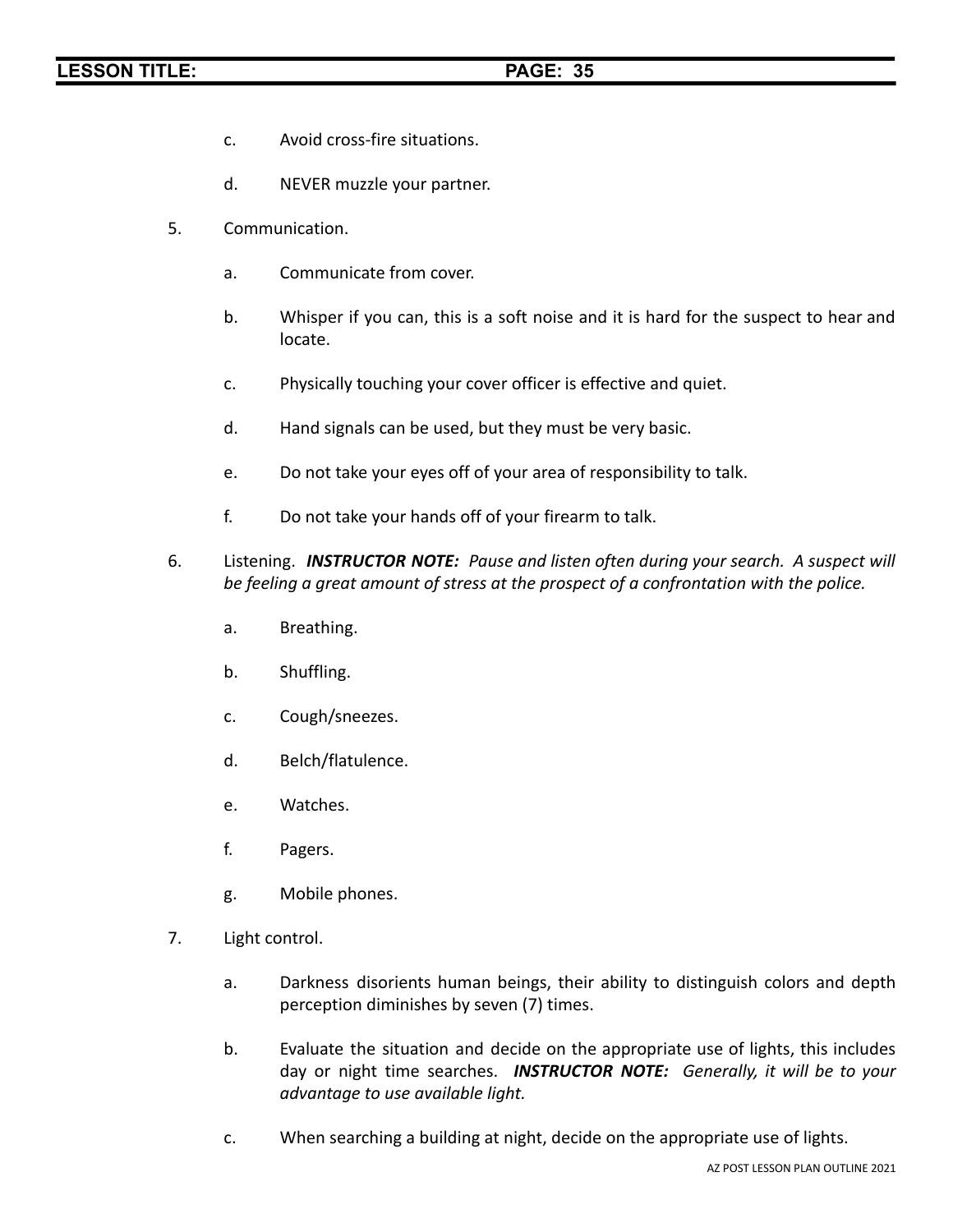### **P.O. 3.5.6F**

- d. Use lights when they are to your advantage and remove lights that disadvantage you.
- e. NEVER compromise tactics to reach a light switch.
- f. Be aware of where your light source is in relation to your position.
- g. Be aware of silhouetting and backlighting.
- 8. Team movement.
	- a. Follow the leader, the point man always leads the search.
	- b. Contact/cover, the point man changes through the search.
	- c. Techniques may change throughout the search.
	- d. Be aware of your field of view; do not move into a field of fire that you or your partner cannot cover.
	- e. Movement techniques that do not allow you to cover a danger area should be re-evaluated.
	- f. Move at a slow and deliberate pace.
	- g. Move from cover to cover.
	- h. Triangulate on threat areas with your partner.
- 9. Running the wall. *INSTRUCTOR NOTE: Running the walls is a technique for clearing threats as you move in a room.*
	- a. A primary threat is an area where a suspect has the greatest opportunity to locate and effectively attack you from.
		- i. Open doorway.
		- ii. Blind corner.
	- b. A secondary threat is an area from which a suspect may be able to locate you, but cannot launch an effective attack against you.
		- i. Under furniture.
		- ii. Underneath a cabinet.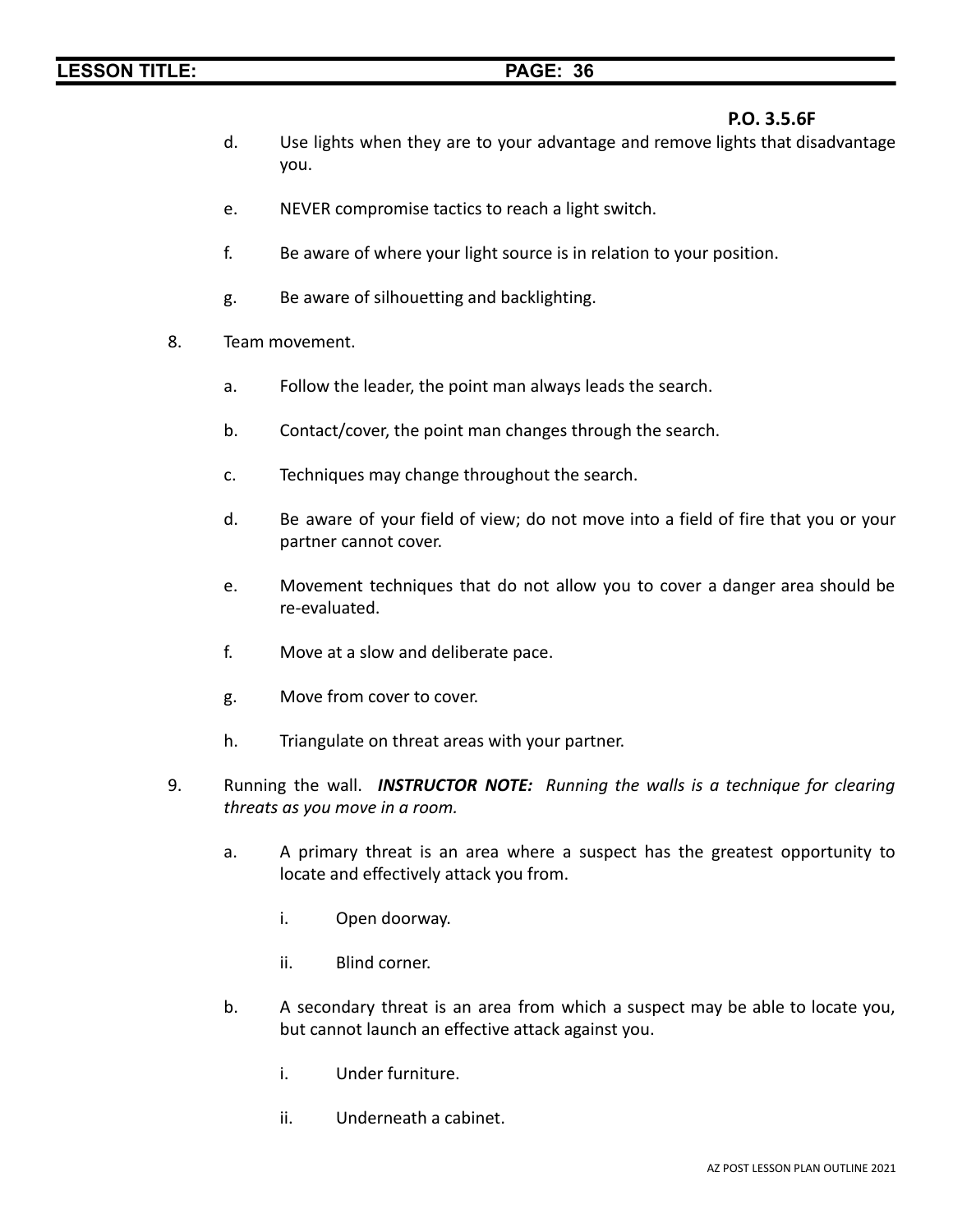| <b>LESSON TITLE:</b> |    | <b>PAGE: 37</b>                                                                                                                                                              |             |
|----------------------|----|------------------------------------------------------------------------------------------------------------------------------------------------------------------------------|-------------|
|                      | c. | After entry into a room is completed, move down the wall, clearing areas that<br>you cannot see behind by slicing the pie, running the walls and using contact and<br>cover. |             |
|                      | d. | ALL primary threats are cleared first.                                                                                                                                       |             |
|                      | e. | Secondary threats are cleared last.                                                                                                                                          |             |
| 10.                  |    | Search tactics.                                                                                                                                                              | P.O. 3.5.60 |
|                      | a. | Use a systematic searching method.                                                                                                                                           | P.O. 3.5.61 |
|                      | b. | Check behind all doors and search any area large enough to conceal a suspect.                                                                                                |             |
|                      | c. | Avoid passing any potential hiding area.                                                                                                                                     |             |
|                      | d. | Always look up.                                                                                                                                                              |             |
|                      | e. | Be aware of suspects hiding in and under furniture and piles of clothes.                                                                                                     |             |
|                      | f. | Look for bodies, not evidence.                                                                                                                                               |             |
|                      | g. | Double check areas from a different perspective or from different officers'<br>perspectives.                                                                                 |             |
|                      | h. | Never underestimate a person's ability to hide.                                                                                                                              |             |
| 11.                  |    | Hallways. <b>INSTRUCTOR NOTE:</b> Tactics for negotiating hallways will vary depending on<br>the length, width and number of threat areas it contains.                       |             |
|                      | a. | Contact and cover: Used in long, wide hallways with no doorways.                                                                                                             |             |
|                      |    | i.<br>Officer "1" will take a position of cover on the short wall and train his/ her<br>weapon down the hallway.                                                             |             |
|                      |    | Officer "2" will move down the long wall and slice the pie around the<br>ii.<br>corner when he/she reaches the end of the hallway.                                           |             |
|                      |    | Officer "2" will now act as cover while Officer "1" moves down the<br>iii.<br>hallway.                                                                                       |             |
|                      | b. | High/low: Used in narrow hallways with doorways or other threat areas, both<br>officers may have to be in the hallway at the same time.                                      |             |
|                      |    | Attempt to triangulate on threats.<br>i.                                                                                                                                     |             |

ii. Deploy a third officer as a cover officer.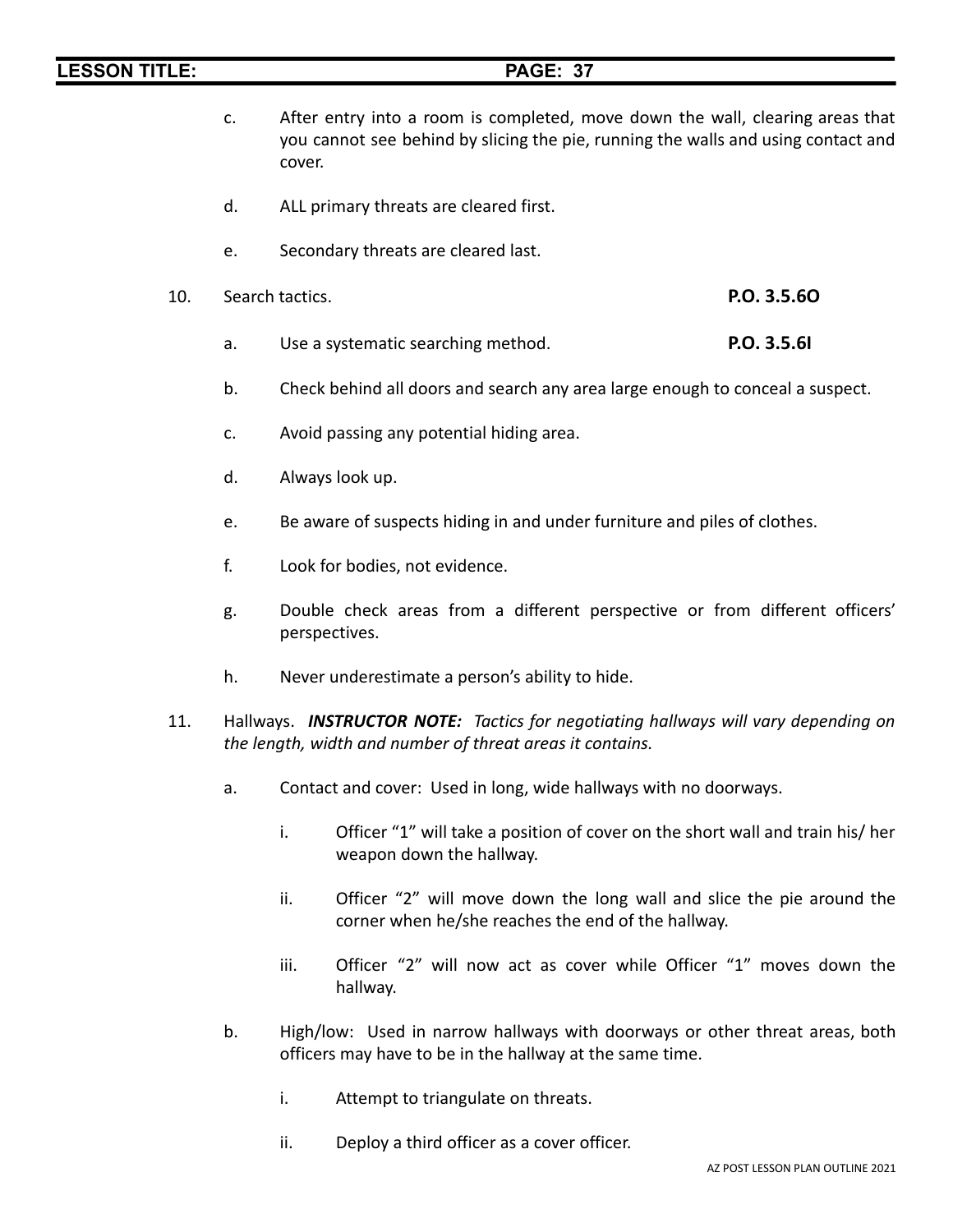- iii. Have a plan in mind for an escape if shooting should erupt while you are in the hallway.
- 12. T-intersections.
	- a. T-intersections generally occur where a hallway intersects a second hallway in the middle.
	- b. Treat the T-intersection like a doorway.
	- c. Three (3) tactics that may be applied are:
		- i. Simultaneously slice the pie with your cover officer.
		- ii. Simultaneous quick peek.
		- iii. Quick peek with the cover officer to prevent a suspect rush.
	- d. Consider using a pocket mirror to check hallways.
- 13. Stairways. *INSTRUCTOR NOTE: usually found in lofts, apartment complex entry-ways and balconies. Usually found in office buildings, hospitals and parking garages.*
	- a. Stairways are the most difficult and dangerous obstacles that you will face during a building search.
		- i. Open-top stairways are open on the top as you ascend or descend.
		- ii. Closed-top stairways have a ceiling and sides.
	- b. The primary tactic for ascending an open-top stairway will be the high/low technique.
		- i. Officer "1" has the field of fire directly in front of him/her.
		- ii. Officer "2" has the field of fire directly above him/her.
		- iii. Both officers move up the steps together, Officer "1" controlling the pace.
		- iv. Be prepared for an escape down the stairs if shooting erupts.
	- c. The primary tactic for ascending and descending closed-top stairways will be contact/cover.
		- i. Officer "1" will take a position of cover on the short wall and train his/ her weapon in the stairwell.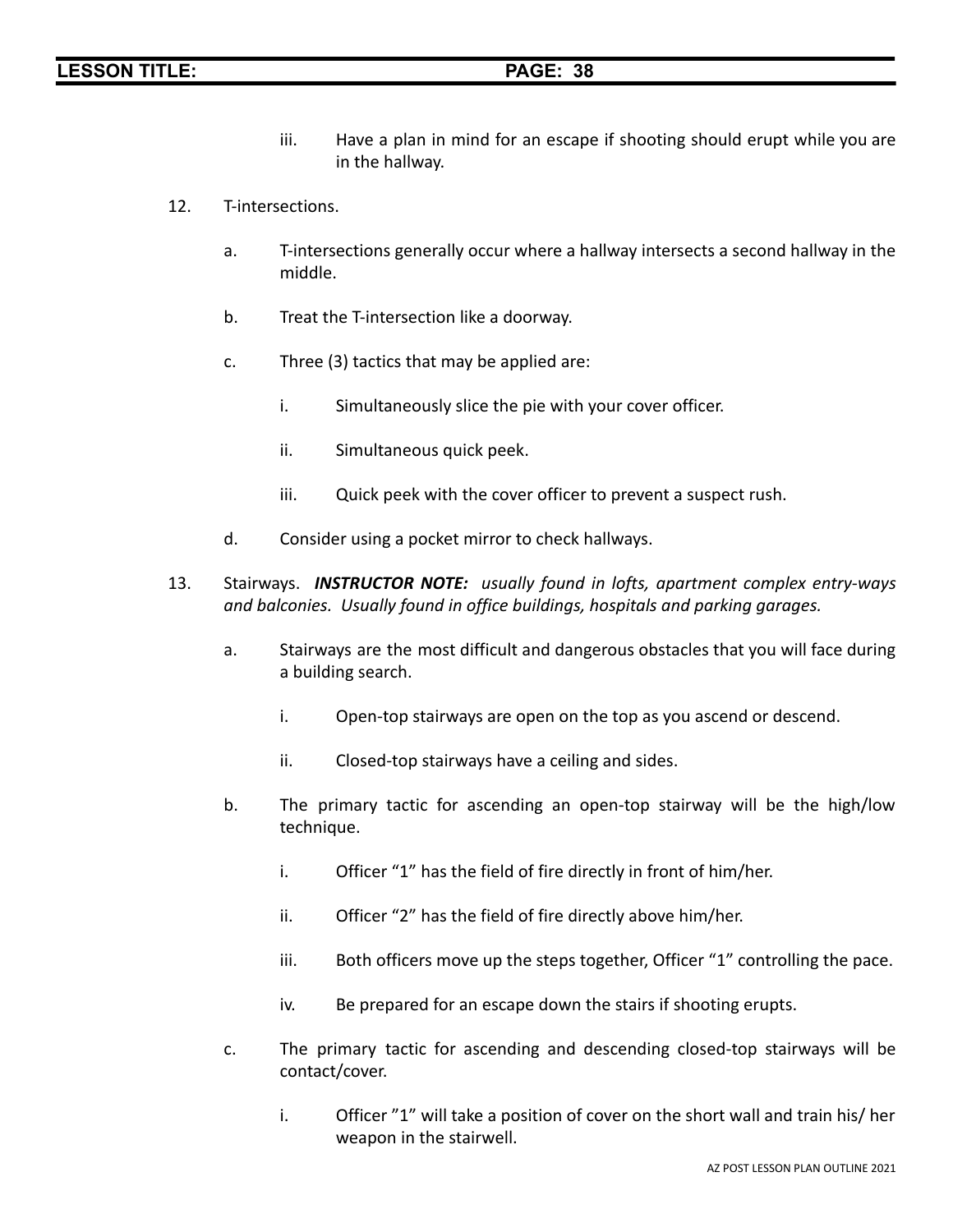- ii. Officer "2" will move down the long wall and slice the pie around the corner when he/she reaches the landing.
- iii. Officer "2" will now act as cover while Officer "1" moves into the stairwell.

### 14. Small rooms.

- a. The term "small room" refers to a room that is too confined for two (2) officers to operate in either safely or effectively.
- b. Small rooms are generally less than 70 square feet (7x10).
- c. The primary tactic used on small rooms is contact and cover.
	- i. Officer "1" will enter the room after slicing the pie.
	- ii. Officer "2" will position himself/ herself at an angle where he/she can keep a visual with Officer "1" and offer support, if necessary
- 15. Adjoining rooms.
	- a. The term "adjoining rooms" refers to two (2) separate rooms that are joined by a hallway, doorway or similar means.
	- b. Standard building search tactics will be used on adjoining rooms.
	- c. Officers will maintain a visual with each other.
	- d. Adjoining rooms will NOT be searched simultaneously.
	- e. An additional cover officer may be used to maintain the integrity of the building up to the point searched while the search team clears the adjoining room.
- 16. Attics and crawl spaces.
	- a. Attics and crawl spaces present an unusual challenge due to narrow entry points and confined spaces, consider using the following, if available:
		- i. K-9.
		- ii. Pocket mirror.
	- b. Use extreme caution in these situations.
- 17. Multiple levels. **P.O. 3.5.6J**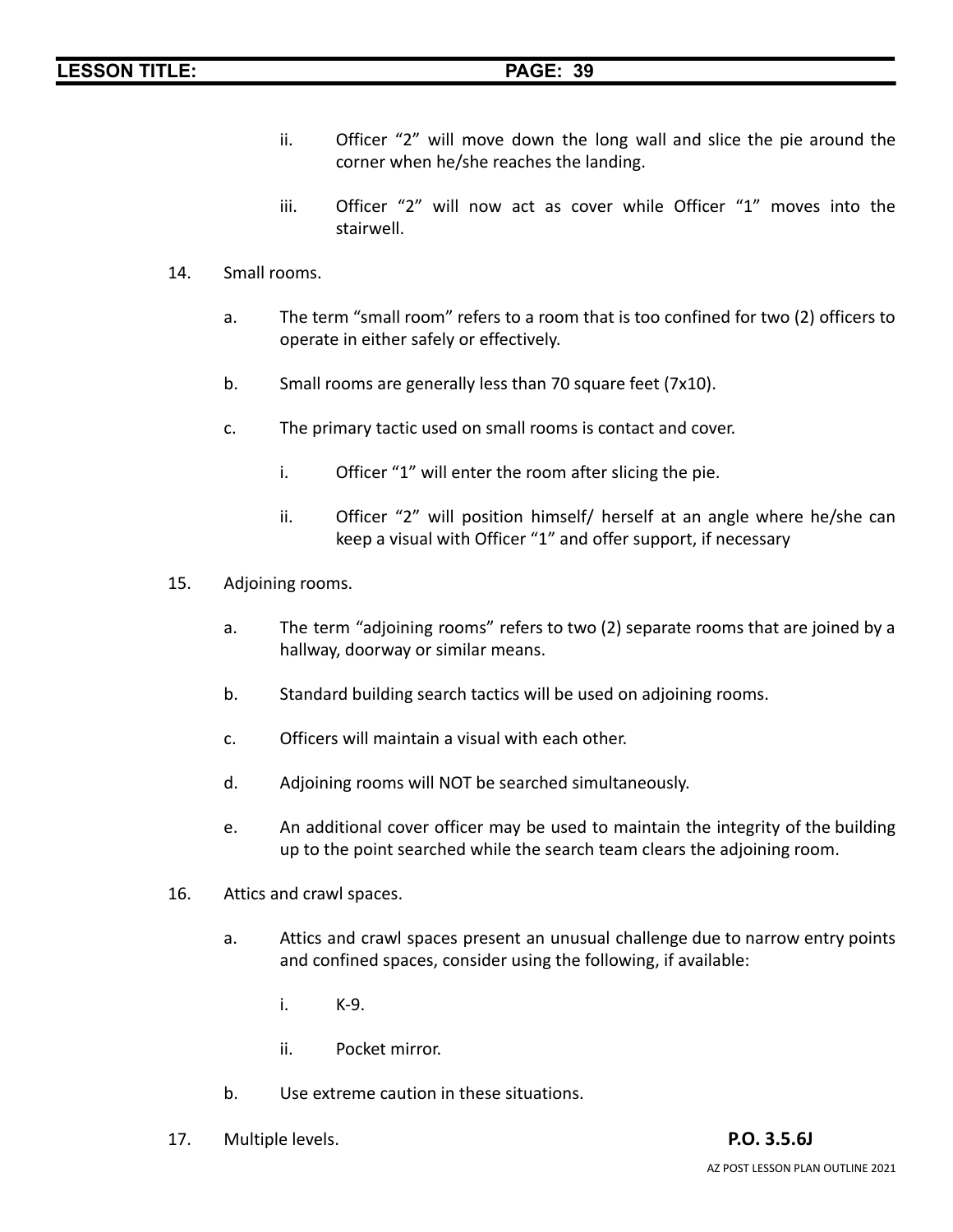- a. Search multi-story buildings one (1) floor at a time.
- b. Search procedure:
	- i. FIRST floor FIRST.
	- ii. SECOND floor SECOND.
	- iii. BASEMENT level LAST.
- Q. Suspect contact. **P.O. 3.5.6P**

- 1. Tactically move to cover.
- 2. Issue commands from cover.
- 3. Verbally direct the suspect to a position that will afford the arresting officer cover.
- 4. Always handcuff first, then search from cover.
- 5. Call for additional units to remove and secure the suspect.
- 6. Back-up units come from the same point of entry.
- 7. Back-up units will immediately remove the suspect from the building.
- 8. Continue the search from the point of suspect contact.
- 9. If the suspect flees further into the building, DO NOT chase him/her.
- 10. If the suspect flees and exits the building, DO NOT chase him/her.
- 11. Treat the building search as a compromised situation.
- 12. Notify dispatch and perimeter units.
- 13. Allow perimeter units an opportunity to contain the suspect.
- R. Physical assaults and ambushes.
	- 1. Recognize the threat and defend yourself.
	- 2. Counter the attack as you tactically retreat to cover.
	- 3. Assess the situation from cover.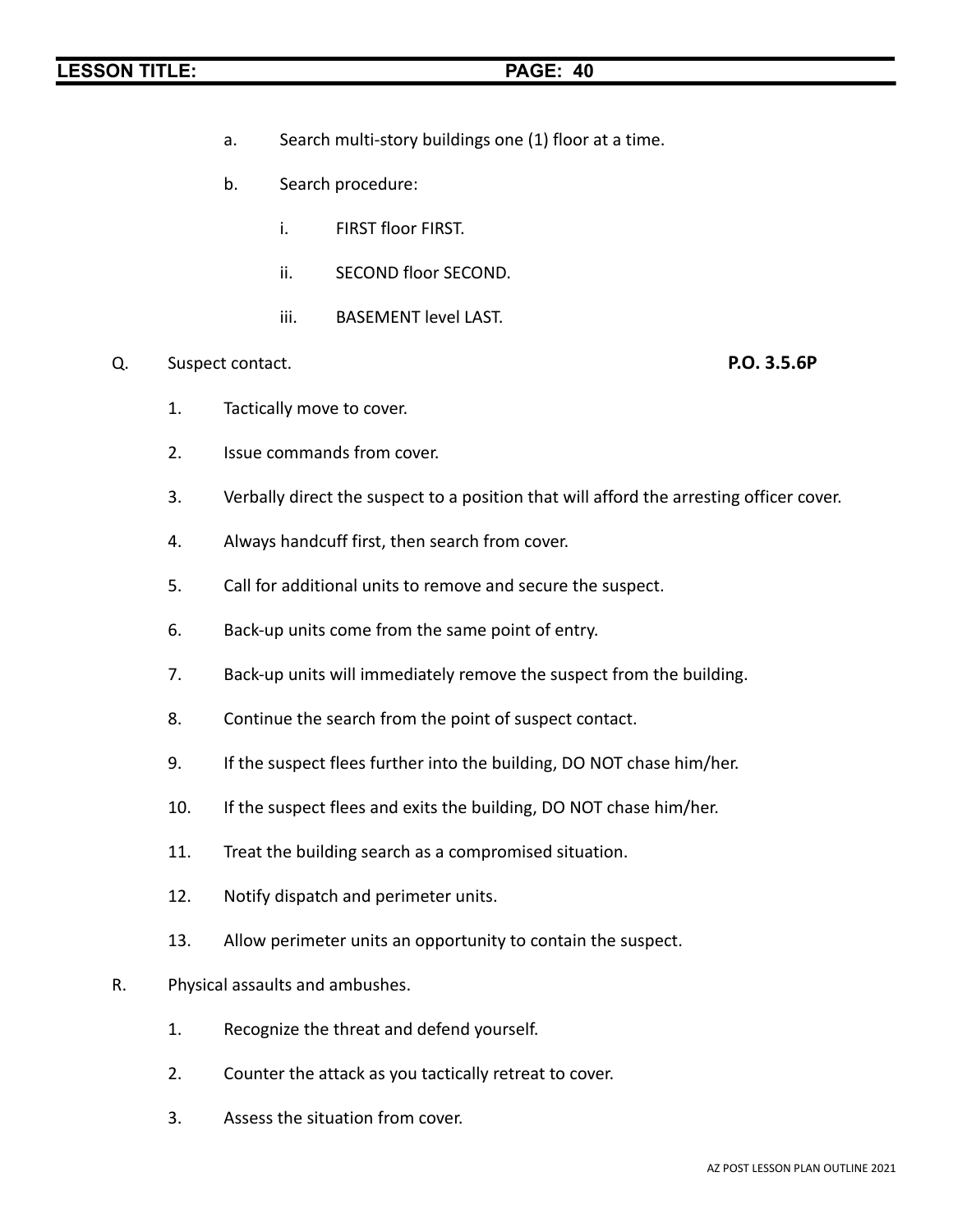- 4. Maintain a visual on the suspect.
- 5. Notify dispatch of the situation.
- 6. Secure the suspect when adequate backup has arrived.
- 7. Finish searching the building.
- S. Animals.
	- 1. Notify dispatch and perimeter units, the animal may leave the building if you let it.
	- 2. Attempt to contain the animal in a room and call a cover officer to maintain that area until the rest of the building is searched.
	- 3. Assistance from an Animal Control officer may be necessary.
- T. Concluding the search. **P.O. 3.5.6K**

- 1. Do not abandon the search until all areas have been searched for additional suspects.
- 2. Use the "ONE (1) PLUS THEORY" which states: If you find one (1) suspect, there will be a second suspect nearby.
- 3. Be very thorough, it is your life you are betting on.
- 4. In order to maintain a tactical edge in your thinking, you need to say, "I did not find anyone." *INSTRUCTOR NOTE: Don't say, " there is no one in there."*
- 5. Give a Code-4 over the air when you are sure the search has concluded and clear the channel.
- 6. Break the perimeter down over the radio and send available units.
- 7. Evaluate your tactics and seek to improve them through constructive criticism and an honest evaluation of your performance by peers and self-evaluation.
- U. Building search final thoughts.
	- 1. Every building search you do will not be a high-risk search.
	- 2. Use lower-risk situations to practice your high-risk tactics.
	- 3. By constantly using your high-risk tactics, when the time comes to face a life and death situation, your knowledge of tactics and the skill to implement them will be in place to help you survive the crisis.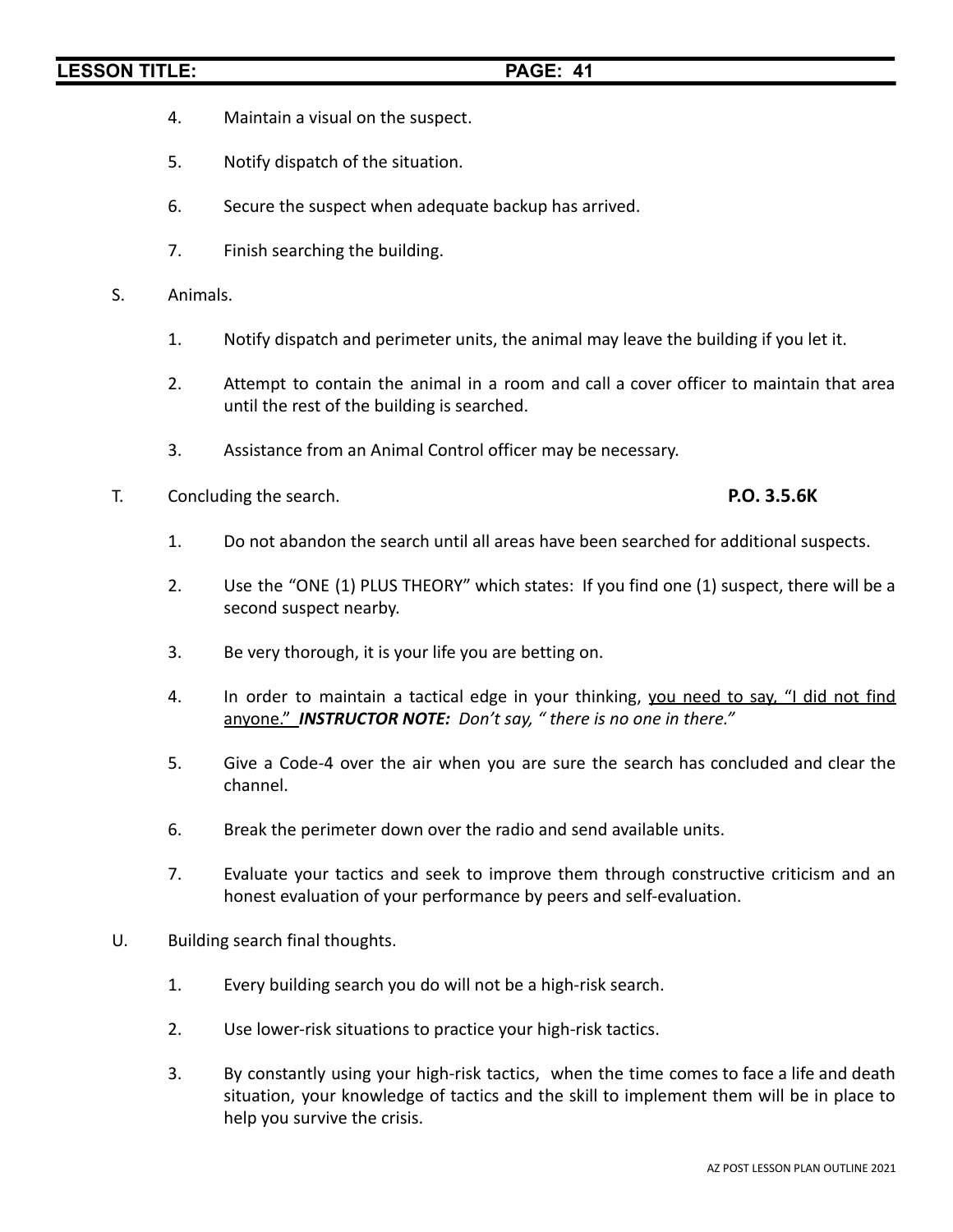| VIII. |                      | <b>OUTDOOR SEARCH</b> |                                                                                                                                                       | P.O. 3.5.7  |  |  |
|-------|----------------------|-----------------------|-------------------------------------------------------------------------------------------------------------------------------------------------------|-------------|--|--|
|       | Α.                   |                       | Consider the type of incident.                                                                                                                        | P.O. 3.5.7A |  |  |
|       |                      | 1.                    | Civil traffic, misdemeanor or felony.                                                                                                                 |             |  |  |
|       |                      | 2.                    | Juvenile or adult.                                                                                                                                    |             |  |  |
|       |                      | 3.                    | K-9 will need this information.                                                                                                                       |             |  |  |
|       |                      | 4.                    | Be aware of "felony running." INSTRUCTOR NOTE: Define "Felony Running"                                                                                |             |  |  |
|       |                      | 5.                    | Is the suspect known?                                                                                                                                 |             |  |  |
|       |                      | 6.                    | Consider a long-form complaint.                                                                                                                       |             |  |  |
|       |                      | 7.                    | Missing person/juvenile.                                                                                                                              |             |  |  |
|       |                      | 8.                    | Evidence search.                                                                                                                                      |             |  |  |
|       | <b>B.</b>            |                       | Estimate the size of the area to be searched.                                                                                                         | P.O. 3.5.7B |  |  |
|       |                      | 1.                    | Number of officers necessary to secure the area (perimeter). INSTRUCTOR NOTE: Give<br>an example of each                                              |             |  |  |
|       |                      | 2.                    | Number of officers necessary to conduct the search (search team).                                                                                     |             |  |  |
|       |                      | 3.                    | Restrict channel, if necessary.                                                                                                                       |             |  |  |
|       | C.                   |                       | Request additional assistance, if needed.                                                                                                             | P.O. 3.5.7C |  |  |
|       |                      | 1.                    | Air unit. <b>INSTRUCTOR NOTE:</b> The air unit may be out for fuel or is down for mandatory<br>ground time or your agency may not have access to one. |             |  |  |
|       |                      | 2.                    | Forward Looking Infrared (FLIR).                                                                                                                      |             |  |  |
|       |                      | 3.                    | K-9.                                                                                                                                                  |             |  |  |
|       | Traffic units.<br>4. |                       |                                                                                                                                                       |             |  |  |

- 5. Undercover units.
- 6. S.W.A.T.
- D. Establish a perimeter (if feasible) and plan for deployment. **P.O. 3.5.7E&D**
	- 1. Decide on a high or low perimeter. *INSTRUCTOR NOTE: Explain time delay for S.W.A.T to* AZ POST LESSON PLAN OUTLINE 2021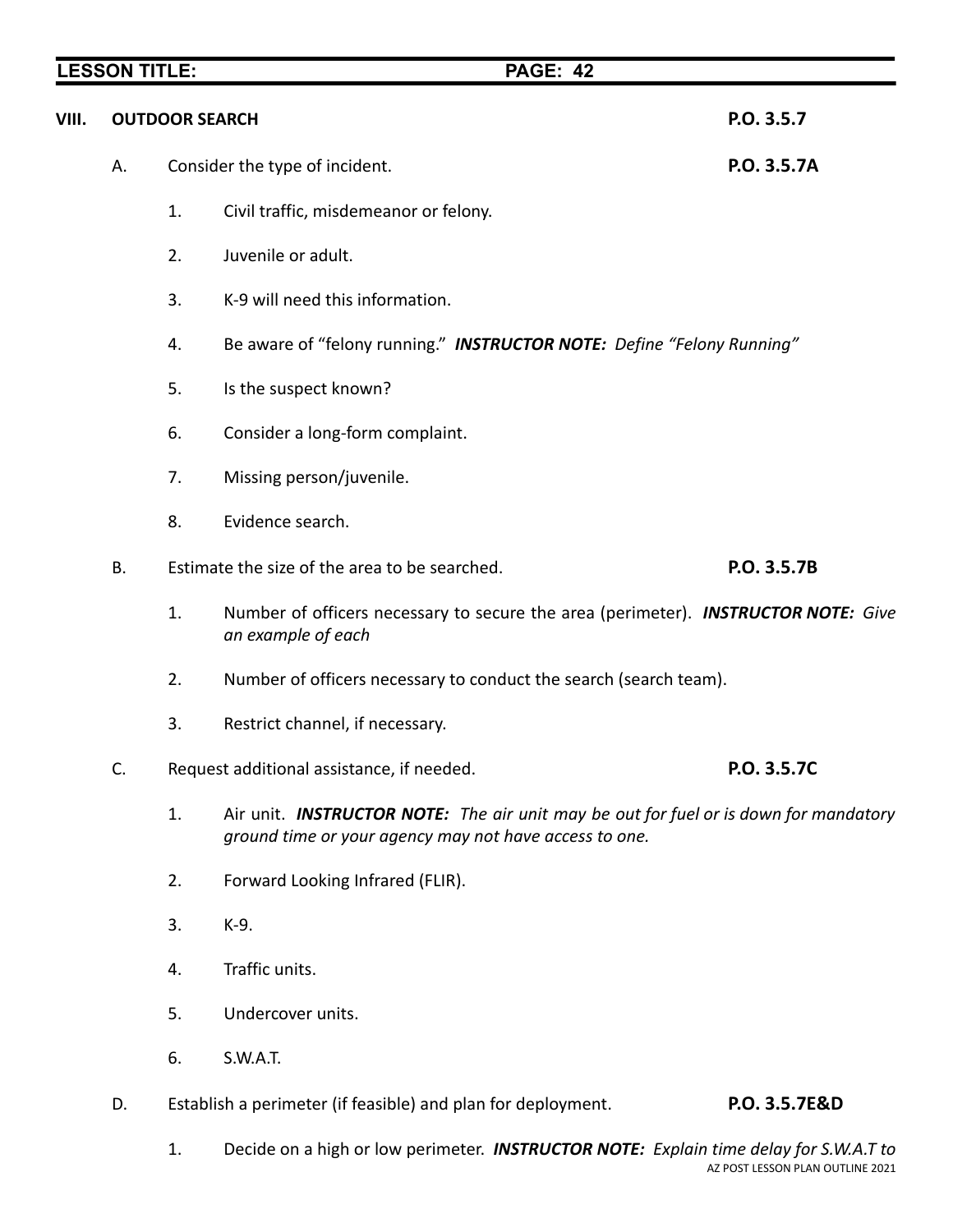*brief and deploy. You can always make the perimeter smaller. Your vehicle may be your only source of cover.*

- 2. Error by making the perimeter too large rather than too small.
- 3. Perimeter officers should always have cover.
- E. Develop a flexible search plan. **P.O. 3.5.7F**

- 1. Be prepared to search with or without a K-9 officer.
- 2. If you call them, supplement your perimeter and wait for them because if you attempt a limited search of the area, you may compromise the dog's ability to pick up a scent.
- 3. The air unit may not be available.
- 4. Manpower may not be available for a large area search.
- 5. How long are you going to search?
- 6. This will limit the area you will be able to search.
- 7. Decide what equipment you will need and have it in position.
- 8. Flashlights, shotgun/carbine (slug or buck).
- F. Identify a time element. **P.O. 3.5.7G**

- 1. How long has the suspect been out of view of the RP or officers? *INSTRUCTOR NOTE: Optional audio tape: Example of a perimeter set up or outdoor search. Mesa P.D. Shots fired on S. Bellview available (example of poor radio discipline and communication on perimeter: or any other appropriate video showing similar situations.*
- 2. How long did it take to set up a perimeter for containment?
- 3. Does the suspect have access to an easy escape route (freeway, etc.)?
- 4. Is this a day or night search?
- G. Identify track, direction and mode of travel. **P.O. 3.5.7H**
	- 1. Which way was the suspect last seen going?
	- 2. Any open gates?
	- 3. Damaged landscaping.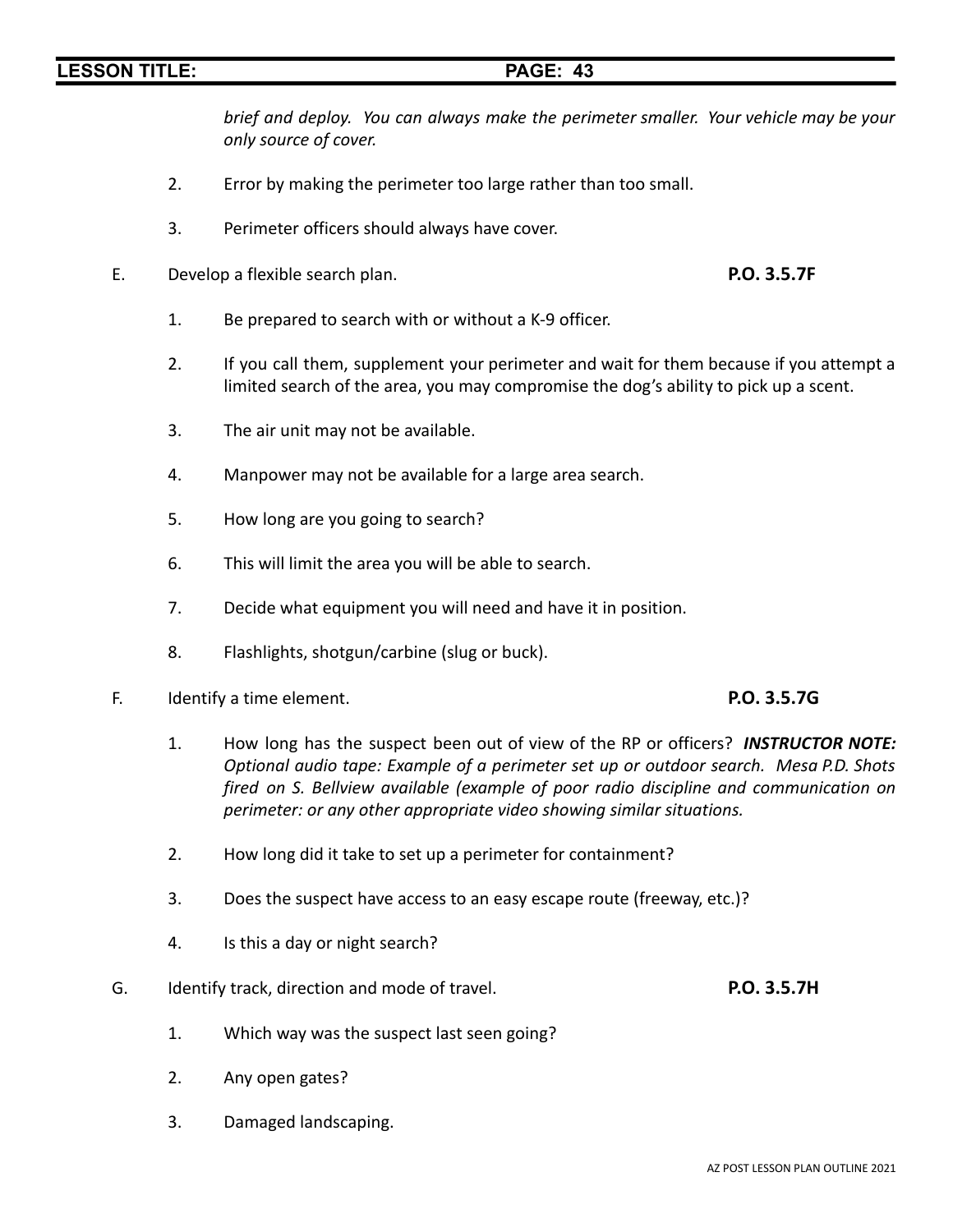- 4. Footprints.
- 5. Barking dogs.
- 6. Motion sensor lights.
- 7. Trespass or prowler calls in the area.
- 8. Was the suspect on foot, bike or car?
- 9. Mode of transportation = distance traveled.
- 10. Physical condition of the suspect = distance traveled. *INSTRUCTOR NOTE: Drunk/overweight suspect(s)*
- H. You should advise residents before you enter their yard, if feasible.
	- 1. Gun-wielding home owners.
	- 2. Animals.
	- 3. Hidden hazards (toys, holes, garden fences, clothes lines, etc.).
	- 4. Pools (empty or full).
- I. Maintain communications. **P.O. 3.5.7I**

- 1. Always search as a team minimum two (2) officers. *INSTRUCTOR NOTE: DISCUSSION: notify dispatch to advise you of any prowler/suspicious activity calls in the area you are searching.*
- 2. Maintain a visual with your partner at all times.
- 3. Take advantage of cover and concealment while searching.
- 4. Be aware of where your cover is at all times. *INSTRUCTOR NOTE: Do not move into a perimeter unit's field of view without notifying fellow officers.*
- 5. Use a systematic search method.
- 6. Inform dispatch and other units of all pertinent events as soon as possible.
- 7. Suspect contact.
- 8. Pertinent discoveries.
- J. Concluding an area search.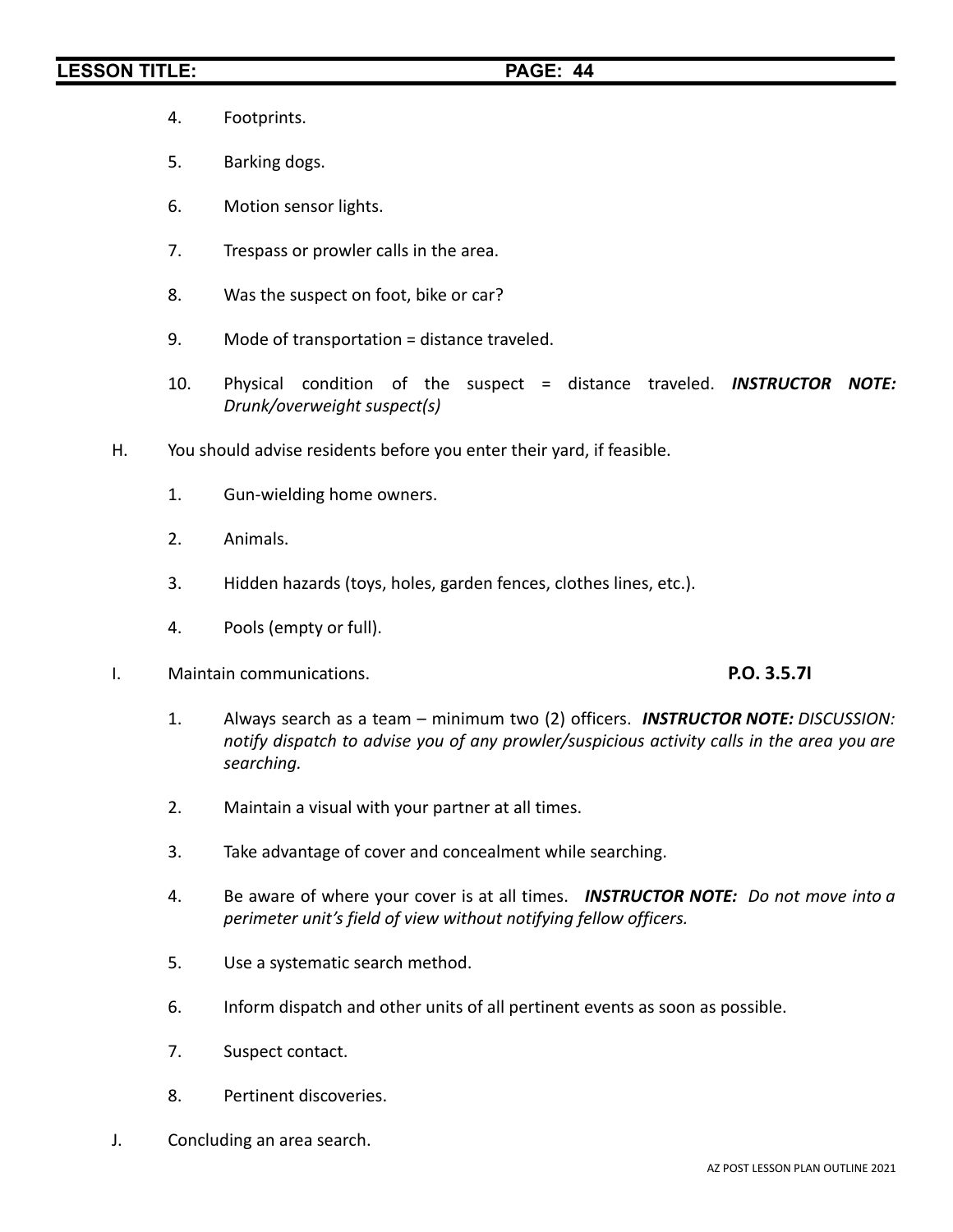- 1. Assure that the area has been thoroughly searched.
- 2. Give a Code-4 over the radio.
- 3. Verbally break the perimeter units down and send those that are available.

### **IX. SUSPICIOUS ACTIVITY P.O. 3.5.8**

- A. Tactics and officer safety considerations when responding to suspicious activity calls. *INSTRUCTOR NOTE: A suspicious person, prowler, vehicle or activity call.*
	- 1. Coordinate responding units; contain the area. **P.O. 3.5.8C**
		- a. Direct in, if necessary. *INSTRUCTOR NOTE: Optional video: an analysis of Officers killed- suspicious persons (AIMS Multimedia) - 14 minutes.*
		- b. Cover avenues of escape.
	- 2. Use a quick, silent approach. **P.O. 3.5.8A**
		- a. Lights on or off, driving in a curb lane may be an option.
		- b. Use of high beams, take-down lights and spotlight are also options.
		- c. Be aware of "look-outs." *INSTRUCTOR NOTE: Whistling, "one time," "Five O", "Huta" ( street signals for P.D.)*
		- d. Safe parking distance.
		- e. Watch/listen for fleeing suspect(s) (fences, bushes, motion lights, etc.).
		- f. Observe the area from a position of cover prior to just "rushing in."

**P.O. 3.5.8B**

- g. Use all options which give you the advantage, vary tactics.
- 3. Flexible plan due to the possibility of a variety of crimes. **P.O. 3.5.8D**
	- a. Burglary.
	- b. Peeping Tom.
	- c. Theft.
	- d. Trespassing.
	- e. Prowler.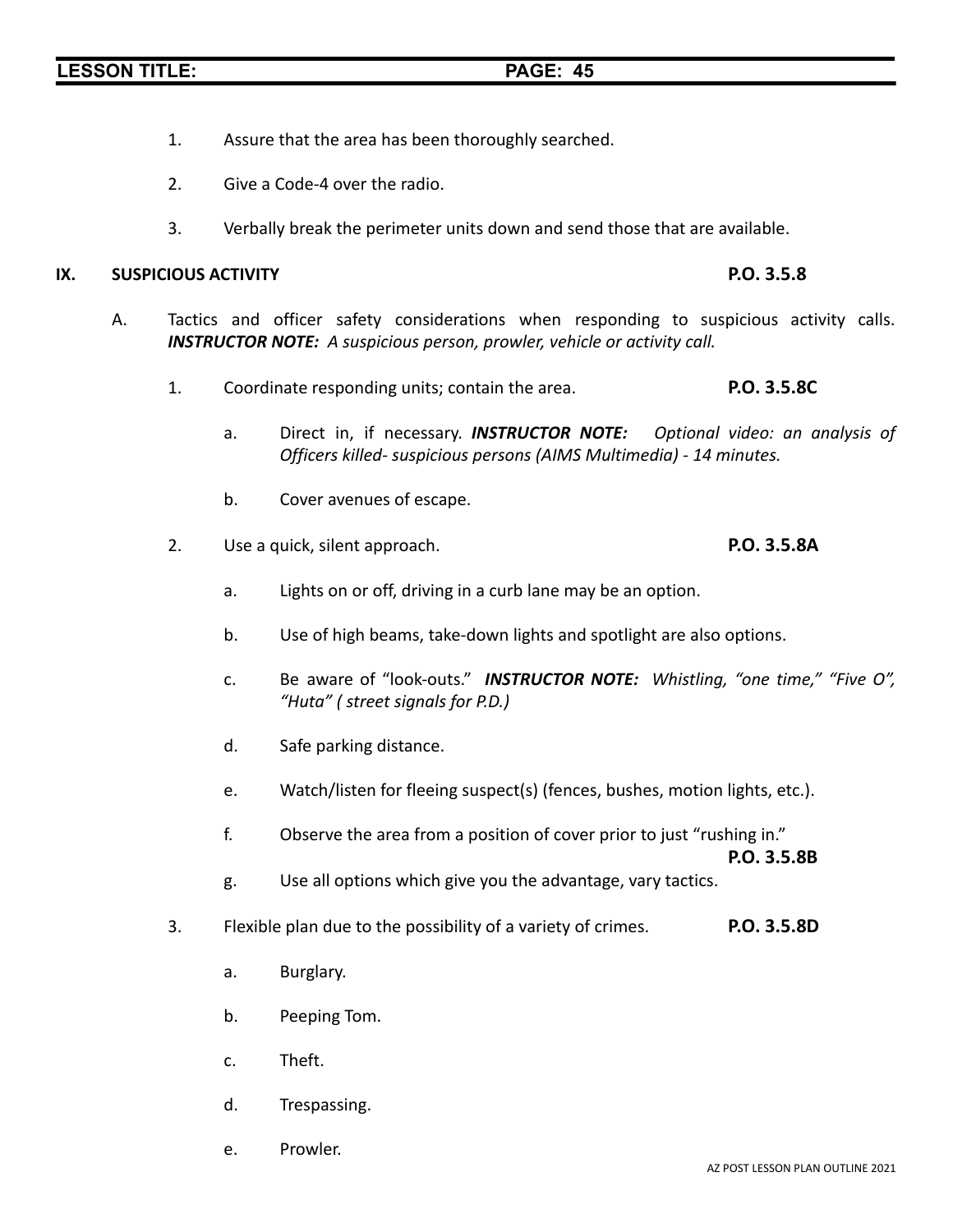- f. Drug activity.
- 4. Consider available resources: **P.O. 3.5.8E**
	- a. Helicopter.
	- b. K-9.
	- c. Additional units.
- 5. Verify the complaint and obtain additional information. **P.O. 3.5.8F**
	- a. Contact the RP. *INSTRUCTOR NOTE: The RP may question your identity; always be prepared to ID yourself.*
		- i. What did they actually see, or did they just hear something?
		- ii. Any prior incidents or further information?
		- iii. The RP may still be on the phone with dispatch when you arrive; notify him/her of your arrival (if contact with the RP is possible).
		- iv. Before searching, ask the RP if there are any hazards in the yard. *INSTRUCTOR NOTE: pool, dog, heavy foliage, etc.*
	- b. Verify that a crime has been committed. **P.O. 3.5.6H**
- 6. Search the area. **P.O. 3.5.8E**
	- a. Two (2) officers always search together.
	- b. Use good contact and cover.
- 7. Look and listen for tell-tale signs of activity or movement. **P.O. 3.5.8F**
	- a. Footprints, barking dogs, warm vehicles, motion lights, etc.
	- b. When dealing with prowler/burglary calls, check for screens off windows and if all doors and windows are secure.
	- c. Do not rationalize suspicious activity; investigate anything that looks out of place.
- B. Apprehension and communication.
	- 1. Apprehend suspect(s).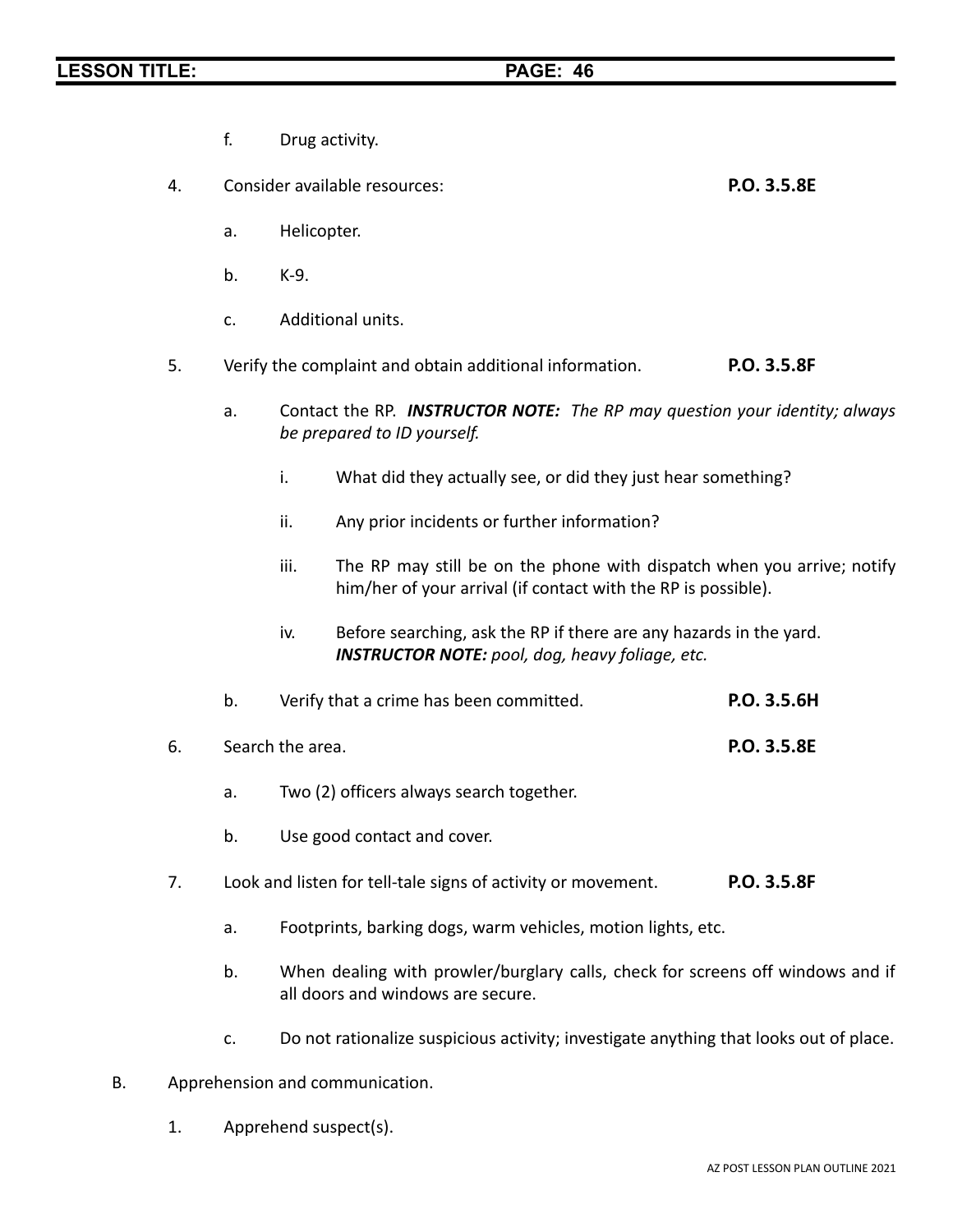a. If applicable.

b. If one (1) is located, always continue the search to clear the area.

- i. Identify and secure the suspect.
- ii. Determine what type of crime has been committed.
- iii. Always keep a position of advantage. **P.O. 3.5.8J**
- iv. Contact from cover, do not move just to move. **P.O. 3.5.8G**
- 2. Communicate appropriate vital information (ATL): **P.O. 3.5.8H**
	- a. If you have a crime.
	- b. If you have a suspect description.
- 3. Look for a suspicious person(s) or vehicle in the area.
	- a. Stay alert for any sign of danger. **P.O. 3.5.8I**
	- b. Be aware of your surroundings. *INSTRUCTOR NOTE: If something feels out of place, it probably is.*
- 4. Always re-contact the RP after a thorough search to give him/her some peace of mind.
- 5. Never let your guard down. **P.O. 3.5.8K**
	- a. Some suspects believe an officer will know of all past crimes they may have committed and believe you are there to arrest them for those crimes.
	- b. Suspects may do anything to avoid arrest.

### **X. BURGLARIES P.O. 3.5.9**

- A. Things to consider when responding to burglary calls:
	- 1. Most residential burglaries occur during the day.
	- 2. Most business burglaries occur during the night.
	- 3. Burglars are generally non-confrontational. *INSTRUCTOR NOTE: Generally, non-confrontational in nature. Does not mean non-violent.*
	- 4. Burglars generally take small items that can be easily converted into cash.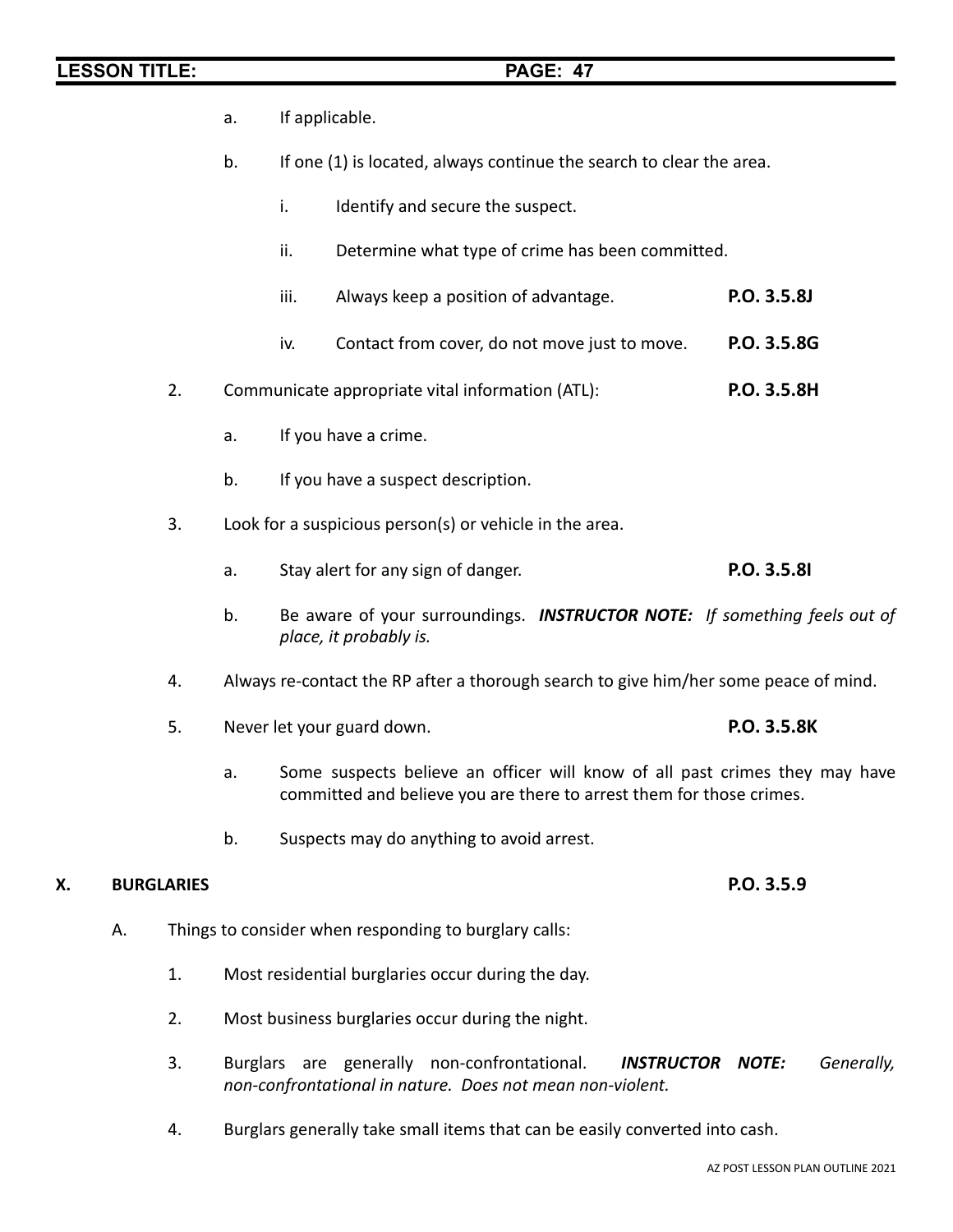- 5. A majority of burglary suspects are supporting a drug habit.
- B. Determine an appropriate response method. **P.O. 3.5.9A**
	- 1. Generally, your response will be based on information that is relayed to you by dispatch and your approach to the scene should be quick, silent and invisible.
	- 2. Decide if you will respond, Code-1 or Code-3.
		- a. Consider if the victim is in the residence with the suspect.
		- b. Burglaries may turn into a kidnapping or sexual assault under some circumstances.
		- c. If you are responding, Code-3, consider shutting down your emergency equipment about a mile from the scene, especially at night or in a rural setting. *INSTRUCTOR NOTE: DISCUSSION: Agencies may vary in policy; check your department's policy on Code-3 driving.*
- C. Plan for deployment and coordinating resources.
	- 1. As a minimum, assure there is a visual perimeter on all sides.
	- 2. Resources to consider: **P.O. 3.5.9C**
		- a. Additional police units.
		- b. Police service dog (K-9).
		- c. Air unit.
		- d. Undercover units.
	- 3. Develop a flexible plan to effectively deal with the variables of the call.

**P.O. 3.5.9B**

- D. Contain the scene and determine perimeter type. **P.O. 3.5.9D**
	- 1. Perimeter officers should observe from a position of cover. *INSTRUCTOR NOTE: Some cover is better than others; any cover is better than none at all.*
	- 2. Additional officers can be used to supplement the perimeter.
	- 3. Prepare for owner or suspect contact. Assure you have the proper equipment.
	- 4. What type of perimeter two (2)-point visual or four (4)-point physical?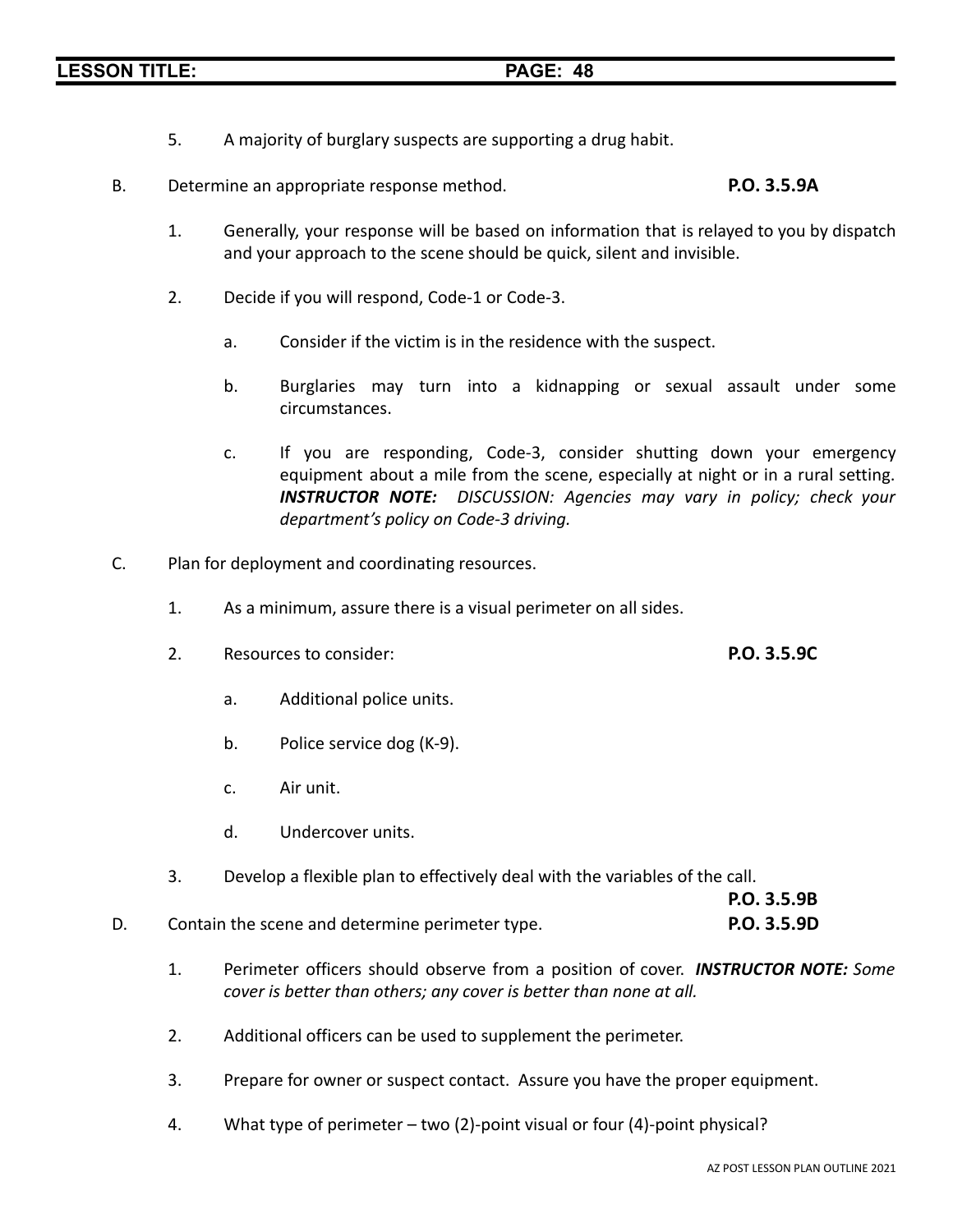- E. Decide when and how to search the immediate area/ building. **P.O. 3.5.9E**
	- 1. Locate the point of entry.
	- 2. Attempt to contact the owner for a key (if needed) and information about the building.
	- 3. Complete a building search per procedure.
	- 4. Units should be instructed to search the area around the crime scene for the following:
		- a. Evidence.
		- b. Witnesses.
		- c. Property.
- F. Apprehend the suspect(s). **P.O. 3.5.9F**
	- 1. If a suspect is located, tactically move to cover.
	- 2. If confronted with a suspect, issue commands from cover.
	- 3. Verbally direct the suspect to a position that will afford the arresting officer cover.
	- 4. Always handcuff first, then search from cover.
	- 5. Be aware of other suspects, REMEMBER THE ONE (1) PLUS THEORY. *INSTRUCTOR NOTE: DISCUSSION: always continue searching for a second suspect.*
	- 6. If the suspect exits the building, make sure you know if officers are in a position to handle all of the threats and areas of responsibility.
- G. Secure the scene. **P.O. 3.5.9G** 1. Set up crime scene tape.
	- 2. It is better to have a perimeter that is too big rather than too small.
- H. Initiate an ATL as soon as possible. **P.O. 3.5.9J**
	- 1. It is very important to check with neighbors to ascertain if they saw anything suspicious.
	- 2. Identify any possible witnesses to the crime. **P.O. 3.5.9I**
- I. Protect evidence. **P.O. 3.5.9H**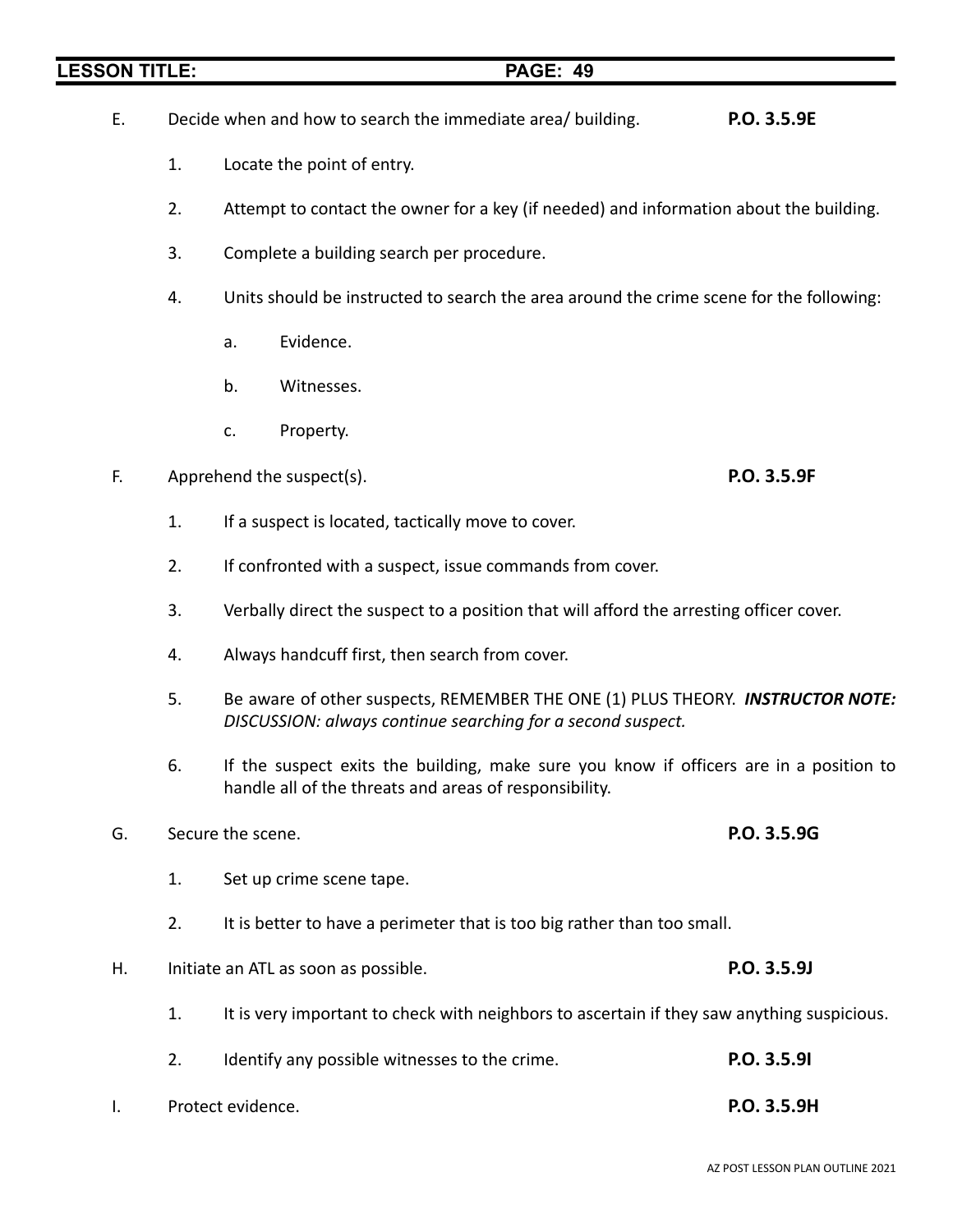- 1. The owner of the business or residence will be able to tell you what has been disturbed.
- 2. Consider walking him/her through the crime scene to assist you in your investigation.
- 3. Assure that they do not touch anything.
- 4. Consider calling out a property detective on large cases.
- J. Look for any suspicious person(s) or vehicle in the area. **P.O. 3.5.9K**
	- 1. Challenge and ID anyone loitering in the area and verify his/her story.
	- 2. Clear any parked vehicle as you approach the address.
	- 3. Check roof lines and other areas that an attack could come from.
	- 4. Be aware of your surroundings.

### **XI. ARMED CONFRONTATION P.O. 3.5.10**

- A. Armed situations introduction.
	- 1. No officer, regardless of his/her rank, time in the department, experience level, age, race or gender is immune from injury or death resulting from an armed confrontation. *INSTRUCTOR NOTE: Designed to identify appropriate actions consistent with the use of cover and concealment tactics and officer safety considerations. Optional video: Burglaries: an analysis of officers killed. (Aims Multimedia, 16 minutes) or any other appropriate video showing similar situations.*
	- 2. No person, regardless of his/her occupation, age, race or gender should be considered non-threatening when it comes to surviving an armed situation.
	- 3. Of all the officers killed in the past 10 years, 95% were attacked with firearms.
		- a. In 60% of those cases, the officers did not have their guns drawn.
		- b. Only 27% of the officers were able to shoot back. *INSTRUCTOR NOTE: Only a small number of the officers killed are genuinely "ambushed" without warning, most of the time there is some type of prior warning.*
		- c. Only 15% were able to wound or kill their assailant.
	- 4. You must be prepared to react in a split second to any given situation. *INSTRUCTOR NOTE: even in sudden, violent confrontations, officers can put the odds in their favor.*
	- 5. You must recognize the warning signs of a dangerous confrontation.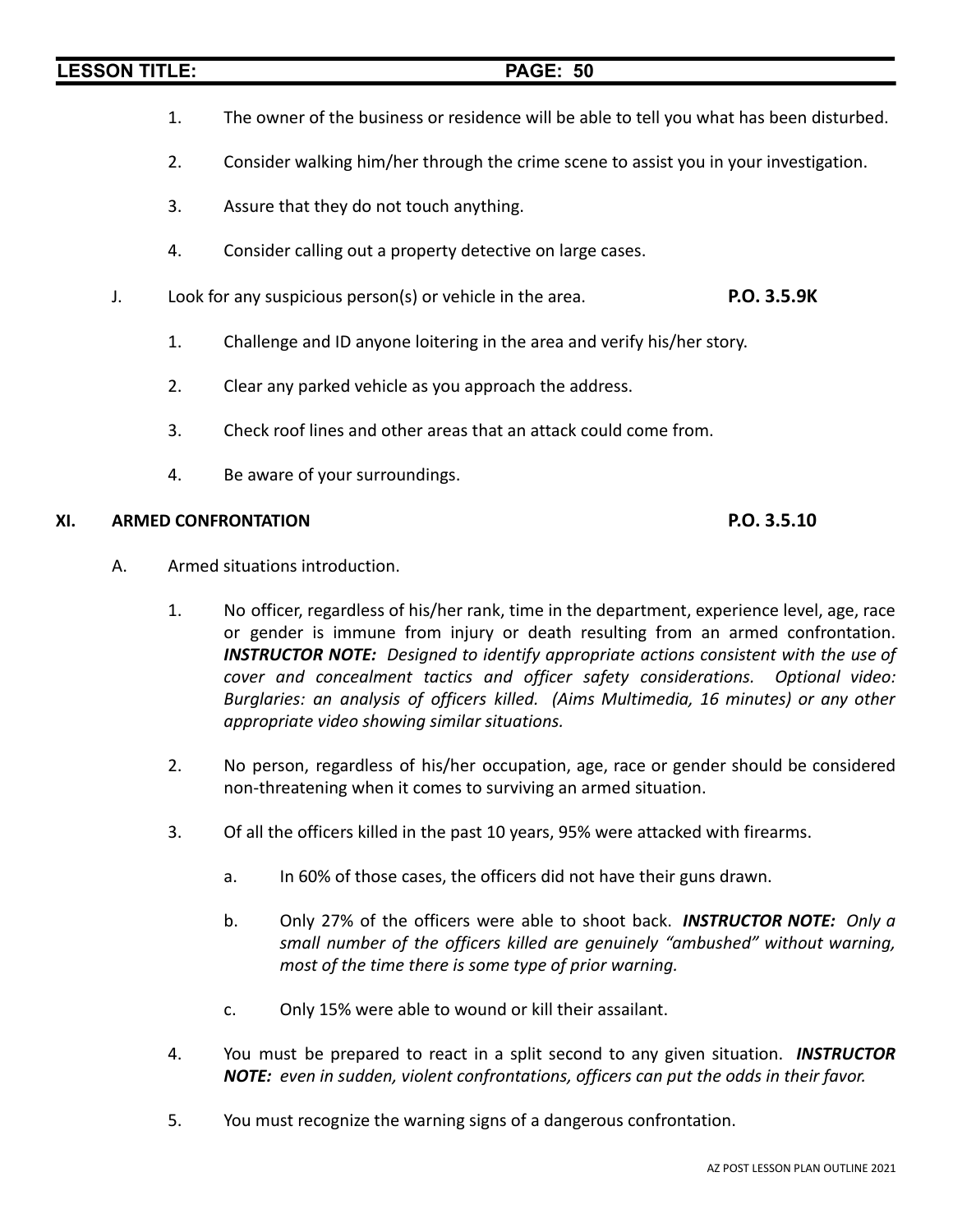- 6. **Your safety is the #1 priority.** *INSTRUCTOR NOTE: Make sure officers are clearly identified to others. Badges on belts are not seen clearly. Wear them on neck chains.*
- B. Watch for suspicious people, activities and vehicles. **P.O. 3.5.10A**
	- 1. Protection from the unexpected. *INSTRUCTOR NOTE: Optional video: Pace warehouse shooting, Downey (CA) P.D. 18 minutes, or any other appropriate video showing similar situations.*
		- a. Establish control from the outset.
		- b. Maintain a position of advantage.
		- c. Operate with mental and physical readiness.
		- d. When you least expect it, expect it.
	- 2. Be inquisitive; do not rationalize/justify suspicious behavior or circumstances.
	- 3. If something does not look or feel right, act on it.
	- 4. Use every tactical advantage you have (i.e., lighting, shadows, cover, manpower and the element of surprise).
	- 5. It is better to be mentally prepared for an armed confrontation and not have it happen, then to not be prepared and have it happen. *INSTRUCTOR NOTE: If you are always ready, you never have to get ready.*
- C. Know the dynamics of an armed confrontation. **P.O. 3.5.10B**
	- 1. "Officers have a 97% average hit rate against paper targets and only an 18% hit rate against real life adversaries." *INSTRUCTOR NOTE: From the magazine "Thin blue line"*
	- 2. Your confidence, awareness, belief systems and response to stress, along with your mental conditioning, can be more important than a superior firearm. *INSTRUCTOR NOTE: Jack Twining, one of the two suspects to kill four CHP officers in Newhall, CA (1971) stated about the first officer, "He go careless so i wasted him"*
	- 3. You may be dealing with someone who is mentally unstable, irrational, high on alcohol or drugs and he/she may also have a superior firearm to yours.
- D. Properly evaluate the risks. **P.O. 3.5.10C**

- 1. What type of firearm/weapon is the suspect armed with?
- 2. What type of cover do you have? What type of cover does the suspect have? Who has better cover? Is distance a cover option (high-power firearms)?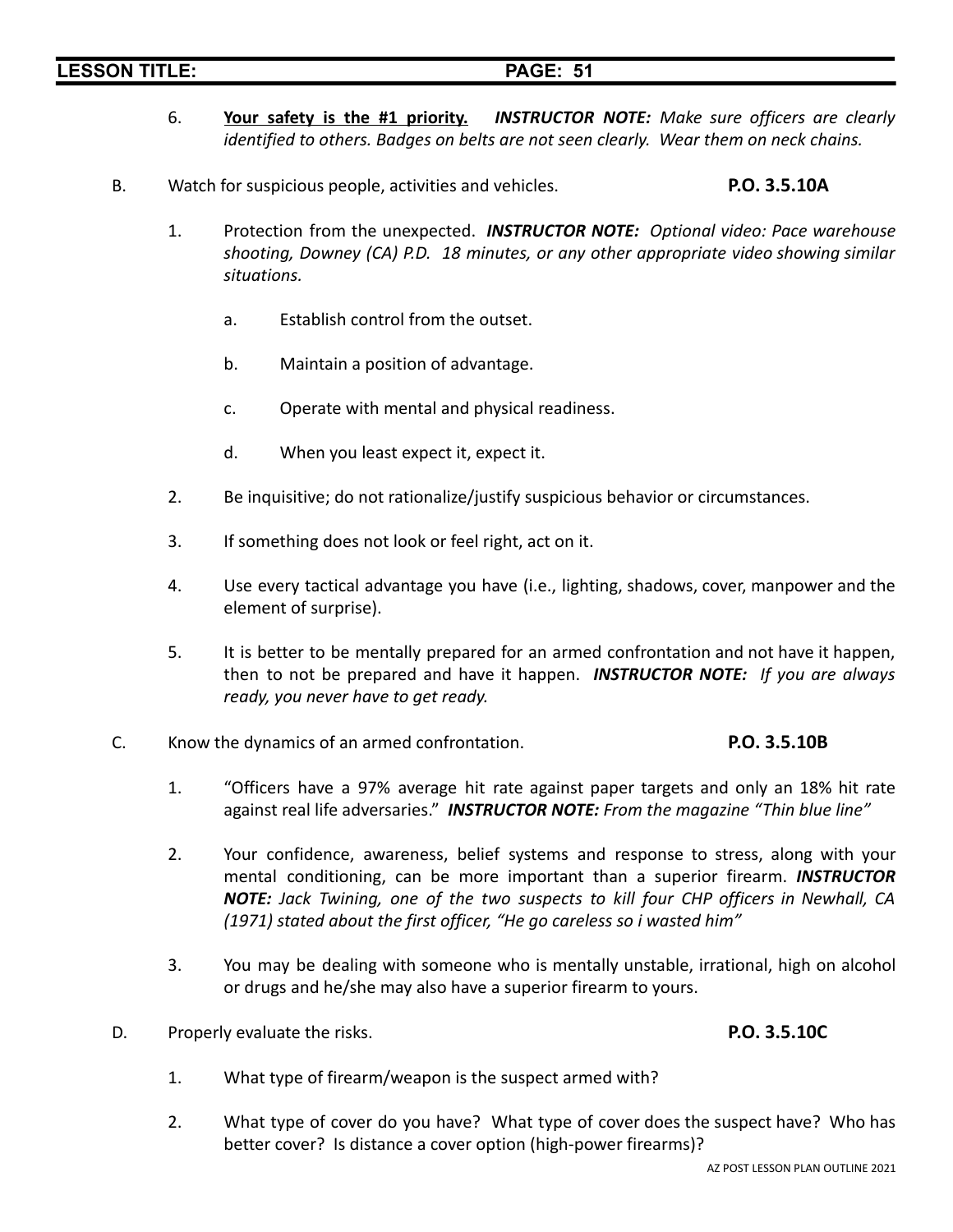- 3. Are you wearing body armor? *INSTRUCTOR NOTE: There is no valid excuse not to wear it: it is lighter and more comfortable than ever before and some agencies even pay for a percentage of the costs. (Check with your agency's policy on this)*
	- a. A recent ATF study showed that no officer over a 10-year period was killed by a bullet wound penetrating a vest and causing the fatal wound.
	- b. However, it also showed that you are 13.5 times more likely to be killed if you are not wearing body armor during an armed confrontation.
- 4. A tactical retreat may be a valid option.
- E. Approach using cover. **P.O. 3.5.10D**
	- 1. A general rule of an armed confrontation: The one (1) with the best cover and who gets off the first accurate shot, usually wins the confrontation.
	- 2. Any cover is better than no cover, some cover is better than others.
	- 3. Do not move just to move, if you have good cover and your position is not compromised, stay there.
	- 4. The type of weapon you are confronted with will dictate your cover.
	- 5. NEVER consider concealment a substitute for cover.
	- 6. Use concealment to your advantage as you move to a position of cover.
- F. Have a crisis rehearsal plan. **P.O. 3.5.10E**

- 1. Target priority upper torso/pelvic girdle/head.
- 2. Use a secondary weapon if you lose your primary firearm or it becomes inoperative. *INSTRUCTOR NOTE: A large number of officers who have been involved in a shooting have stated that, "carrying a secondary weapon is a must, not an option."*
- 3. Practice crisis rehearsal, any scenario you can think of, run it through your mind on how you would react and successfully conclude the situation, be creative and go over the unexpected.
- 4. This is an example of where an officer can use imagery to successfully conclude a situation.
- G. Know appropriate skills for being successful. **P.O. 3.5.10F**

1. Learn to fight with intent and will, not fear and panic.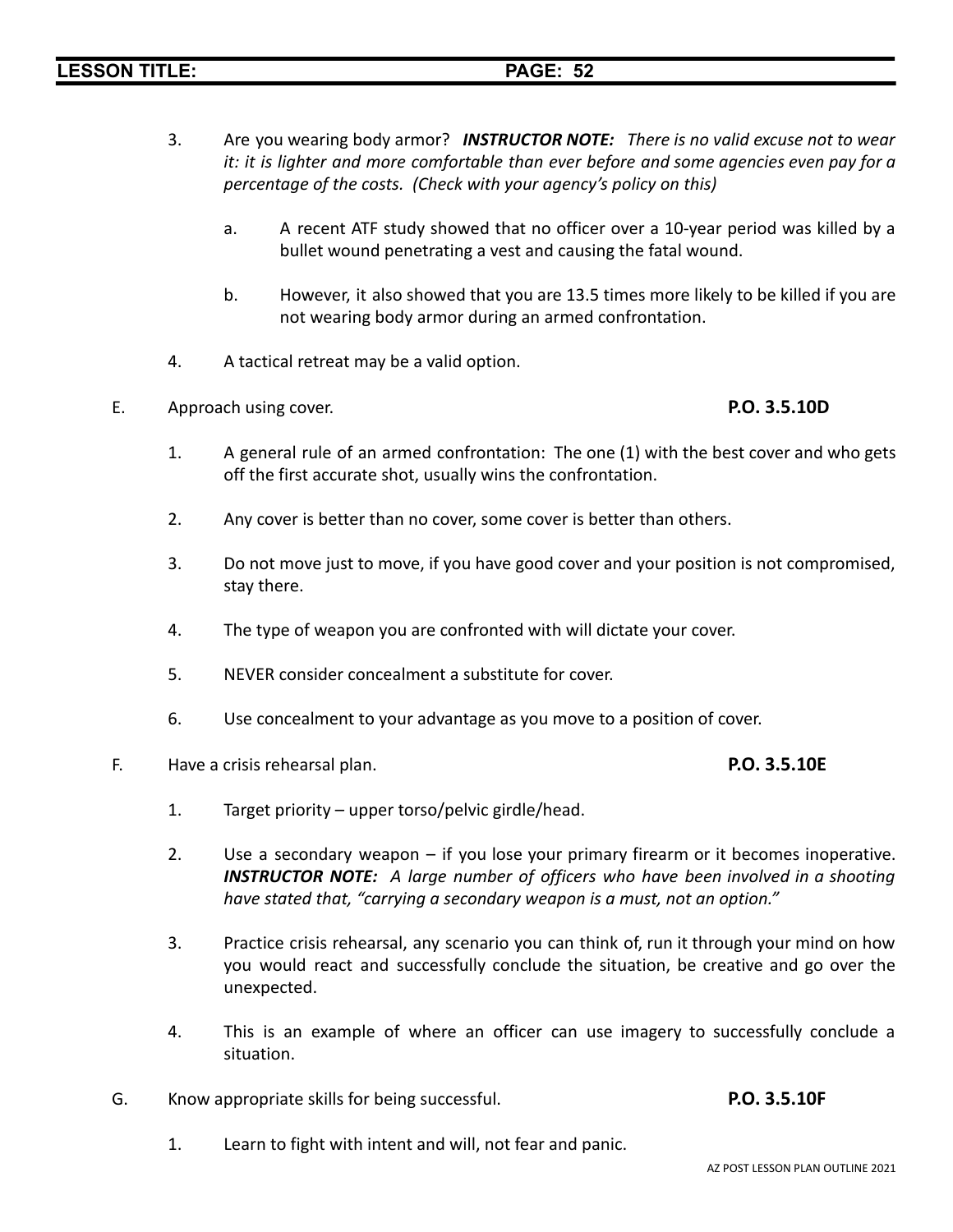- 2. The fact that you have been shot does not mean you are going to die.
- 3. Remember what you have been taught about the successful mind and positive affirmations, i.e. "I AM SUCCESSFUL IN all confrontations."
- 4. Do not dwell on your vulnerability.
- 5. Focus on ability, options, training and resources.
- 6. Bone hits hurt, but no one ever dies of broken bones.
- 7. Condition yourself to keep fighting, imagine yourself getting hit and continuing to fight.
- 8. Remember your "combat" breathing to control your anxiety.
- 9. You can lose 40% of your blood without losing consciousness (that is over  $\frac{1}{2}$  gallon).
- 10. During an FBI firefight in Miami on April 11, 1986, suspect Michael Platt (from Yuma Arizona) took a fatal round in the first minute of the gunfight. He went on to kill (2) agents and severely wound (5) more agents. He was not on any drugs or alcohol, he simply had the will to survive. . .(he did not). *INSTRUCTOR NOTE: Optional video: FBI miami shootout. (15 minutes) or any other appropriate video showing similar situations. If utilized, perform some imagery with the recruits in vivid detail what they would do.*
- H. Scrutinize the area from cover. **P.O. 3.5.10G**
	- 1. Good cover buys time and allows for better decision making.
	- 2. Encounter suspects from cover. **P.O. 3.5.10H**
	- 3. Always scan the area either for another block of cover or better cover.
	- 4. Maintain good cover. **P.O. 3.5.10I**
		- a. Even if a suspect is shot and not moving.
		- b. Always approach from cover and handcuff the suspect. *INSTRUCTOR NOTE: Handcuff even if they appear to be deceased.*
- I. Recent events involving the ever-increasing dilemma "suicide by cop."
	- 1. We must be aware of it, but it cannot compromise good tactics and sound decision making. *INSTRUCTOR NOTE: Good cover and verbal skills will help in these situations.*
	- 2. "Your life is not my fault," everyone is responsible for his/her actions and we cannot blame ourselves for someone else's bad decisions.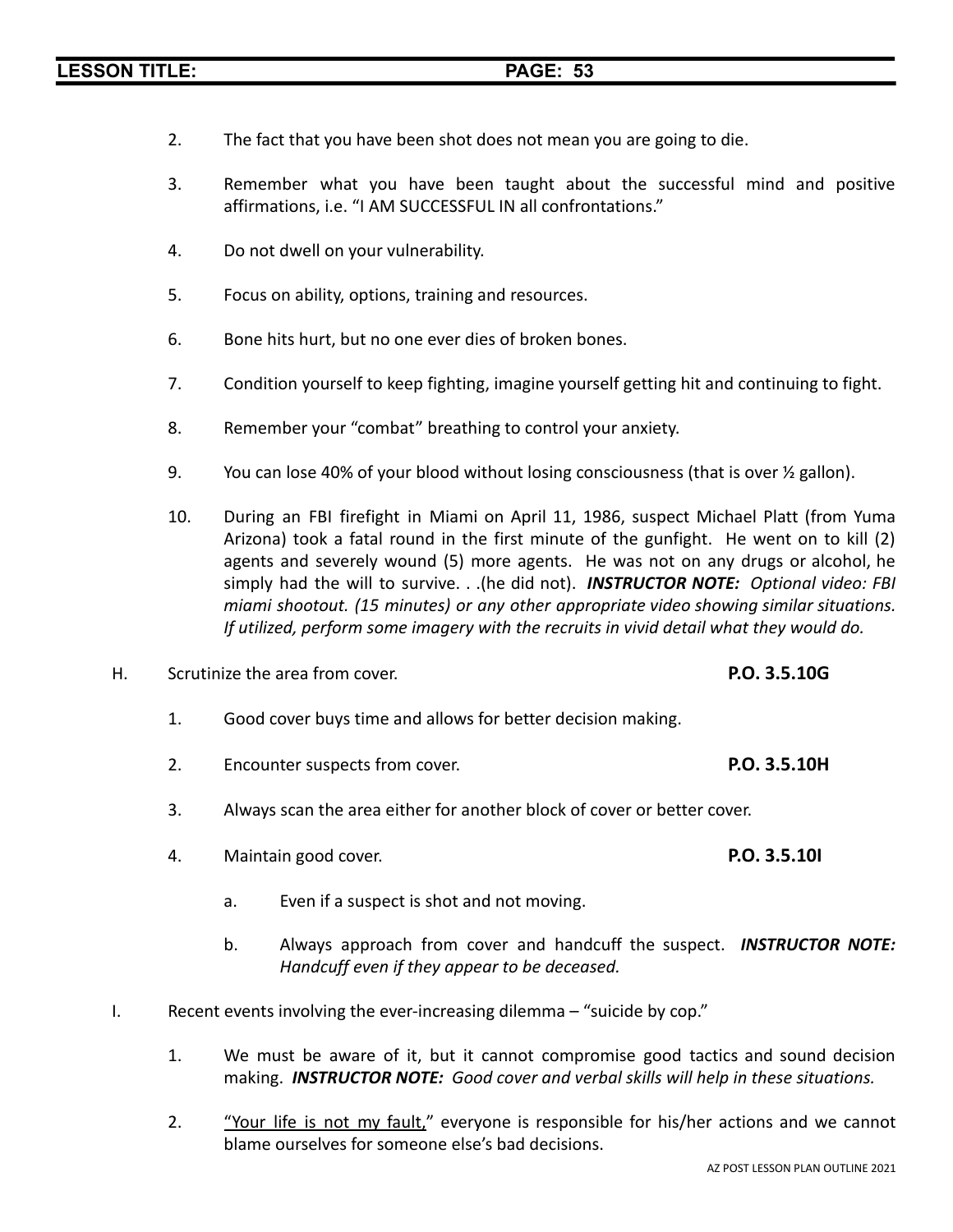- 3. Sergeant Andrew Brown was a Senior Airman on routine bike patrol at Fairchild AFB, Washington, when he responded to a "shots fired" call. *INSTRUCTOR NOTE: The event occurred June 30, 1994*
- 4. He was the first police unit to arrive at the base hospital where a man with a MAK-90 assault rifle had already killed four (4) people and wounded 23 others in a shooting rampage.
- 5. Airman Brown made his way through the people fleeing the area. He confronted the assailant and ordered him to drop his weapon. Instead, the gunman turned his rifle on Airman Brown, who fired four (4) shots from his 9mm handgun, taking down the assailant from a distance of 71 yards. The gunman died instantly and further tragedy was averted.
- J. Man with a gun: An analysis of officers killed.
	- 1. Begin looking while driving to the location.
	- 2. Twenty-five percent (25%) of the suspects who killed officers were armed with a high-power rifle. *INSTRUCTOR NOTE: Optional video: MAN WITH A GUN. An analysis of officers Killed (Aims Multimedia, 14 minutes) or any other appropriate video showing similar situations.*
	- 3. Seventy percent (70%) of the suspects who killed officers intended to kill them.
		- a. Officers who parked within sight of the scene were shot at the first opportunity.
		- b. The highest number of officers was killed walking toward the dispatched location and 70% of the officers had back up.
	- 4. Shots from doors and windows killed the most officers.
	- 5. Twenty-five percent (25%) of the officers were killed by someone hiding outside of the structure.
		- a. Scrutinize any place someone might hide.
		- b. Utilize your observation skills.
	- 6. Sixty-six percent (66%) of the officers killed were not wearing body armor.
	- 7. Initial contact is considered a high danger area.
	- 8. Foot pursuits:
		- a. Almost impossible to maintain cover.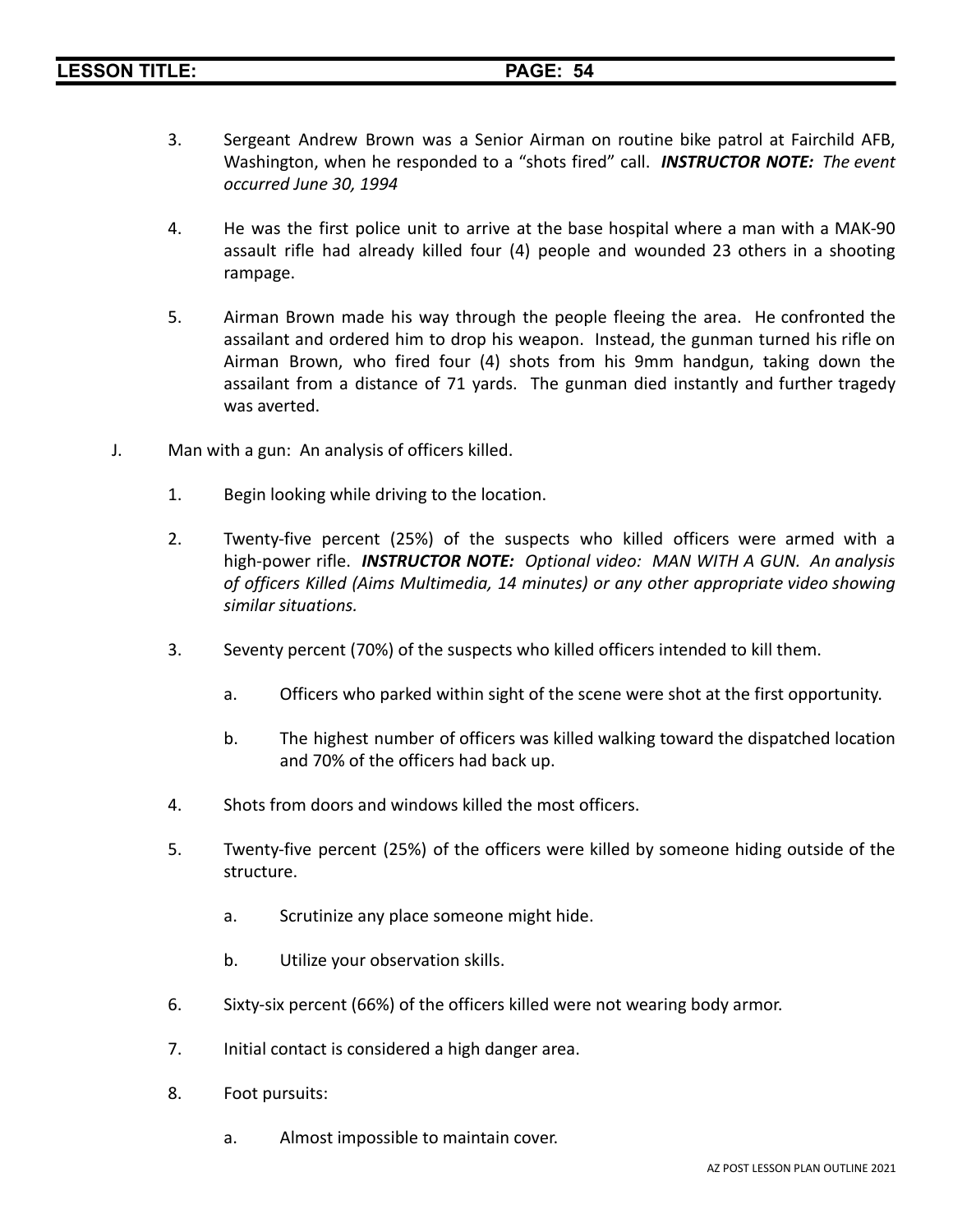- b. When a suspect stops and turns, you have a split second to see this change of behavior and react to it.
- c. Look for this turning behavior as you chase.
- 9. Thirty-three percent (33%) of the officers killed had insufficient cover.
	- a. Encounter armed subjects from good cover.
	- b. Do not leave cover.
- 10. Sixty-three percent (63%) of the suspects who killed officers were over 40 years old.
	- a. Twenty-five percent (25%) of these suspects were over 50 years old.
	- b. Many were over 60 years old.
- 11. High numbers of officers have been killed in barricaded situations.
	- a. Support officers became relaxed in their positions, exposing themselves from cover.
	- b. Find and maintain good cover.
	- c. Never look from the same place twice.
- 12. Prepare for an attack.
	- a. Be aware of being seen and heard.
	- b. Be aware of cover vs concealment, if you can see the suspect, the suspect can see you.
	- c. Do not break cover to rescue a downed officer.
	- d. Think about the situation.
	- e. Plan a rescue with your safety in mind.
- K. Review.
	- 1. Watch for suspicious people, activity and vehicles.
	- 2. Park out of sight.
	- 3. Approach using cover.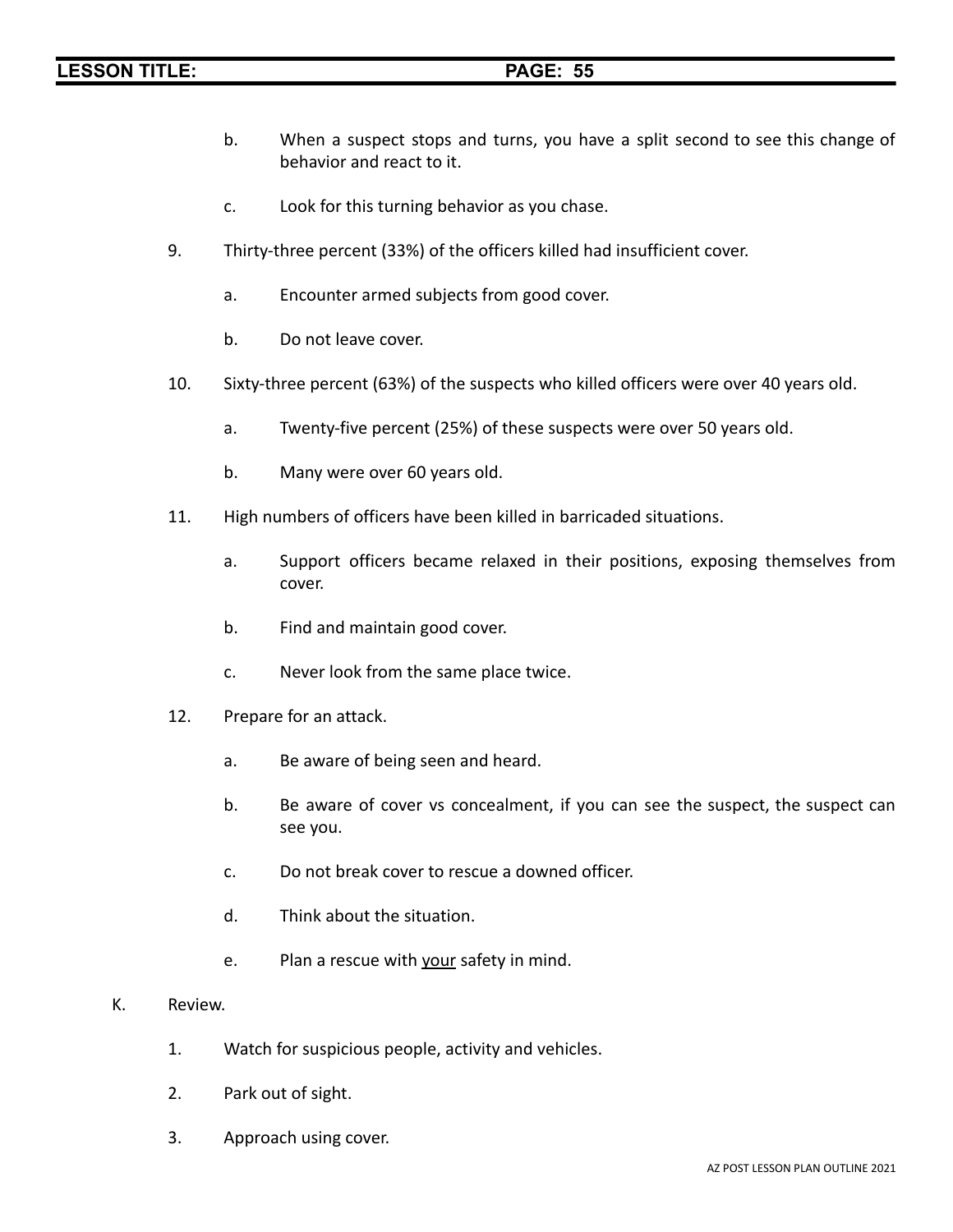- 4. Scrutinize the entire area from cover.
- 5. Contact suspects from cover.
- 6. Once you have good cover, maintain it.

### **XII. ROBBERY P.O. 3.5.11**

- A. Introduction.
	- 1. Responding to a robbery in progress is the most hazardous of all calls.
	- 2. More officers have died responding to robbery calls than to any other type of call.
	- 3. With good tactics and planning you do not have to expose yourself to outrageous risks.
	- 4. Robberies are extremely fast and can be violent.
	- 5. Most robberies occur in two (2) minutes or less and a majority of robbery suspects are armed.
	- 6. As you respond to a robbery in progress, you can increase your safety by always assuming the robbery is still in progress and following specific robbery response procedures.
- B. Determine an appropriate response method. **P.O. 3.5.11A**

- 1. Generally, your response will be based on information that is relayed to you by dispatch and your approach to the scene should be silent and invisible.
	- a. Decide if you will respond, Code-1 or Code-3. *INSTRUCTOR NOTE: Know your department policy*
	- b. Take cover and observe the scene.
- 2. If you are responding, Code-3, shut down your emergency equipment about a mile from the scene.
- 3. Out of 10 hostage situations that develop out of robberies, nine (9) are the result of police officers being "made" as they respond.
- 4. Consider the following questions when assessing your response to a robbery call:
	- a. What type of robbery has occurred? **P.O. 3.5.11C**
		- i. Street.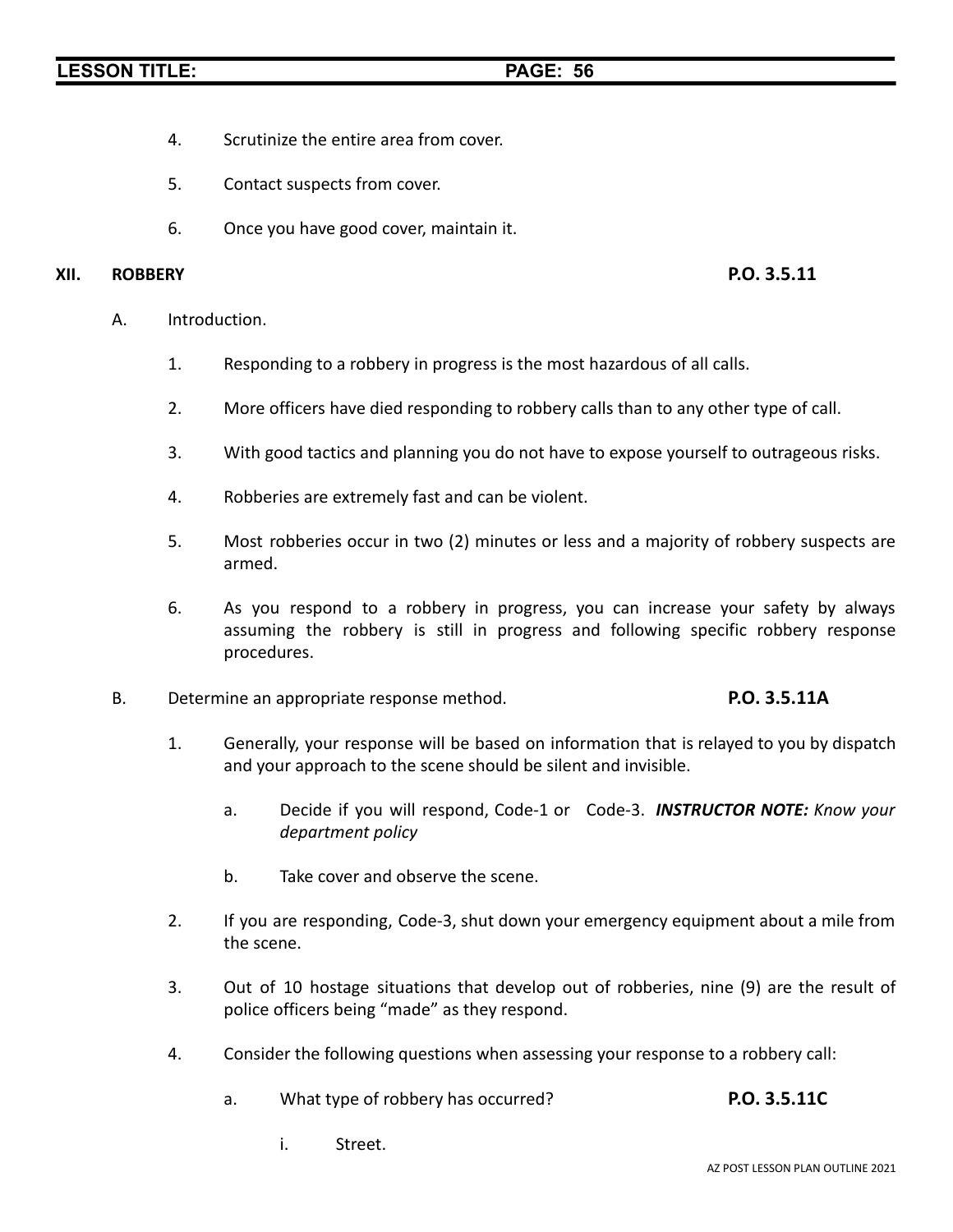- ii. Bank.
- iii. Convenience store.
- iv. Residential.
- b. How many reported suspects are there?
- c. What types of weapons were used?
- d. Are the suspects still on the scene?
- C. Attempt to intercept fleeing suspects. **P.O. 3.5.11E**
	-
	- 1. Be aware of common and easily accessible escape routes such as freeways and alleys. *INSTRUCTOR NOTE: give examples of areas of jurisdiction.*
		- a. The greatest danger to officers is after the robbery is over.
		- b. Away from the robbery location.
	- 2. Determine the mode of flight and estimate travel time (on foot or in a vehicle).

**P.O. 3.5.11D**

- 3. Be aware of suspicious activities:
	- a. Individuals removing or changing clothes.
	- b. Individuals running or hiding.
	- c. Erratic driving behaviors.
- 4. Be aware of suspicious persons on foot or in vehicles. *INSTRUCTOR NOTE: DISCUSSION: Mode of suspect travel will dictate your type of search* **P.O. 3.5.11N**
- 5. Park out of the line of sight and approach the scene (walk) using good cover.
	- a. This may vary after evaluating the location of the scene.
	- b. Your vehicle may end up being your only cover.
- D. Establish a perimeter. **P.O. 3.5.11H**
	- 1. Determine what type of perimeter is needed.
	- 2. Take control and direct units to where you want them. **P.O. 3.5.11B**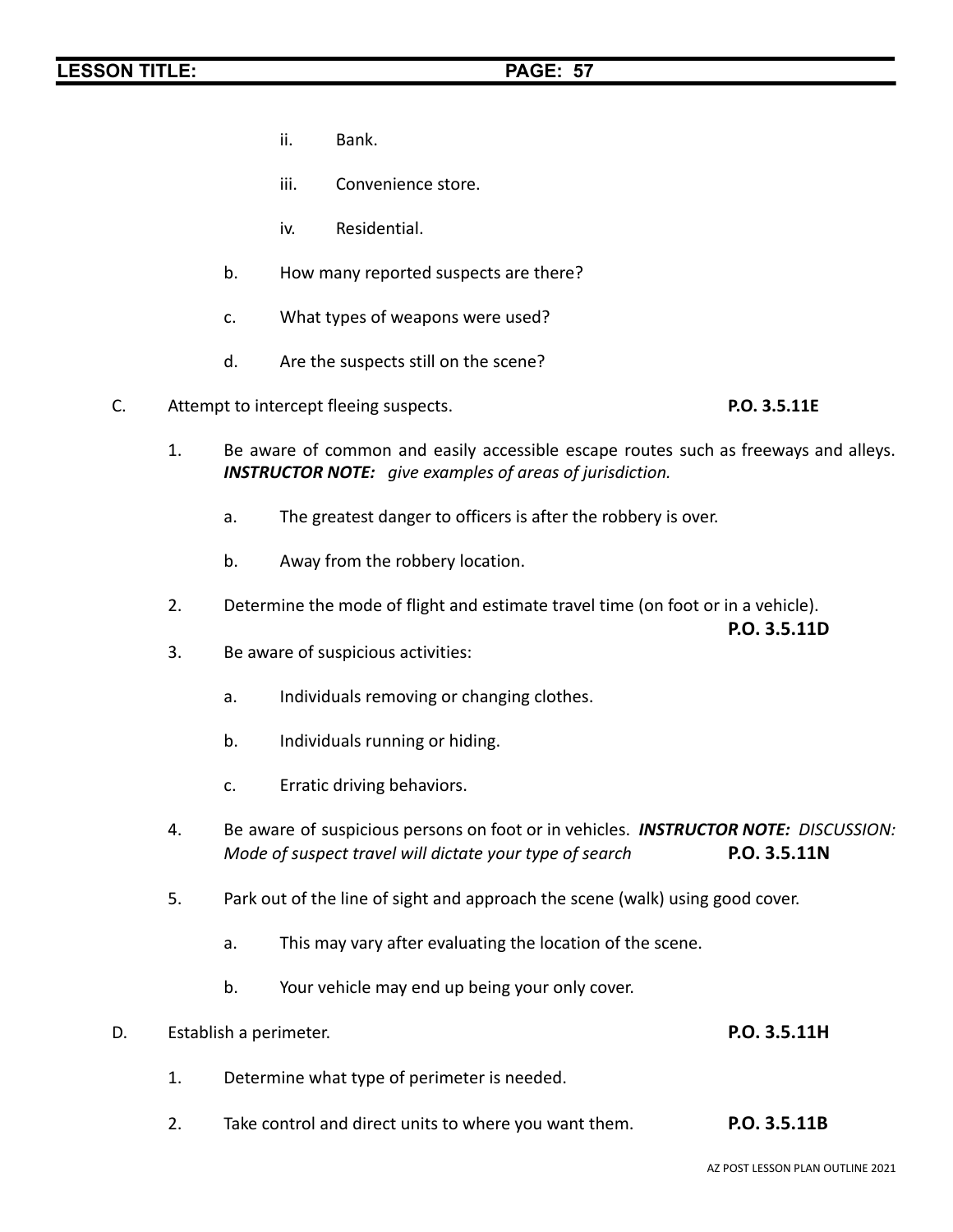- 3. You may have to take traffic control into consideration.
	- a. Utilize internal resources. *INSTRUCTOR NOTE: Accident investigation units, motor units, etc.*
	- b. Utilize external resources.
- 4. Request additional units, if necessary.
- E. Apprehend suspect(s) and watch for additional suspects. **P.O. 3.5.11N**
	- 1. Be alert for back-up suspects and get-away cars.
		- a. Listen for audible signals (whistling, horns, shouting, etc.).
		- b. Scrutinize areas where suspects could be hiding.
		- c. Look for individuals who display a change in behavior.
	- 2. Be aware of individuals who walk up to your car or position.
- F. Plan for deployment and mobilizing resources. **P.O. 3.5.11E**
	- 1. Assure a minimum of a visual perimeter on all sides.
	- 2. Consider resources: **P.O. 3.5.11G**
		- a. Additional police units. *INSTRUCTOR NOTE: DISCUSSION: what type of resources does your specific agency have available?*
		- b. Police service dog (K-9).
		- c. Air unit.
		- d. Undercover units. *INSTRUCTOR NOTE: Make sure officers are clearly identified to others. Badges on belts are not seen clearly.*
	- 3. Contain the scene (do not enter the building while the suspect is inside).

**P.O. 3.5.11I**

- 4. Perimeter officers should observe from a position of cover.
- 5. Additional officers can be used to supplement the perimeter. *INSTRUCTOR NOTE: DISCUSSION: You may want to designate a specific "arrest or contact team".*
- 6. Prepare for victim or suspect contact.
- G. Verification.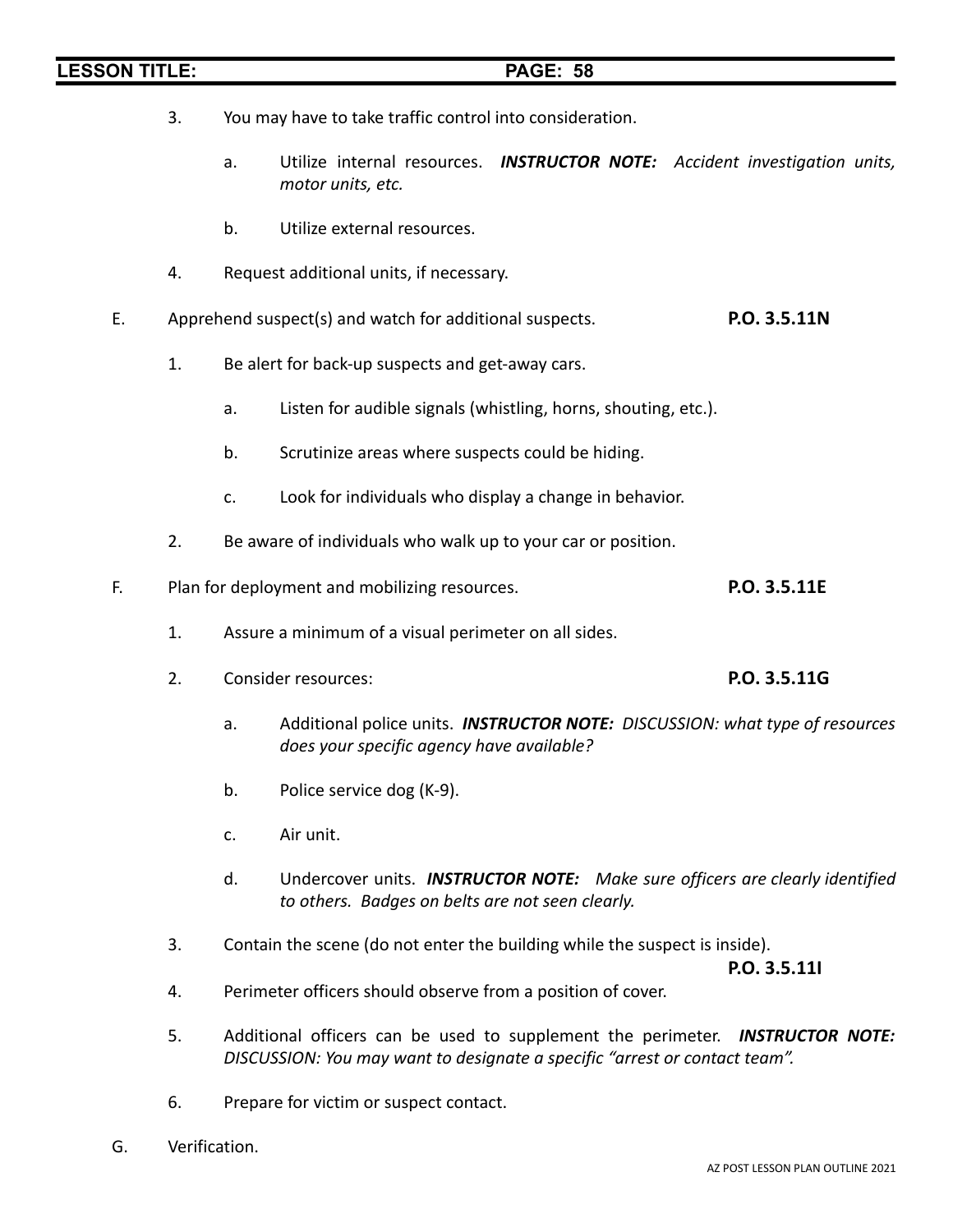- 1. Robbery-in-progress calls will be treated as actual robberies still in progress until they are determined to be Code-4.
- 2. Agency dispatchers generally will call the location reporting the robbery and attempt to verbally verify if the incident is an actual or a false robbery call. *INSTRUCTOR NOTE: DISCUSSION: Check with your agency's policy on this type of verification.*
- 3. If the call is an actual robbery, the dispatcher will determine if the suspects are still on the scene. If they are gone, the dispatcher will attempt to get information for an ATL. *INSTRUCTOR NOTE: DISCUSSION: Check your department's policy on this procedure.*
- 4. Officers responding to a robbery call will follow deployment procedures regardless of whether it is reported as an actual robbery or false alarm.
- 5. Dispatchers will instruct the RP to exit the building and move to the position of a perimeter officer.
	- a. Officers will not leave their cover to meet the RP.
	- b. Officers will verify the identity of the RP and verify the status of the scene.
- 6. Bring victim/RP to the officer's position. **P.O. 3.5.11J** *INSTRUCTOR NOTE: Check your department' policy on the procedure.*
- 7. If the suspect is gone or the alarm is false, a search team will enter the location using caution and verify that the scene is Code-4 and the Code-4 should be given to the dispatcher over the phone.
- H. Initiate a crime broadcast. **P.O. 3.5.11K**
	- 1. Initiate an ATL as soon as possible.
	- 2. The faster the information is broadcast, the better the chance that the suspect will be apprehended.
	- 3. Find out if the business uses Pronet or other tracking devices and if it was activated.
- I. Apprehend the suspect(s). **P.O. 3.5.11L**
	- 1. If a possible suspect is located, tactically move to cover.
	- 2. If confronted with a suspect, issue commands from cover.
	- 3. Verbally direct the suspect to a position that will afford the arresting officer cover.
	- 4. Always handcuff first, then search from cover.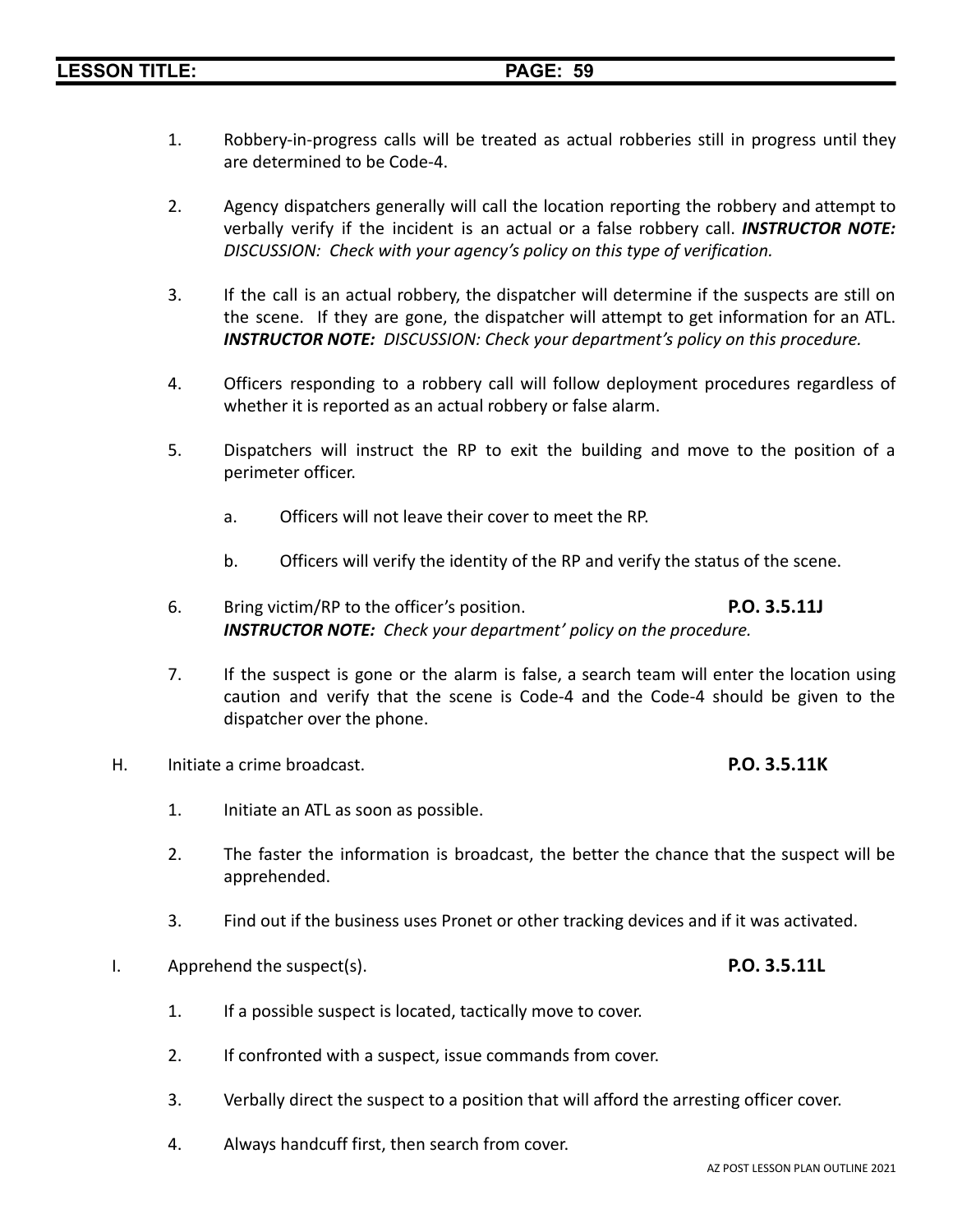- 5. Be aware of secondary suspects. REMEMBER THE ONE (1) PLUS THEORY.
- 6. If the suspect exits the building, consider the following:
	- a. Are officers in a position to handle all of the threats and areas of responsibility? *INSTRUCTOR NOTE: If an officer's position is disadvantaged, innocent bystanders or officers are in imminent danger and you cannot risk a gunfight; consideration should be given to allowing the suspect to escape the immediate confrontation.*
	- b. Are officers outnumbered or do the suspects have superior fire power?
	- c. Are civilians or other officers in imminent danger of serious injury or death from the suspect(s)?
- J. Protect evidence. **P.O. 3.5.11M**

- 1. Secure the crime scene and start a major crime scene log. *INSTRUCTOR NOTE: If your agency has crime scene technicians or identification personnel, consider calling them out to process the scene.*
- 2. A robbery crime scene should always be photographed and processed for evidence.
	- a. The suspect most likely will discard a purse or a wallet and take just the cash.
	- b. Look for any suspicious person or vehicle in the area.
		- i. A suspect may live a short distance from the victim, especially on a street robbery.
		- ii. If a business is robbed, find out if the business has security cameras and if they were activated.

### **XIII. HOSTAGE/BARRICADE SITUATIONS P.O. 3.5.12**

- A. Introduction.
	- 1. Criminals who use hostages to effect their escape are desperate individuals who, if allowed to escape, will pose a continuing threat to their hostage and to the public at large.
	- 2. In all barricaded subject incidents, our main concern is the safety of all parties involved.
	- 3. Due to the volatile nature and extreme manpower demands of hostage/barricade situations, a majority of these types of calls will be turned over to Special Response Teams.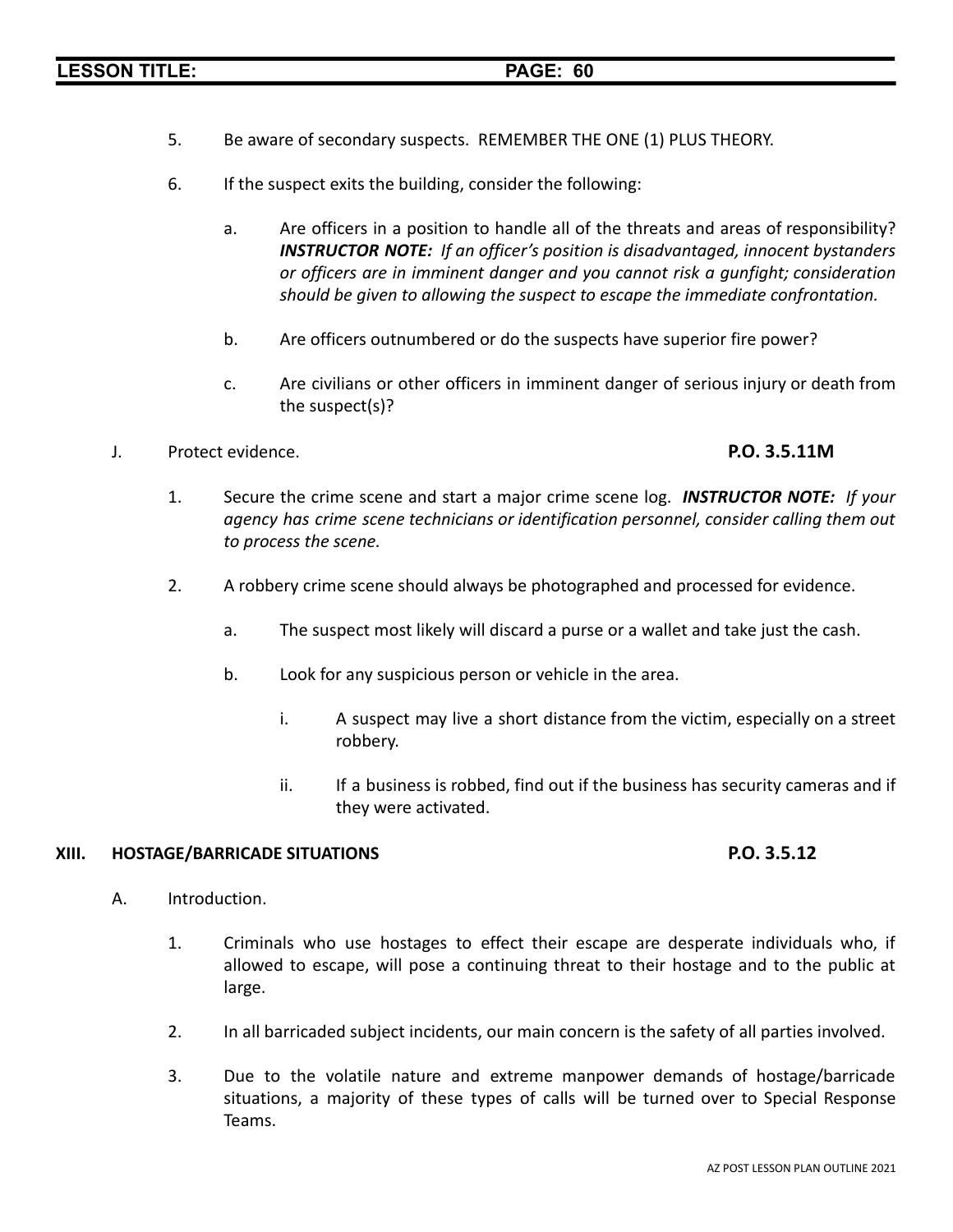- B. Hostage situations.
	- 1. A hostage is any person seized or kidnapped by another person(s) who threatens the life or threatens great bodily injury to the person being held with the intent to evade arrest, escape, obtain the release of persons in custody, obtain monies or property or to obtain any other objective. *INSTRUCTOR NOTE: Have students read portions of this out loud to the class.*
	- 2. In all situations wherein hostages are being held for any reason, our primary objective is to preserve the life of all hostages, citizens, police personnel and suspects and to apprehend the hostage takers.
	- 3. In hostage situations the following objectives, listed in order of importance, should govern all actions the officer/supervisors on the scene decide to take:
		- a. Preserve life.
		- b. Apprehend the suspect.
		- c. Recover property
- C. Basic principles.
	- 1. **The suspect and hostage should not be allowed to go mobile.** Allowing the suspect to go mobile does not lessen the danger to the hostage or the public, nor does it prevent the problem from moving to another location. *INSTRUCTOR NOTE: While it is recognized that the tactics employed will depend on the circumstances of each individual incident, the following information provides universally accepted guiding principles. Check your department's policies with reference to these recommended procedures.*
	- 2. This does not preclude allowing limited movement by the suspect as a delaying tactic. Any distraction or ruse may be used to maneuver the suspect into the zone where the suspect may be neutralized.
	- 3. **Negotiations should be held with the suspect utilizing negotiating procedures acquired through training.** These procedures need not be followed if the suspect has killed or harmed a hostage.
	- 4. Negotiations will then be used as a delaying tactic to give the tactical team a "tactical advantage" and an opportunity to neutralize the suspect without further harm to any remaining hostages.
	- 5. **Communications must be maintained** with the command post and should be maintained with the suspect.
	- 6. **As with other situations confronting law enforcement, police conduct must be based upon circumstances existing at the time.**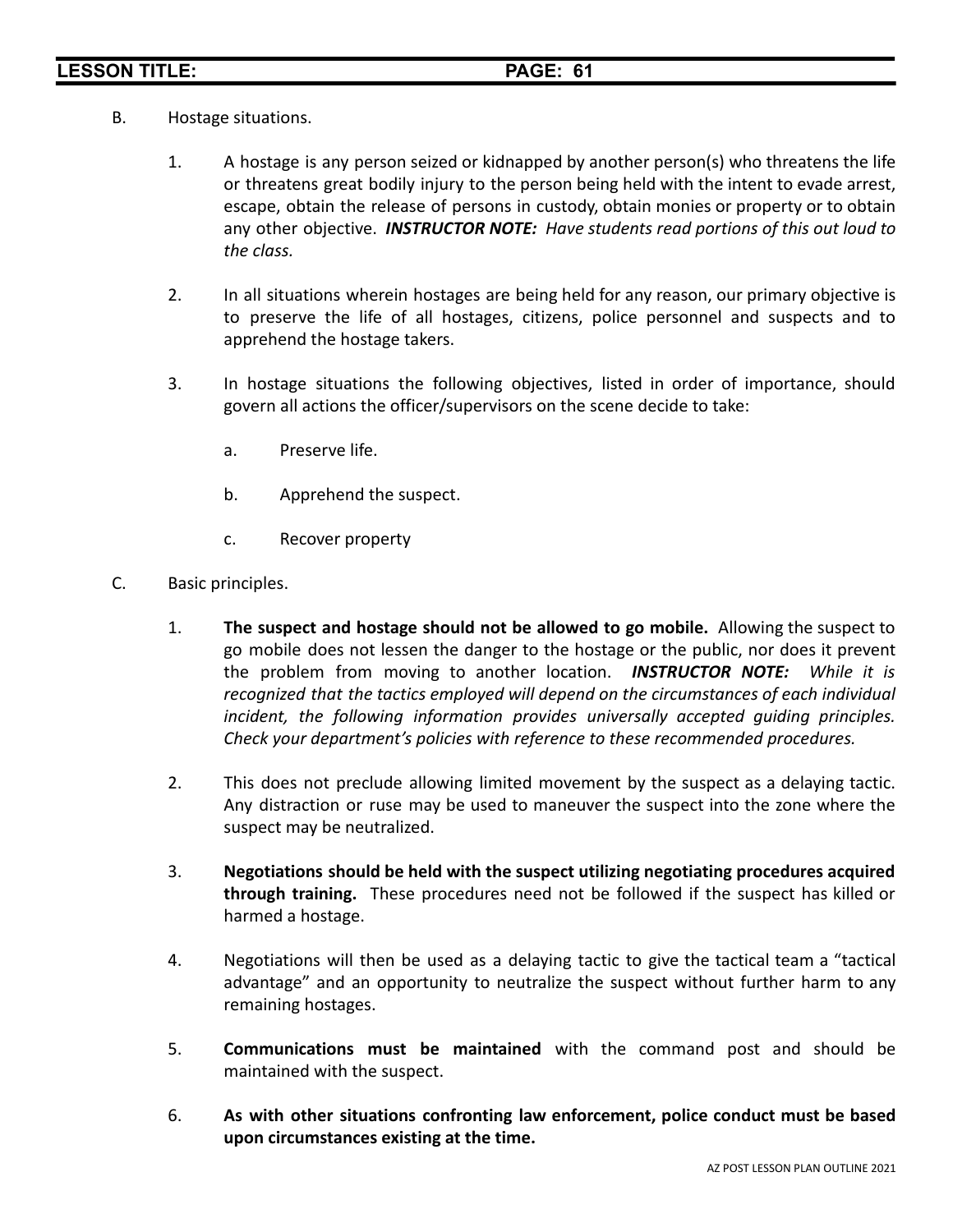- 7. In hostage situations, consideration should be given to the fact that concessions will not prevent additional or future incidents.
- 8. Hostages taken in all other circumstances will be rescued as quickly as possible keeping in mind that once the suspect and hostages are contained in one area, time is on our side unless the suspect escalates the violence potential.
- 9. **Transportation of any kind will not be provided to suspects or hostages unless approved by the on-scene supervisor.**
- 10. Under no circumstances will weapons of any kind be provided to suspects.
- 11. **Whenever possible**, deadly force will only be used when the danger to the hostage is non-existent, minimal or when the suspect has threatened or already harmed a hostage.
- 12. All hostage incidents are difficult and potentially hazardous.
- 13. The situation becomes particularly emotional when the hostage is a law enforcement officer. However, as with other hostage situations, basic principles should be followed.
- 14. Assurance that a hostage will be released unharmed is a meaningless promise. Law enforcement does not have the ability to protect the safety of a hostage who is allowed to be removed from the presence of officers. The safety of hostages can be best assured by **keeping them in the presence of officers and by preventing their removal by the suspect.**
- 15. Officers should use every verbal and tactical tool at their disposal to secure the arrest of the suspect without harming the hostage.
- 16. However, officers should realize that exceptional situations could arise where considered judgment might dictate allowing removal of a hostage, such as where there is imminent danger to a large group of persons. In the event of that exceptional circumstance, the officer in charge shall attempt to protect the safety of the hostage and bystanders by making all reasonable efforts to provide for chase/ surveillance vehicles and control of travel routes.
- D. Barricaded subjects.
	- 1. A barricaded subject poses an extreme danger, not only to police officers who seek to arrest him/her, but to other persons as well.
	- 2. Good judgment demands that a tactical plan be developed rather than immediately rushing a barricaded subject.
	- 3. A barricaded subject is any person(s) that uses, or makes use of, any building or similar structure, whether natural or man-made, for the purpose of preventing arrest by the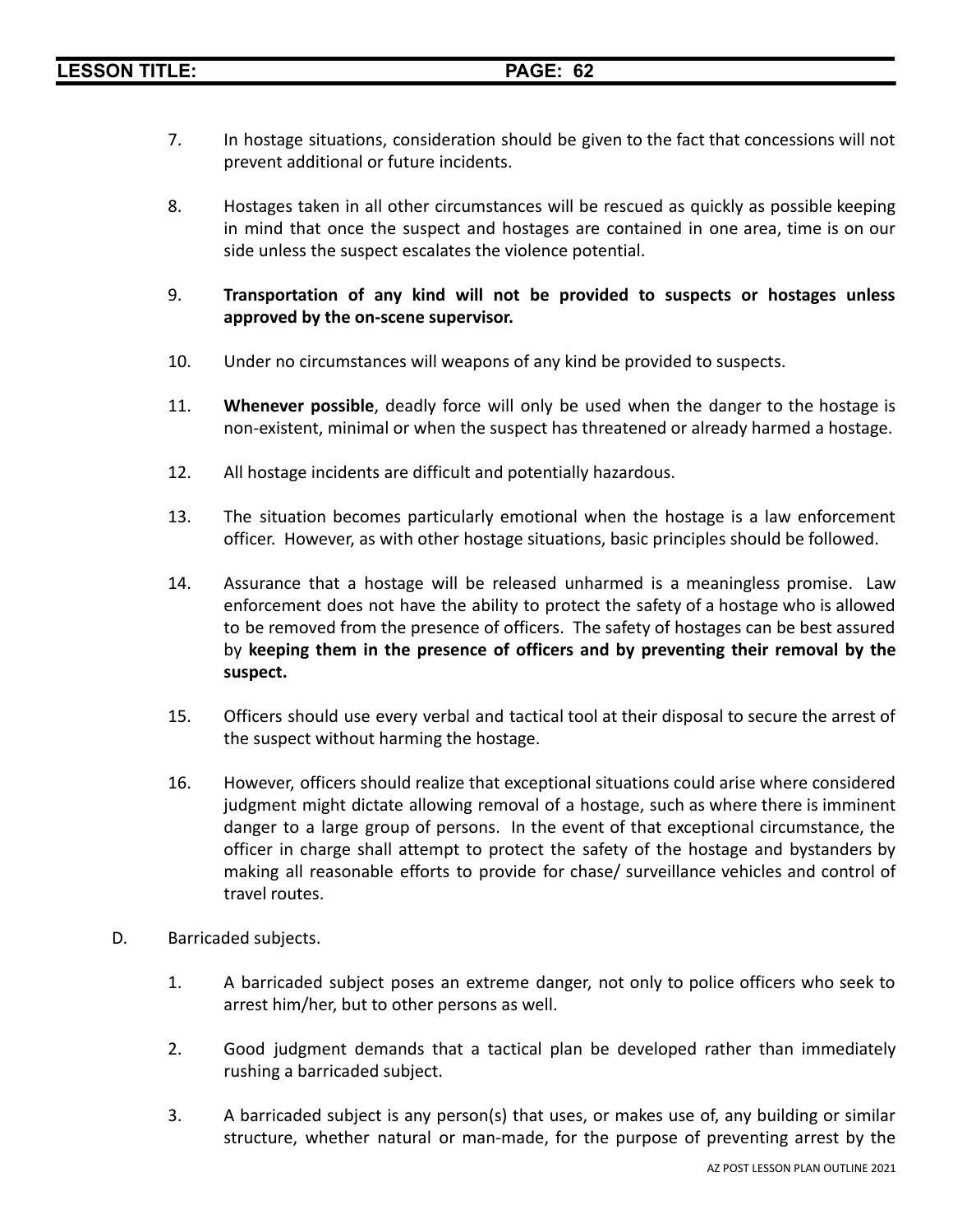police or refuses to grant entrance to the police.

- 4. This is provided the police are legally and/or morally required to gain entrance to such structure for the protection of life or property and/or who are prevented from doing same by the subject's use of firearms or by some other means capable of inflicting death or serious bodily injury to the general public or to police officers.
	- a. In all barricaded subject incidents, our main concern is the safety of all parties involved. *INSTRUCTOR NOTE: Tactical team members, if available.*
	- b. All attempts to talk the subject(s) out will be made by trained police negotiators.
- 5. It is recognized that the tactics employed will depend upon the circumstances of each individual incident; however, the following guidelines should be adhered to:
	- a. A secure area will be established to contain the suspect.
	- b. Attempts will be made to negotiate the surrender of the subject.
	- c. The on-scene supervisor, or designee, may then determine when and what additional measures will be used to successfully resolve the situation.
- E. Procedure for response.
	- 1. Determine the nature and validity of the call. With assistance from dispatch, gather as much information about the call as you can prior to arriving at the scene. You will need to determine your level of response based on the comments from the dispatcher and the call priority level. **P.O. 3.5.12B**
	- 2. Generally, your approach should be silent and invisible, using cover and concealment.

### **P.O. 3.5.12A**

- 3. Once the validity of the call has been established, the first patrol officer at the scene is responsible for implementing the following procedures:
	- a. Notify dispatch of the situation and request assistance, to include an immediate supervisor.
	- b. Consider available resources (K-9, air unit, additional officers, etc.).

**P.O. 3.5.12E**

c. Secure the area, isolate and contain the scene.

**P.O. 3.5.12C**

d. Request appropriate assistance, the SWAT negotiator, if available.

**P.O. 3.5.12F**

- e. Establishing a solid four (4)-point perimeter.
- f. After the initial perimeter is established, establish an outer perimeter to control. AZ POST LESSON PLAN OUTLINE 2021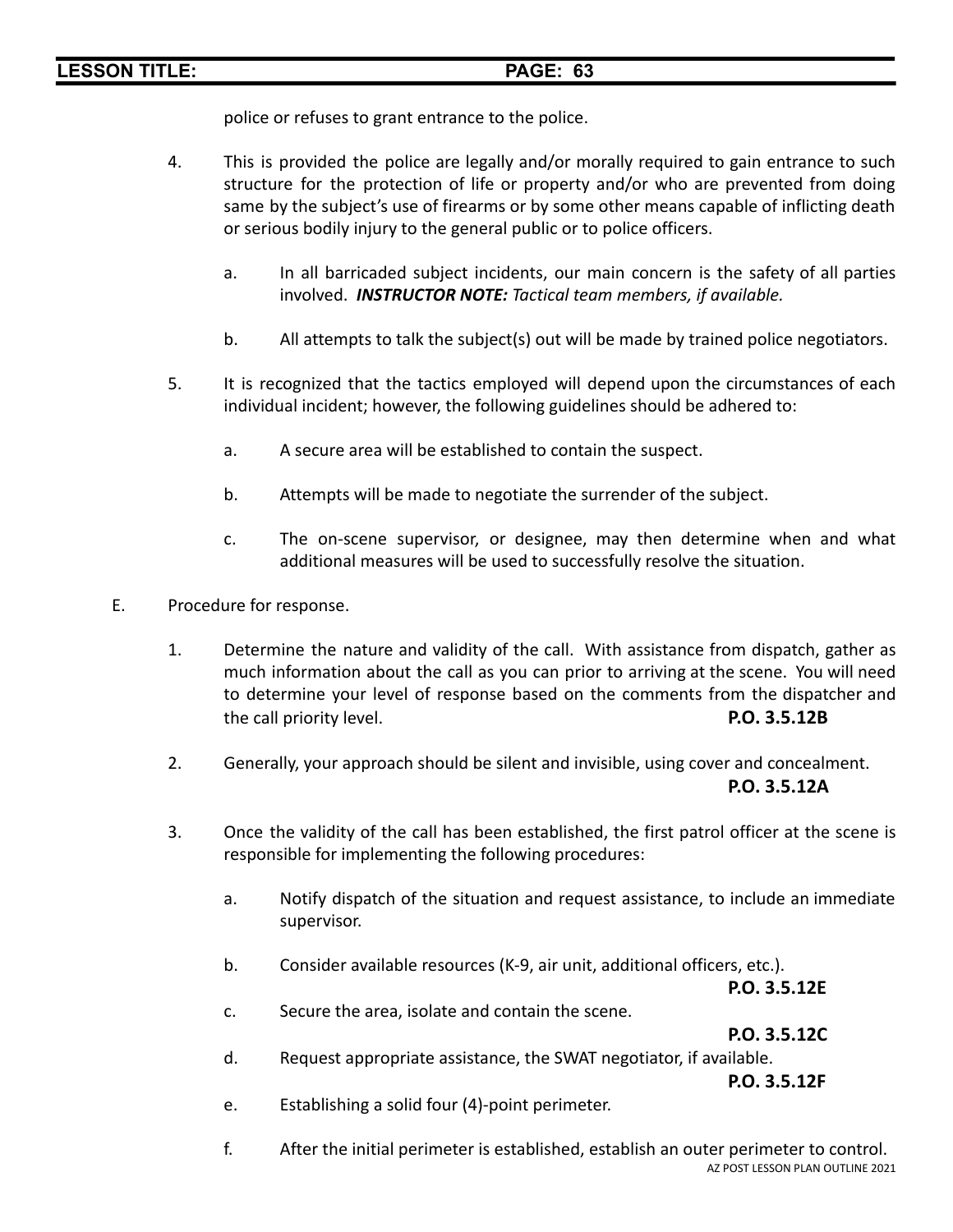### **P.O. 3.5.12C**

- i. Traffic.
- ii. Media.
- iii. Pedestrians.
- iv. Evacuees.
- g. Evacuate any injured persons, bystanders and those in dwellings and buildings in the line of fire, if possible.
- h. Set up a command post and give its location and safest route to all concerned units. **P.O. 3.5.12D**
- 4. Gather intelligence information on the subject(s), the hostage(s) and their locations. **P.O. 3.5.12G**
- 5. Information about the subject(s) should include, but not be limited to, the following:
	- a. Location. *INSTRUCTOR NOTE: Floor, roof, room, etc.*
	- b. Type of weapons in his/her possession, if known.
	- c. Identity. *INSTRUCTOR NOTE: Crime suspect, terrorist, etc.*
	- d. Physical description.
	- e. Mental and physical condition. *INSTRUCTOR NOTE: Possible threats to officers.*
	- f. What is his/her purpose?
- 6. Information to be collected about the hostage(s) should include, but not be limited to, the following:
	- a. Number and location.
	- b. Physical description.
	- c. Physical and mental condition.
- 7. Information about the location (scene) itself should include the following:
	- a. Interior and exterior description.
	- b. Locations of all possible escape routes.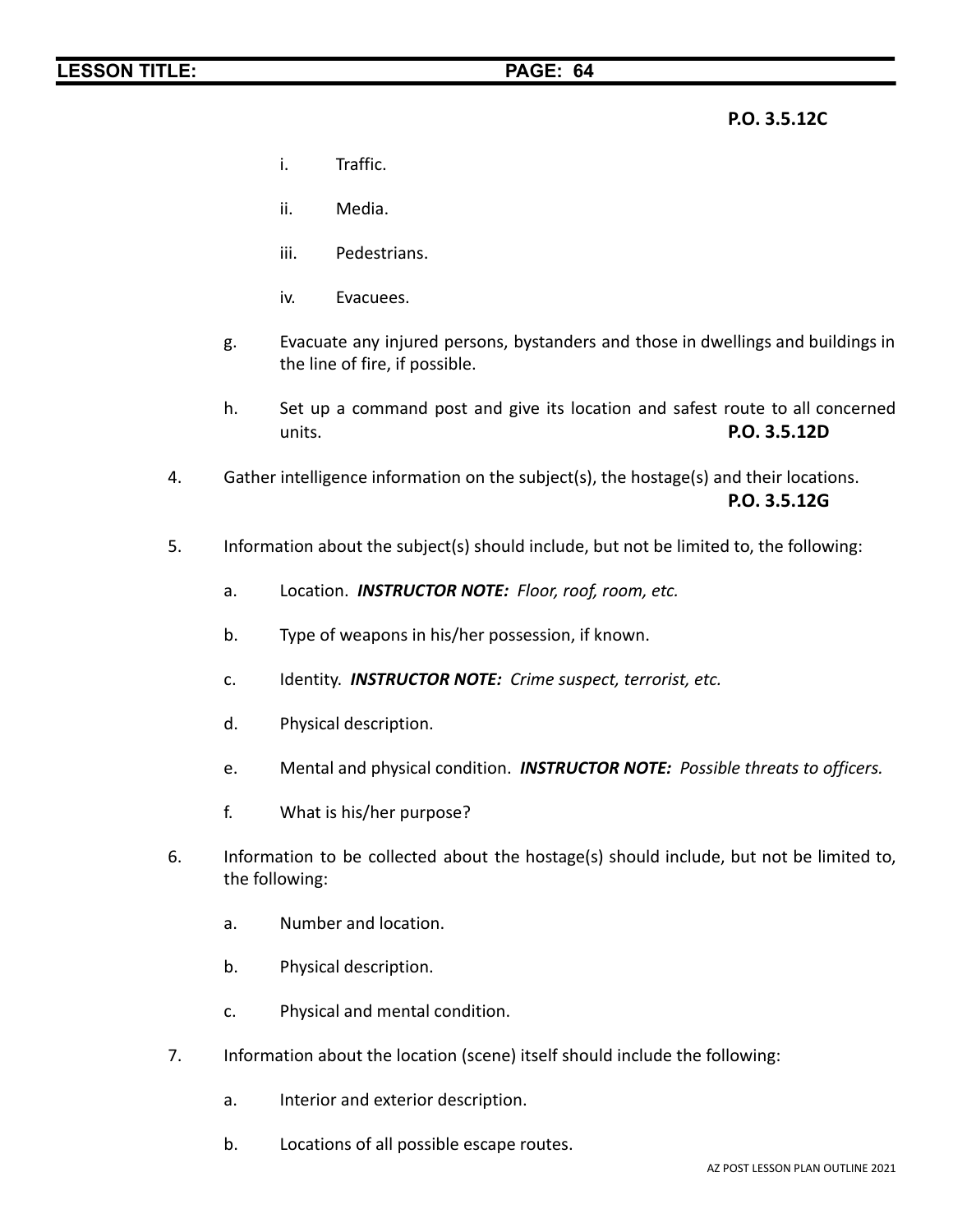- c. Location of service connections. *INSTRUCTOR NOTE: Water, gas, electric, etc.*
- d. Identification of rooms in which telephones are located and the telephone numbers(s) of those telephones.
- 8. Deploy additional responding officers to observe the possible exit or escape routes.
	- a. Assign officer(s) to maintain pedestrian and vehicle traffic control in the area.
	- b. Keep Communications informed of deployment, suspect(s) and hostages(s).
- 9. Keep all personnel (officer and civilian), who have pertinent information regarding the suspect(s), hostage(s) and location, available near the command post for questioning by members of the SWAT and Negotiation Teams.
- 10. Give a complete situation report to the responding supervisor, to include all actions taken.
- 11. Be prepared with as much information as possible for the SWAT members upon their arrival.
- 12. Stand by to assist the supervisor as needed.
- F. Suspect contact and negotiations.
	- 1. In the event that you find yourself in a situation where you are negotiating with the suspect, consider the following:
	- 2. Make sure you are negotiating from a position of cover.
	- 3. Follow your department policy regarding communication with the suspect.

**P.O. 3.5.12H**

- 4. Non-negotiable items: **P.O. 3.5.12I**
	- a. Your weapon.
		- i. Experience has shown that the officer giving up his/her gun upon demand does not reduce the danger to the officer. *INSTRUCTOR NOTE: If an officer finds himself/herself at the mercy of a suspect who has the advantage...*
		- ii. Surrendering your weapon might mean giving away your only chance of survival. *INSTRUCTOR NOTE: Check your department's policy.*
	- b. Other specific items, in addition to weapons, which will not be negotiated: